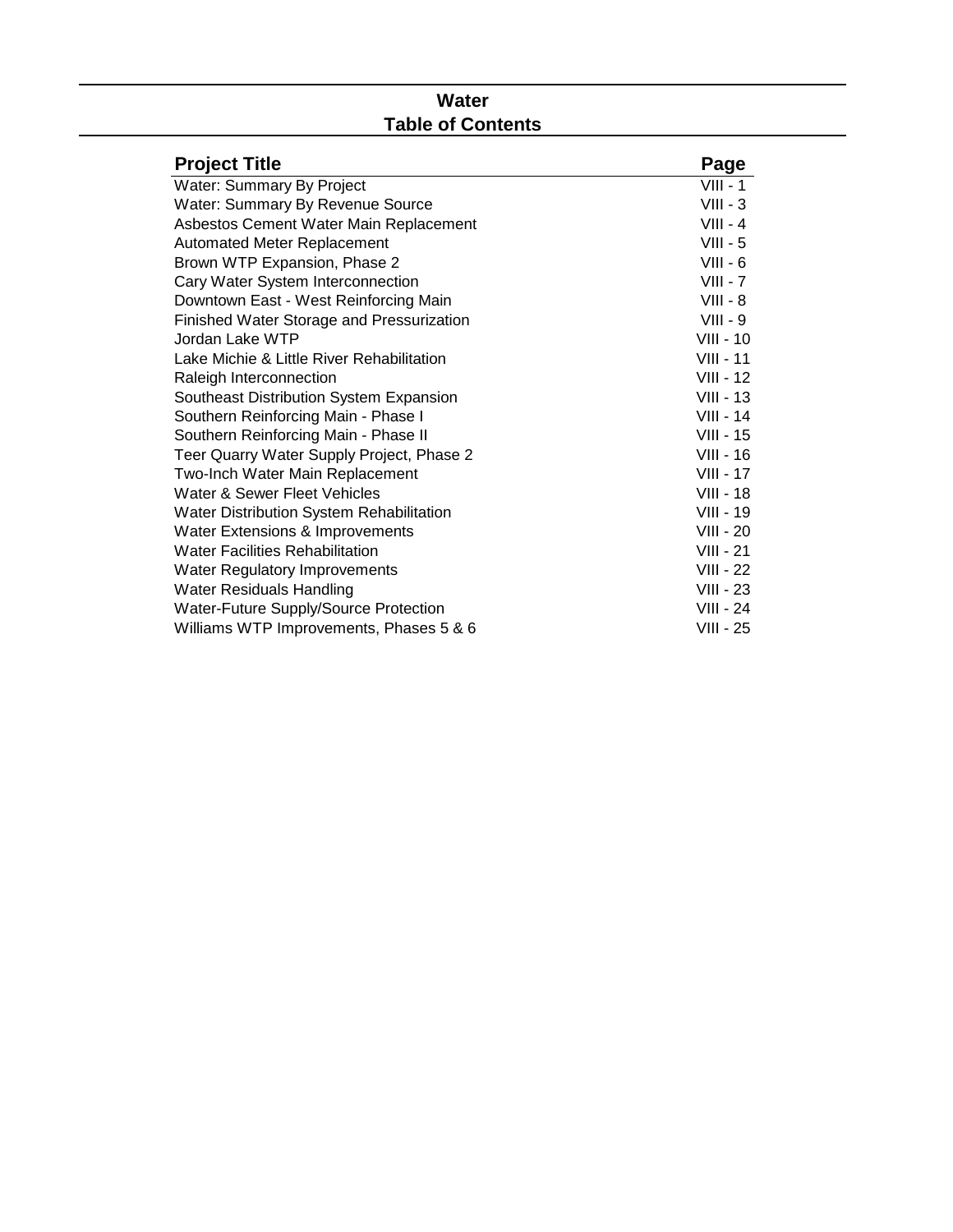#### **Program Category: Water**

|                                                                             |                   |             |            |             | <b>SUMMARY BY PROJECT</b> |            |             |                        |                      |
|-----------------------------------------------------------------------------|-------------------|-------------|------------|-------------|---------------------------|------------|-------------|------------------------|----------------------|
| Category                                                                    | <b>Prior Year</b> | FY 2012-13  | FY 2013-14 | FY 2014-15  | FY 2015-16                | FY 2016-17 | FY 2017-18  | <b>Future</b><br>Years | <b>Total Request</b> |
| Asbestos<br><b>Cement Water</b><br>Main<br>Replacement                      | 750,000           | 0           | O          | $\pmb{0}$   | 0                         | 0          | 0           | 0                      | 750,000              |
| Automated<br>Meter<br>Replacement                                           | 19,800,000        | 800,000     | O          | $\mathbf 0$ | 0                         | 0          | $\pmb{0}$   | 0                      | 20,600,000           |
| <b>Brown WTP</b><br>Expansion,<br>Phase 2                                   | 13,577,957        | 0           | 0          | 0           | 0                         | 0          | 0           | 0                      | 13,577,957           |
| Cary Water<br>System<br>Interconnection                                     | 3,000,000         | $\pmb{0}$   | 0          | $\mathbf 0$ | 0                         | 0          | $\mathbf 0$ | 0                      | 3,000,000            |
| Downtown East-<br>West<br>Reinforcing<br>Main                               | 0                 | 250,000     | 1,000,000  | 5,750,000   | 7,750,000                 | 1,500,000  | 0           | 0                      | 16,250,000           |
| <b>Finished Water</b><br>Storage and<br>Pressurization                      | 7,334,713         | 0           | 0          | $\mathbf 0$ | 0                         | 0          | $\mathbf 0$ | 0                      | 7,334,713            |
| Jordan Lake<br><b>WTP</b>                                                   | 1,500,000         | $\mathbf 0$ | 5,000,000  | $\mathbf 0$ | 8,000,000                 | 0          | 50,000,000  | 30,000,000             | 94,500,000           |
| Lake Michie &<br><b>Little River</b><br>Rehabilitation                      | 1,943,361         | 500,000     | 500,000    | 500,000     | 500,000                   | 500,000    | 500,000     | 1,000,000              | 5,943,361            |
| Raleigh<br>Interconnection                                                  | 5,925,000         | 0           | 0          | $\pmb{0}$   | 0                         | 0          | 0           | 0                      | 5,925,000            |
| Southeast<br>Distribution<br>System<br>Expansion                            | 7,162,000         | $\mathbf 0$ | 0          | $\mathbf 0$ | 0                         | 0          | $\pmb{0}$   | 0                      | 7,162,000            |
| Southern<br>Reinforcing<br>Main - Phase I                                   | 5,500,000         | 0           | 0          | 0           | 0                         | 0          | 0           | 0                      | 5,500,000            |
| Southern<br>Reinforcing<br>Main - Phase II                                  | 9,150,000         | 1,100,000   | 0          | $\mathbf 0$ | 0                         | 0          | 0           | 0                      | 10,250,000           |
| <b>Teer Quarry</b><br><b>Water Supply</b><br>Project, Phase<br>$\mathbf{2}$ | 15,516,950        | 0           | 0          | $\pmb{0}$   | 0                         | 0          | 0           | 0                      | 15,516,950           |
| Two-Inch<br>Water Main<br>Replacement                                       | 2,088,000         | $\pmb{0}$   | 0          | $\pmb{0}$   | 0                         | 0          | 0           | 0                      | 2,088,000            |
| Water & Sewer<br><b>Fleet Vehicles</b>                                      | 1,023,272         | 295,682     | 0          | $\pmb{0}$   | 0                         | 0          | 0           | 0                      | 1,318,954            |
| Water<br>Distribution<br>System<br>Rehabilitation                           | 24,700,000        | 2,100,000   | 7,000,000  | 7,000,000   | 7,000,000                 | 7,000,000  | 7,000,000   | 7,000,000              | 68,800,000           |
| Water<br>Extensions &<br>Improvements                                       | 11,674,245        | 2,000,000   | 1,500,000  | 1,500,000   | 1,500,000                 | 1,750,000  | 1,750,000   | 1,750,000              | 23,424,245           |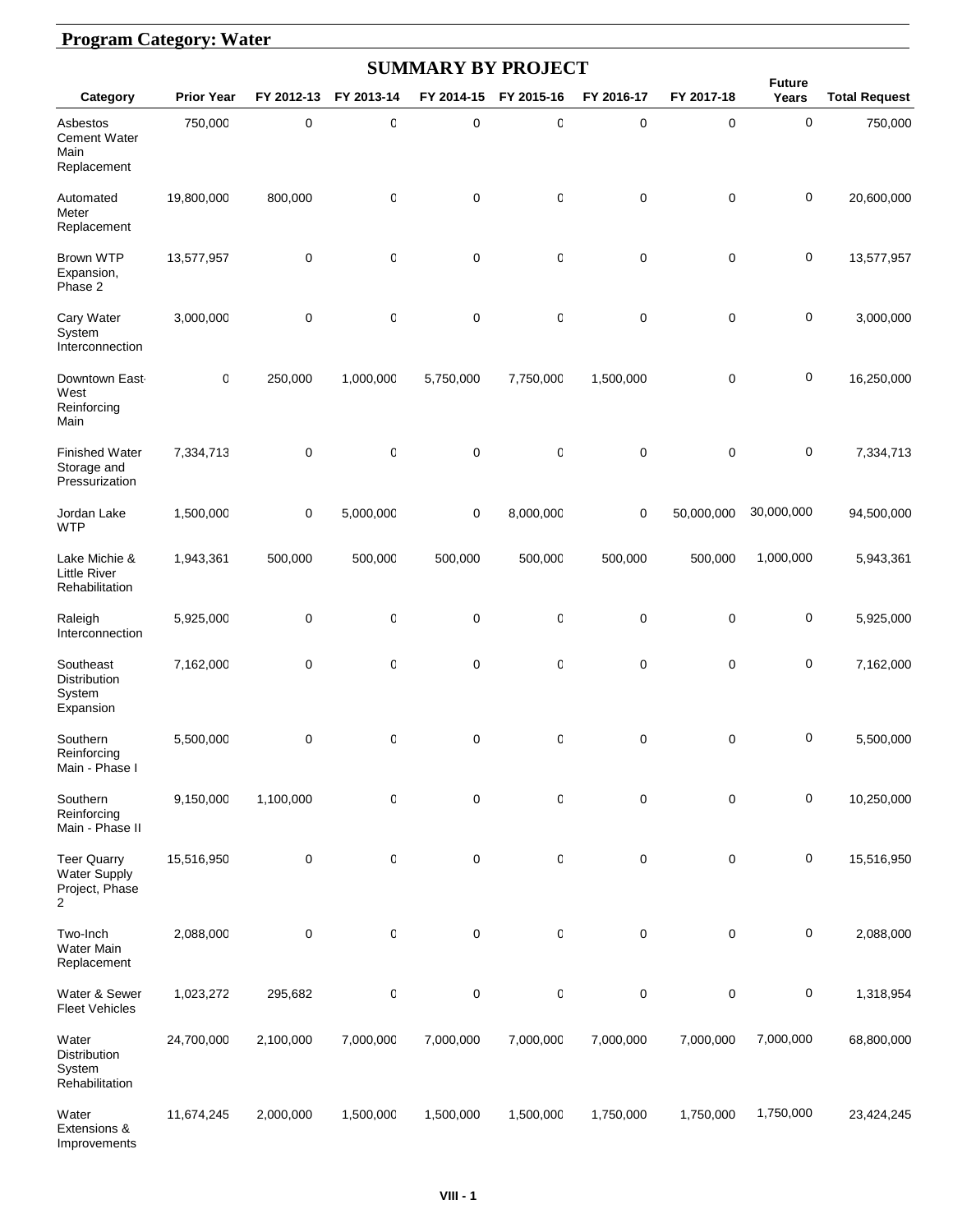|                                               | \$200,337,690 | \$10,145,682 | \$16,800,000 | \$49,650,000 | \$40,560,000 | \$17,460,000 | 61,050,000 | 41,550,000 | \$437,553,372 |
|-----------------------------------------------|---------------|--------------|--------------|--------------|--------------|--------------|------------|------------|---------------|
| Williams WTP<br>Improvements,<br>Phases 5 & 6 | 3,055,271     | 0            | O            | 0            | 0            | 0            | 0          | 0          | 3,055,271     |
| Water-Future<br>Supply/Source<br>Protection   | 3,124,921     | 500,000      | 500,000      | 500,000      | 500,000      | 500,000      | 500,000    | 500,000    | 6,624,921     |
| Water<br><b>Residuals</b><br>Handling         | 5,250,000     | 1,300,000    | 0            | 32,700,000   | 14,010,000   | 4,910,000    | 0          | 0          | 58,170,000    |
| Water<br>Regulatory<br>Improvements           | 33,768,000    | 0            | O            | 0            | 0            | 0            | 0          | 0          | 33,768,000    |
| <b>Water Facilities</b><br>Rehabilation       | 24,494,000    | 1,300,000    | 1,300,000    | 1,700,000    | 1,300,000    | 1,300,000    | 1,300,000  | 1,300,000  | 33,994,000    |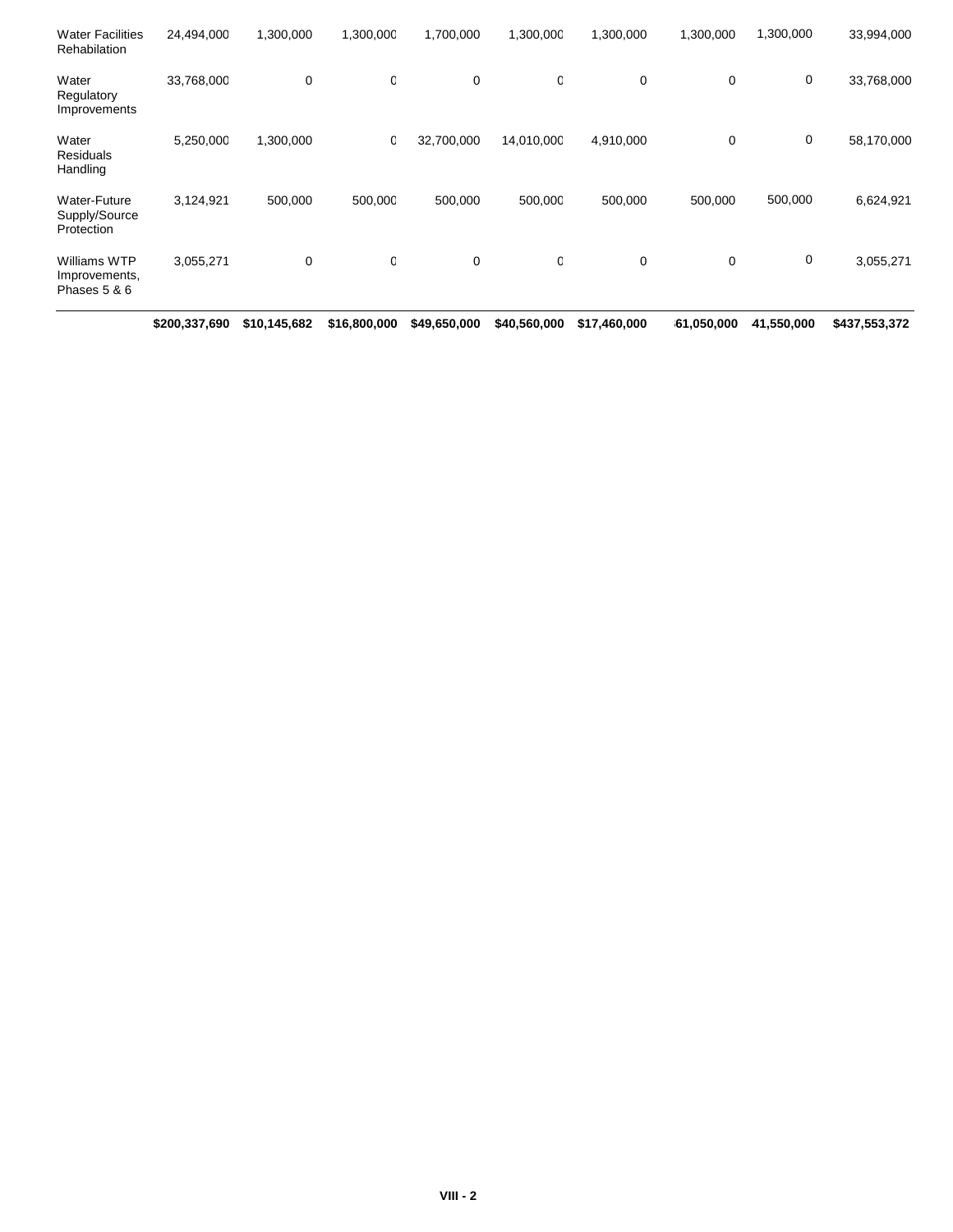#### **SUMMARY BY REVENUE SOURCE**

|                          |                   |            |            |            |            |            |            | <b>Future</b> |             |
|--------------------------|-------------------|------------|------------|------------|------------|------------|------------|---------------|-------------|
| Category                 | <b>Prior Year</b> | FY 2012-13 | FY 2013-14 | FY 2014-15 | FY 2015-16 | FY 2016-17 | FY 2017-18 | Years         | Total Funds |
| Unidentified             |                   | 0          | 2.000.000  | 2.000.000  | 2.000.000  | 2.000.000  | 2.000.000  | 2.000.000     | 12,000,000  |
| <b>Rev Unauthorized</b>  | 133.521.252       | 4.943.000  | 13.200.000 | 43.250.000 | 36,800,000 | 12.300.000 | 57,300,000 | 37,800,000    | 339,114,252 |
| <b>Rev Authorized</b>    | 4.730.000         |            |            |            |            |            |            |               | 4,730,000   |
| Pay-As-You-Go            | 38,181,008        | 5.202.682  | 1.600.000  | 4,400,000  | 1.760.000  | 3,160,000  | 1,750,000  | 1,750,000     | 57,803,690  |
| Other                    | 6.830.370         | 0          |            |            |            |            |            | 0             | 6,830,370   |
| Intergovernmental        | 6.375.060         |            |            |            |            | 0          |            | 0             | 6.375.060   |
| <b>Installment Sales</b> |                   |            |            |            |            |            |            |               |             |
| Impact Fees              |                   |            |            |            |            |            |            |               | 0           |
| <b>GOB Unauthorized</b>  |                   |            |            |            |            |            |            |               |             |
| <b>GOB Authorized</b>    | 10.700.000        |            |            |            |            | 0          |            | 0             | 10,700,000  |
|                          |                   |            |            |            |            |            |            |               |             |

**\$200,337,690 \$10,145,682 \$16,800,000 \$49,650,000 \$40,560,000 \$17,460,000 \$61,050,000 \$41,550,000 \$437,553,372**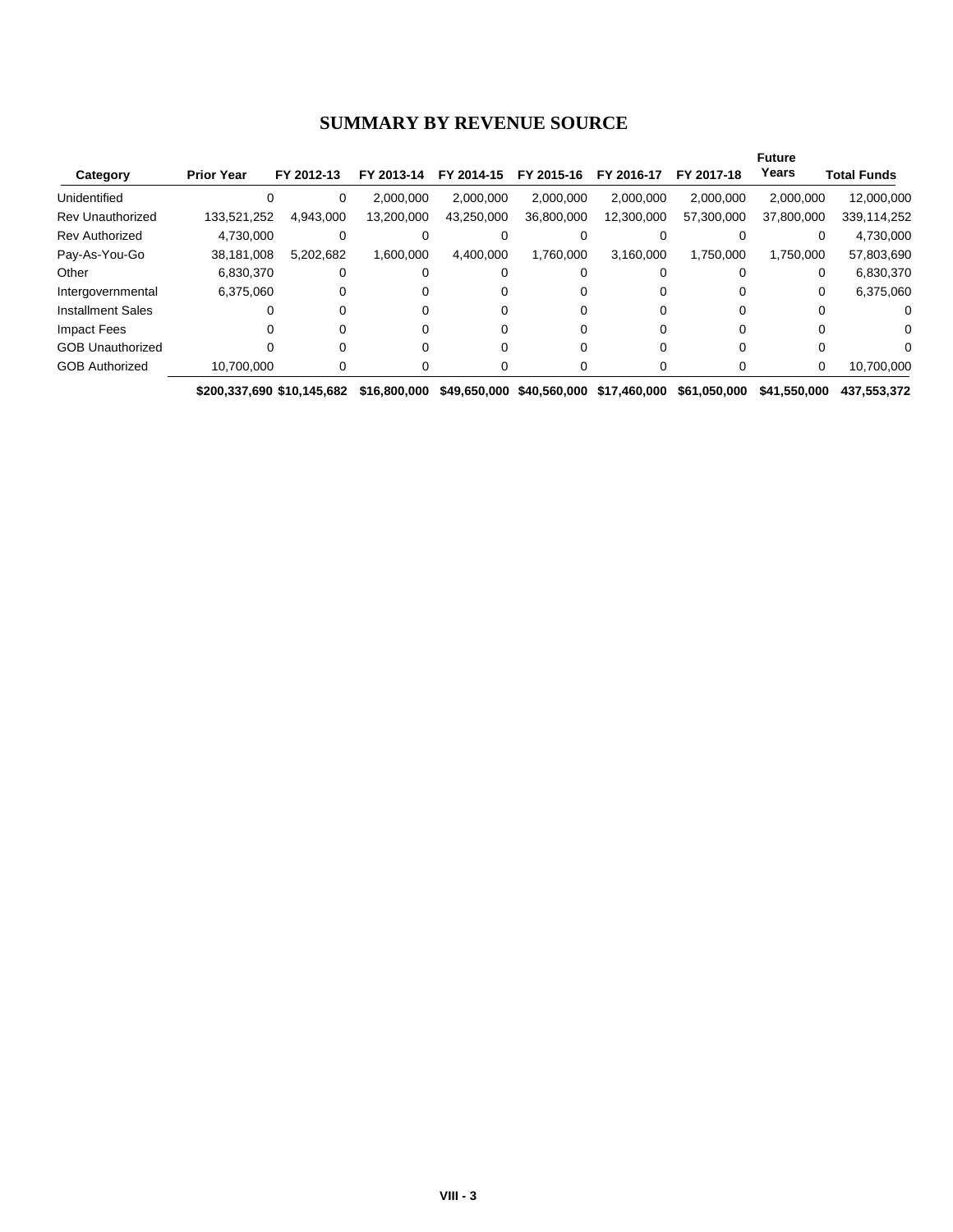| 3<br>Water<br>Water Management<br><b>Utility Engineering</b><br><b>Pin Number</b><br><b>Project Title</b><br><b>Master Plan</b><br>Asbestos Cement Water Main<br>Replacement<br><b>Project Description</b><br>This project replaces asbestos cement water mains that have been acquired<br>from Orange Water and Sewer Authority and private systems.<br><b>TYPE REQUEST</b><br><b>PROJECT STATUS -</b><br><b>PROJECTED DATES:</b><br>May 2012<br>07/04<br>Continuation<br><b>Total Expenditures</b><br>\$672,825<br>Beginning<br>06/13<br>Completion<br><b>Future</b><br><b>Prior Year</b><br>2013-14<br>2015-16<br>Years<br>2012-13<br>2014-15<br>2016-17<br>2017-18<br><b>Appropriation</b><br>Construction<br>\$0<br>\$0<br>\$750,000<br>\$0<br>\$0<br>\$0<br>\$0<br>\$0<br>\$750,000<br>\$0<br>\$0<br>\$0<br>\$0<br>\$0<br>\$0<br>\$0<br><b>Total</b><br><b>Future</b><br><b>Prior Year</b><br>Years<br>2012-13<br>2013-14<br>2014-15<br>2015-16<br>2016-17<br>2017-18<br>Revenue<br>Pay-As-You-Go<br>\$0<br>\$0<br>\$0<br>\$0<br>\$0<br>\$0<br>\$0<br>\$0<br>\$0<br><b>GOB Authorized</b><br>\$0<br>\$0<br>\$0<br>\$0<br>\$0<br>\$0<br>\$0<br><b>GOB Unauthorized</b><br>\$0<br>\$0<br>\$0<br>\$0<br>\$0<br>\$0<br>\$0<br>\$0<br><b>Rev Authorized</b><br>\$500,000<br>\$0<br>\$0<br>\$0<br>\$0<br>\$0<br>\$0<br>\$0<br><b>Rev Unauthorized</b><br>\$0<br>\$0<br>\$0<br>\$0<br>\$0<br>\$0<br>\$0<br>\$0<br>\$0<br><b>Installment Sales</b><br>\$0<br>\$0<br>\$0<br>\$0<br>\$0<br>\$0<br>\$0<br>\$0<br>\$0<br>\$0<br>\$0<br><b>Impact Fees</b><br>\$0<br>\$0<br>\$0<br>\$0<br>\$0<br>\$0<br>\$0<br>\$0<br>\$0<br>\$0<br>\$0<br>\$0<br>Intergovernmental<br>\$0<br>\$0<br>Other<br>\$250,000<br>\$0<br>\$0<br>\$0<br>\$0<br>\$0<br>\$0<br>\$0<br>Unidentified<br>\$0<br>\$0<br>\$0<br>\$0<br>\$0<br>\$0<br>\$0<br>\$0<br>\$0<br>\$0<br>\$0<br>\$0<br>\$750,000<br>\$0<br><b>Total</b> | Service Area |  | Department |  | Division/Program: | District: |              |
|-------------------------------------------------------------------------------------------------------------------------------------------------------------------------------------------------------------------------------------------------------------------------------------------------------------------------------------------------------------------------------------------------------------------------------------------------------------------------------------------------------------------------------------------------------------------------------------------------------------------------------------------------------------------------------------------------------------------------------------------------------------------------------------------------------------------------------------------------------------------------------------------------------------------------------------------------------------------------------------------------------------------------------------------------------------------------------------------------------------------------------------------------------------------------------------------------------------------------------------------------------------------------------------------------------------------------------------------------------------------------------------------------------------------------------------------------------------------------------------------------------------------------------------------------------------------------------------------------------------------------------------------------------------------------------------------------------------------------------------------------------------------------------------------------------------------------------------------------------------------------------------------|--------------|--|------------|--|-------------------|-----------|--------------|
|                                                                                                                                                                                                                                                                                                                                                                                                                                                                                                                                                                                                                                                                                                                                                                                                                                                                                                                                                                                                                                                                                                                                                                                                                                                                                                                                                                                                                                                                                                                                                                                                                                                                                                                                                                                                                                                                                           |              |  |            |  |                   |           |              |
|                                                                                                                                                                                                                                                                                                                                                                                                                                                                                                                                                                                                                                                                                                                                                                                                                                                                                                                                                                                                                                                                                                                                                                                                                                                                                                                                                                                                                                                                                                                                                                                                                                                                                                                                                                                                                                                                                           |              |  |            |  |                   |           |              |
|                                                                                                                                                                                                                                                                                                                                                                                                                                                                                                                                                                                                                                                                                                                                                                                                                                                                                                                                                                                                                                                                                                                                                                                                                                                                                                                                                                                                                                                                                                                                                                                                                                                                                                                                                                                                                                                                                           |              |  |            |  |                   |           |              |
|                                                                                                                                                                                                                                                                                                                                                                                                                                                                                                                                                                                                                                                                                                                                                                                                                                                                                                                                                                                                                                                                                                                                                                                                                                                                                                                                                                                                                                                                                                                                                                                                                                                                                                                                                                                                                                                                                           |              |  |            |  |                   |           |              |
|                                                                                                                                                                                                                                                                                                                                                                                                                                                                                                                                                                                                                                                                                                                                                                                                                                                                                                                                                                                                                                                                                                                                                                                                                                                                                                                                                                                                                                                                                                                                                                                                                                                                                                                                                                                                                                                                                           |              |  |            |  |                   |           |              |
|                                                                                                                                                                                                                                                                                                                                                                                                                                                                                                                                                                                                                                                                                                                                                                                                                                                                                                                                                                                                                                                                                                                                                                                                                                                                                                                                                                                                                                                                                                                                                                                                                                                                                                                                                                                                                                                                                           |              |  |            |  |                   |           |              |
|                                                                                                                                                                                                                                                                                                                                                                                                                                                                                                                                                                                                                                                                                                                                                                                                                                                                                                                                                                                                                                                                                                                                                                                                                                                                                                                                                                                                                                                                                                                                                                                                                                                                                                                                                                                                                                                                                           |              |  |            |  |                   |           |              |
|                                                                                                                                                                                                                                                                                                                                                                                                                                                                                                                                                                                                                                                                                                                                                                                                                                                                                                                                                                                                                                                                                                                                                                                                                                                                                                                                                                                                                                                                                                                                                                                                                                                                                                                                                                                                                                                                                           |              |  |            |  |                   |           |              |
|                                                                                                                                                                                                                                                                                                                                                                                                                                                                                                                                                                                                                                                                                                                                                                                                                                                                                                                                                                                                                                                                                                                                                                                                                                                                                                                                                                                                                                                                                                                                                                                                                                                                                                                                                                                                                                                                                           |              |  |            |  |                   |           |              |
|                                                                                                                                                                                                                                                                                                                                                                                                                                                                                                                                                                                                                                                                                                                                                                                                                                                                                                                                                                                                                                                                                                                                                                                                                                                                                                                                                                                                                                                                                                                                                                                                                                                                                                                                                                                                                                                                                           |              |  |            |  |                   |           | <b>TOTAL</b> |
|                                                                                                                                                                                                                                                                                                                                                                                                                                                                                                                                                                                                                                                                                                                                                                                                                                                                                                                                                                                                                                                                                                                                                                                                                                                                                                                                                                                                                                                                                                                                                                                                                                                                                                                                                                                                                                                                                           |              |  |            |  |                   |           | \$750,000    |
|                                                                                                                                                                                                                                                                                                                                                                                                                                                                                                                                                                                                                                                                                                                                                                                                                                                                                                                                                                                                                                                                                                                                                                                                                                                                                                                                                                                                                                                                                                                                                                                                                                                                                                                                                                                                                                                                                           |              |  |            |  |                   |           | \$750,000    |
|                                                                                                                                                                                                                                                                                                                                                                                                                                                                                                                                                                                                                                                                                                                                                                                                                                                                                                                                                                                                                                                                                                                                                                                                                                                                                                                                                                                                                                                                                                                                                                                                                                                                                                                                                                                                                                                                                           |              |  |            |  |                   |           | <b>TOTAL</b> |
|                                                                                                                                                                                                                                                                                                                                                                                                                                                                                                                                                                                                                                                                                                                                                                                                                                                                                                                                                                                                                                                                                                                                                                                                                                                                                                                                                                                                                                                                                                                                                                                                                                                                                                                                                                                                                                                                                           |              |  |            |  |                   |           | \$0          |
|                                                                                                                                                                                                                                                                                                                                                                                                                                                                                                                                                                                                                                                                                                                                                                                                                                                                                                                                                                                                                                                                                                                                                                                                                                                                                                                                                                                                                                                                                                                                                                                                                                                                                                                                                                                                                                                                                           |              |  |            |  |                   |           | \$0          |
|                                                                                                                                                                                                                                                                                                                                                                                                                                                                                                                                                                                                                                                                                                                                                                                                                                                                                                                                                                                                                                                                                                                                                                                                                                                                                                                                                                                                                                                                                                                                                                                                                                                                                                                                                                                                                                                                                           |              |  |            |  |                   |           | \$0          |
|                                                                                                                                                                                                                                                                                                                                                                                                                                                                                                                                                                                                                                                                                                                                                                                                                                                                                                                                                                                                                                                                                                                                                                                                                                                                                                                                                                                                                                                                                                                                                                                                                                                                                                                                                                                                                                                                                           |              |  |            |  |                   |           | \$500,000    |
|                                                                                                                                                                                                                                                                                                                                                                                                                                                                                                                                                                                                                                                                                                                                                                                                                                                                                                                                                                                                                                                                                                                                                                                                                                                                                                                                                                                                                                                                                                                                                                                                                                                                                                                                                                                                                                                                                           |              |  |            |  |                   |           | \$0          |
|                                                                                                                                                                                                                                                                                                                                                                                                                                                                                                                                                                                                                                                                                                                                                                                                                                                                                                                                                                                                                                                                                                                                                                                                                                                                                                                                                                                                                                                                                                                                                                                                                                                                                                                                                                                                                                                                                           |              |  |            |  |                   |           | \$0          |
|                                                                                                                                                                                                                                                                                                                                                                                                                                                                                                                                                                                                                                                                                                                                                                                                                                                                                                                                                                                                                                                                                                                                                                                                                                                                                                                                                                                                                                                                                                                                                                                                                                                                                                                                                                                                                                                                                           |              |  |            |  |                   |           | \$0          |
|                                                                                                                                                                                                                                                                                                                                                                                                                                                                                                                                                                                                                                                                                                                                                                                                                                                                                                                                                                                                                                                                                                                                                                                                                                                                                                                                                                                                                                                                                                                                                                                                                                                                                                                                                                                                                                                                                           |              |  |            |  |                   |           | \$0          |
|                                                                                                                                                                                                                                                                                                                                                                                                                                                                                                                                                                                                                                                                                                                                                                                                                                                                                                                                                                                                                                                                                                                                                                                                                                                                                                                                                                                                                                                                                                                                                                                                                                                                                                                                                                                                                                                                                           |              |  |            |  |                   |           | \$250,000    |
|                                                                                                                                                                                                                                                                                                                                                                                                                                                                                                                                                                                                                                                                                                                                                                                                                                                                                                                                                                                                                                                                                                                                                                                                                                                                                                                                                                                                                                                                                                                                                                                                                                                                                                                                                                                                                                                                                           |              |  |            |  |                   |           | \$0          |
|                                                                                                                                                                                                                                                                                                                                                                                                                                                                                                                                                                                                                                                                                                                                                                                                                                                                                                                                                                                                                                                                                                                                                                                                                                                                                                                                                                                                                                                                                                                                                                                                                                                                                                                                                                                                                                                                                           |              |  |            |  |                   |           | \$750,000    |
| <b>Future</b><br>Years<br><b>Prior Year</b><br>2012-13<br>2013-14<br>2014-15<br>2015-16<br>2016-17<br>2017-18<br><b>Operating</b>                                                                                                                                                                                                                                                                                                                                                                                                                                                                                                                                                                                                                                                                                                                                                                                                                                                                                                                                                                                                                                                                                                                                                                                                                                                                                                                                                                                                                                                                                                                                                                                                                                                                                                                                                         |              |  |            |  |                   |           | <b>TOTAL</b> |
| <b>Capital Outlay</b><br>\$0<br>\$0<br>\$0<br>\$0<br>\$0<br>\$0<br>\$0<br>\$0                                                                                                                                                                                                                                                                                                                                                                                                                                                                                                                                                                                                                                                                                                                                                                                                                                                                                                                                                                                                                                                                                                                                                                                                                                                                                                                                                                                                                                                                                                                                                                                                                                                                                                                                                                                                             |              |  |            |  |                   |           | \$0          |
| Maint/Operations<br>\$0<br>\$0<br>\$0<br>\$0<br>\$0<br>\$0<br>\$0<br>\$0                                                                                                                                                                                                                                                                                                                                                                                                                                                                                                                                                                                                                                                                                                                                                                                                                                                                                                                                                                                                                                                                                                                                                                                                                                                                                                                                                                                                                                                                                                                                                                                                                                                                                                                                                                                                                  |              |  |            |  |                   |           | \$0          |
| \$0<br>Personnel<br>\$0<br>\$0<br>\$0<br>\$0<br>\$0<br>\$0<br>\$0                                                                                                                                                                                                                                                                                                                                                                                                                                                                                                                                                                                                                                                                                                                                                                                                                                                                                                                                                                                                                                                                                                                                                                                                                                                                                                                                                                                                                                                                                                                                                                                                                                                                                                                                                                                                                         |              |  |            |  |                   |           | \$0          |
| \$0<br>\$0<br>\$0<br>\$0<br>\$0<br>\$0<br>\$0<br>\$0<br><b>Total</b>                                                                                                                                                                                                                                                                                                                                                                                                                                                                                                                                                                                                                                                                                                                                                                                                                                                                                                                                                                                                                                                                                                                                                                                                                                                                                                                                                                                                                                                                                                                                                                                                                                                                                                                                                                                                                      |              |  |            |  |                   |           | \$0          |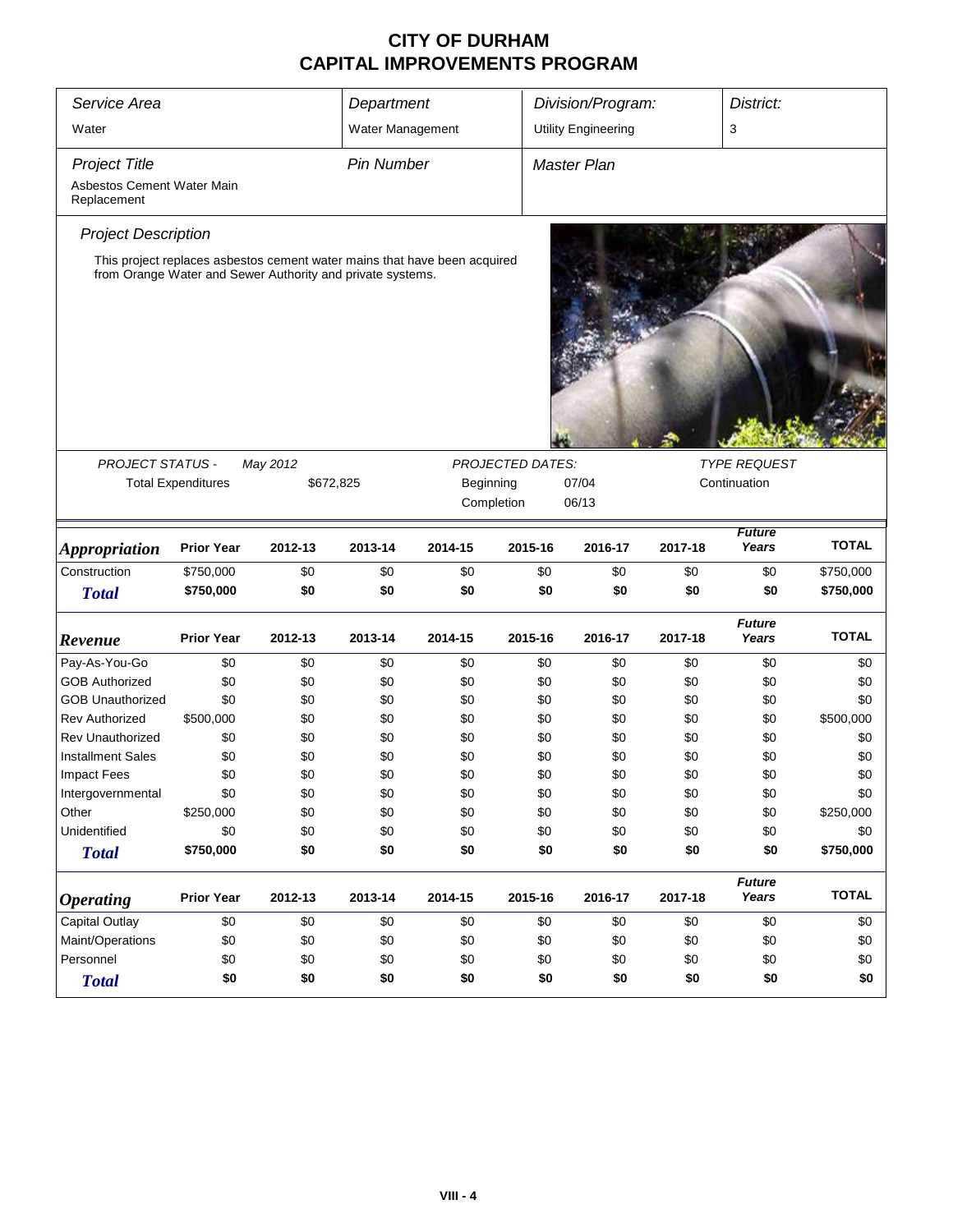| Service Area                                        |                           |                                                                           | Department        |            |         | Division/Program:         |         | District:                           |              |
|-----------------------------------------------------|---------------------------|---------------------------------------------------------------------------|-------------------|------------|---------|---------------------------|---------|-------------------------------------|--------------|
| Water                                               |                           |                                                                           | Water Management  |            |         | Administration            |         | All                                 |              |
| <b>Project Title</b><br>Automated Meter Replacement |                           |                                                                           | <b>Pin Number</b> |            |         | <b>Master Plan</b>        |         |                                     |              |
| <b>Project Description</b>                          |                           |                                                                           |                   |            |         |                           |         |                                     |              |
|                                                     |                           | This project replaces all residential water meters with automated meters. |                   |            |         |                           |         |                                     |              |
|                                                     |                           |                                                                           |                   |            |         |                           |         |                                     |              |
| PROJECT STATUS -                                    | <b>Total Expenditures</b> | May 2012<br>\$9,722,402                                                   |                   | Beginning  |         | PROJECTED DATES:<br>07/09 |         | <b>TYPE REQUEST</b><br>Continuation |              |
|                                                     |                           |                                                                           |                   | Completion |         | 06/13                     |         |                                     |              |
| <i><b>Appropriation</b></i>                         | <b>Prior Year</b>         | 2012-13                                                                   | 2013-14           | 2014-15    | 2015-16 | 2016-17                   | 2017-18 | <b>Future</b><br>Years              | <b>TOTAL</b> |
| Planning/Design                                     | \$9,000,000               | \$0                                                                       | \$0               | \$0        | \$0     | \$0                       | \$0     | \$0                                 | \$9,000,000  |
| Construction                                        | \$0                       | \$800,000                                                                 | \$0               | \$0        | \$0     | \$0                       | \$0     | \$0                                 | \$800,000    |
| Equip/Furnishings                                   | 10,800,000                | \$0                                                                       | \$0               | \$0        | \$0     | \$0                       | \$0     | \$0                                 | 10,800,000   |
| <b>Total</b>                                        | \$19,800,000              | \$800,000                                                                 | \$0               | \$0        | \$0     | \$0                       | \$0     | \$0                                 | \$20,600,000 |
| Revenue                                             | <b>Prior Year</b>         | 2012-13                                                                   | 2013-14           | 2014-15    | 2015-16 | 2016-17                   | 2017-18 | <b>Future</b><br>Years              | <b>TOTAL</b> |
| Pay-As-You-Go                                       | \$5,400,000               | \$257,000                                                                 | \$0               | \$0        | \$0     | \$0                       | \$0     | \$0                                 | \$5,657,000  |
| <b>GOB Authorized</b>                               | \$0                       | \$0                                                                       | \$0               | \$0        | \$0     | \$0                       | \$0     | \$0                                 | \$0          |
| <b>GOB Unauthorized</b>                             | \$0                       | \$0                                                                       | \$0               | \$0        | \$0     | \$0                       | \$0     | \$0                                 | \$0          |
| Rev Authorized                                      | \$0                       | \$0                                                                       | \$0               | \$0        | \$0     | \$0                       | \$0     | \$0                                 | \$0          |
| Rev Unauthorized 14,400,000                         |                           | \$543,000                                                                 | \$0               | \$0        | \$0     | \$0                       | \$0     | \$0                                 | 14,943,000   |
| <b>Installment Sales</b>                            | \$0                       | \$0                                                                       | \$0               | \$0        | \$0     | \$0                       | \$0     | \$0                                 | \$0          |
| Impact Fees                                         | \$0                       | \$0                                                                       | \$0               | \$0        | \$0     | \$0                       | \$0     | \$0                                 | \$0          |
| Intergovernmental                                   | \$0                       | \$0                                                                       | \$0               | \$0        | \$0     | \$0                       | \$0     | \$0                                 | \$0          |
| Other                                               | \$0                       | \$0                                                                       | \$0               | \$0        | \$0     | \$0                       | \$0     | \$0                                 | \$0          |
| Unidentified                                        | \$0                       | \$0                                                                       | \$0               | \$0        | \$0     | \$0                       | \$0     | \$0                                 | \$0          |
| <b>Total</b>                                        | \$19,800,000              | \$800,000                                                                 | \$0               | \$0        | \$0     | \$0                       | \$0     | \$0                                 | \$20,600,000 |
| <i><b>Operating</b></i>                             | <b>Prior Year</b>         | 2012-13                                                                   | 2013-14           | 2014-15    | 2015-16 | 2016-17                   | 2017-18 | <b>Future</b><br>Years              | <b>TOTAL</b> |
| Capital Outlay                                      | \$0                       | \$0                                                                       | \$0               | \$0        | \$0     | \$0                       | \$0     | \$0                                 | \$0          |
| Maint/Operations                                    | \$0                       | \$0                                                                       | \$0               | \$0        | \$0     | \$0                       | \$0     | \$0                                 | \$0          |
| Personnel                                           | \$0                       | \$0                                                                       | \$0               | \$0        | \$0     | \$0                       | \$0     | \$0                                 | \$0          |
| <b>Total</b>                                        | \$0                       | \$0                                                                       | \$0               | \$0        | \$0     | \$0                       | \$0     | \$0                                 | \$0          |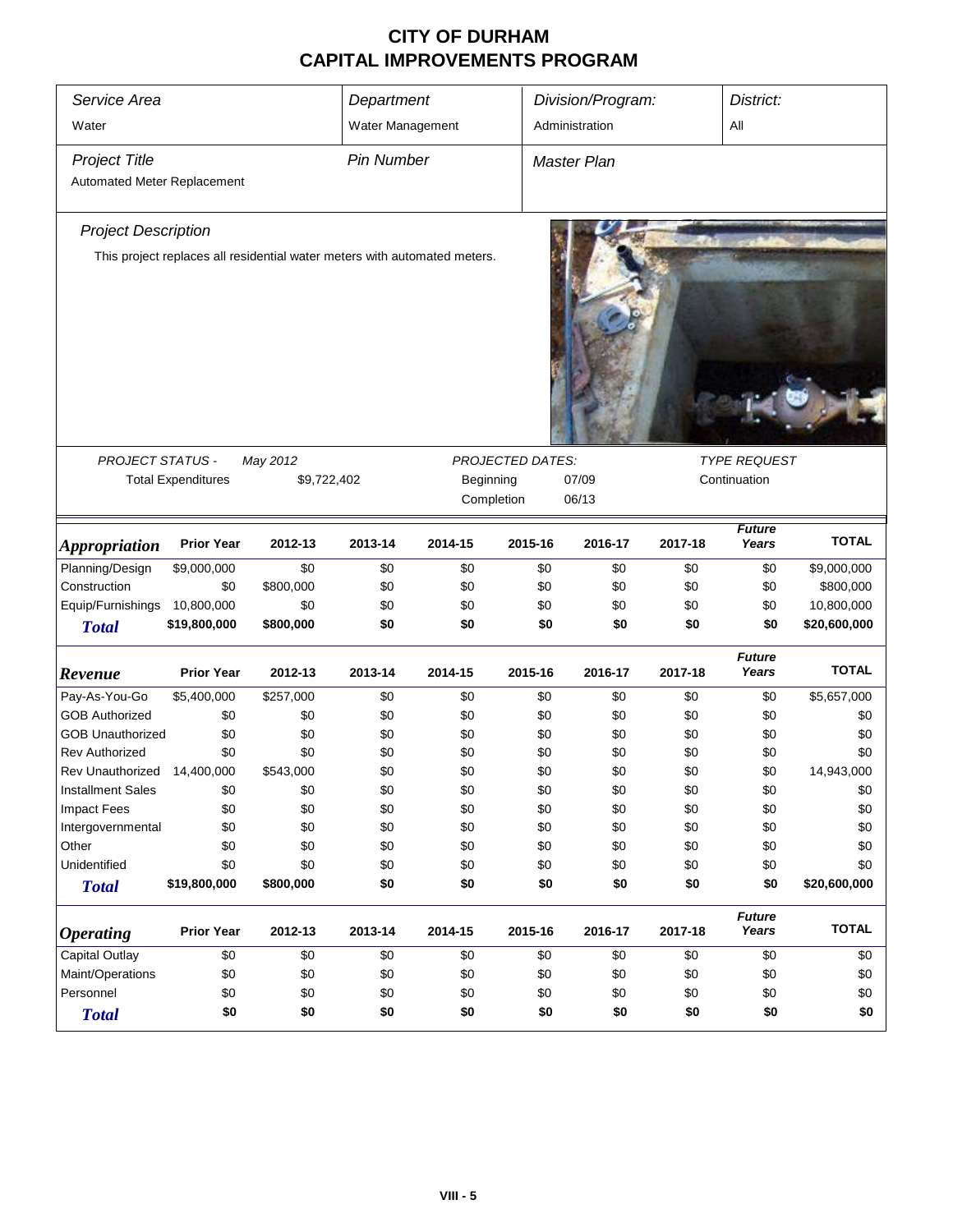| Service Area                 |                                                                                                                                                   |             | Department        |            |                         | Division/Program:                      |              | District:              |                          |  |
|------------------------------|---------------------------------------------------------------------------------------------------------------------------------------------------|-------------|-------------------|------------|-------------------------|----------------------------------------|--------------|------------------------|--------------------------|--|
| Water                        |                                                                                                                                                   |             | Water Management  |            |                         |                                        |              | 2                      |                          |  |
|                              |                                                                                                                                                   |             |                   |            |                         |                                        |              |                        |                          |  |
| <b>Project Title</b>         |                                                                                                                                                   |             | <b>Pin Number</b> |            |                         | <b>Master Plan</b>                     |              |                        |                          |  |
| Brown WTP Expansion, Phase 2 |                                                                                                                                                   |             | 0835-04-72-4043   |            |                         | Water and Sewer Utility Strategic Plan |              |                        |                          |  |
| <b>Project Description</b>   |                                                                                                                                                   |             |                   |            |                         |                                        |              |                        |                          |  |
|                              | The second expansion phase of the Brown WTP will be finished with current                                                                         |             |                   |            |                         |                                        |              |                        |                          |  |
|                              | projects. Facility funding for both water treatment plants for residuals handling<br>wss moved to a new CIP item titled Water Residuals Handling. |             |                   |            |                         |                                        |              |                        |                          |  |
|                              |                                                                                                                                                   |             |                   |            |                         |                                        |              |                        |                          |  |
|                              |                                                                                                                                                   |             |                   |            |                         |                                        |              |                        |                          |  |
|                              |                                                                                                                                                   |             |                   |            |                         |                                        |              |                        |                          |  |
|                              |                                                                                                                                                   |             |                   |            |                         |                                        |              |                        |                          |  |
|                              |                                                                                                                                                   |             |                   |            |                         |                                        |              |                        |                          |  |
| <b>PROJECT STATUS -</b>      |                                                                                                                                                   | May 2012    |                   |            | <b>PROJECTED DATES:</b> |                                        |              | <b>TYPE REQUEST</b>    |                          |  |
|                              | <b>Total Expenditures</b>                                                                                                                         | \$5,650,309 |                   | Beginning  |                         | 01/06                                  | Continuation |                        |                          |  |
|                              |                                                                                                                                                   |             |                   | Completion |                         | 01/16                                  |              |                        |                          |  |
|                              |                                                                                                                                                   |             |                   |            |                         |                                        |              | <b>Future</b>          | <b>TOTAL</b>             |  |
| <i><b>Appropriation</b></i>  | <b>Prior Year</b>                                                                                                                                 | 2012-13     | 2013-14           | 2014-15    | 2015-16                 | 2016-17                                | 2017-18      | Years                  |                          |  |
| Planning/Design<br>Land      | \$5,735,000<br>\$150,000                                                                                                                          | \$0<br>\$0  | \$0<br>\$0        | \$0<br>\$0 | \$0<br>\$0              | \$0<br>\$0                             | \$0<br>\$0   | \$0<br>\$0             | \$5,735,000              |  |
| Construction                 | \$6,954,382                                                                                                                                       | \$0         | \$0               | \$0        | \$0                     | \$0                                    | \$0          | \$0                    | \$150,000<br>\$6,954,382 |  |
| Equip/Furnishings            | \$481,575                                                                                                                                         | \$0         | \$0               | \$0        | \$0                     | \$0                                    | \$0          | \$0                    | \$481,575                |  |
| Contingency                  | \$257,000                                                                                                                                         | \$0         | \$0               | \$0        | \$0                     | \$0                                    | \$0          | \$0                    | \$257,000                |  |
| <b>Total</b>                 | \$13,577,957                                                                                                                                      | \$0         | \$0               | \$0        | \$0                     | \$0                                    | \$0          | \$0                    | \$13,577,957             |  |
|                              |                                                                                                                                                   |             |                   |            |                         |                                        |              |                        |                          |  |
| Revenue                      | <b>Prior Year</b>                                                                                                                                 | 2012-13     | 2013-14           | 2014-15    | 2015-16                 | 2016-17                                | 2017-18      | <b>Future</b><br>Years | <b>TOTAL</b>             |  |
| Pay-As-You-Go                | \$2,859,675                                                                                                                                       | \$0         | \$0               | \$0        | \$0                     | \$0                                    | \$0          | \$0                    | \$2,859,675              |  |
| <b>GOB Authorized</b>        | \$1,000,000                                                                                                                                       | \$0         | \$0               | \$0        | \$0                     | \$0                                    | \$0          | \$0                    | \$1,000,000              |  |
| <b>GOB Unauthorized</b>      | \$0                                                                                                                                               | \$0         | \$0               | \$0        | \$0                     | \$0                                    | \$0          | \$0                    | \$0                      |  |
| <b>Rev Authorized</b>        | \$0                                                                                                                                               | \$0         | \$0               | \$0        | \$0                     | \$0                                    | \$0          | \$0                    | \$0                      |  |
| Rev Unauthorized             | \$3,457,920                                                                                                                                       | \$0         | \$0               | \$0        | \$0                     | \$0                                    | \$0          | \$0                    | \$3,457,920              |  |
| <b>Installment Sales</b>     | \$0                                                                                                                                               | \$0         | \$0               | \$0        | \$0                     | \$0                                    | \$0          | \$0                    | \$0                      |  |
| <b>Impact Fees</b>           | \$0                                                                                                                                               | \$0         | \$0               | \$0        | \$0                     | \$0                                    | \$0          | \$0                    | \$0                      |  |
| Intergovernmental            | \$3,131,282                                                                                                                                       | \$0         | \$0               | \$0        | \$0                     | \$0                                    | \$0          | \$0                    | \$3,131,282              |  |
| Other                        | \$3,129,080                                                                                                                                       | \$0         | \$0               | \$0        | \$0                     | \$0                                    | \$0          | \$0                    | \$3,129,080              |  |
| Unidentified                 | \$0                                                                                                                                               | \$0         | \$0               | \$0        | \$0                     | \$0                                    | \$0          | \$0                    | \$0                      |  |
| <b>Total</b>                 | \$13,577,957                                                                                                                                      | \$0         | \$0               | \$0        | \$0                     | \$0                                    | \$0          | \$0                    | \$13,577,957             |  |
| <b>Operating</b>             | <b>Prior Year</b>                                                                                                                                 | 2012-13     | 2013-14           | 2014-15    | 2015-16                 | 2016-17                                | 2017-18      | <b>Future</b><br>Years | <b>TOTAL</b>             |  |
| Capital Outlay               | \$0                                                                                                                                               | \$0         | \$0               | \$0        | \$0                     | \$0                                    | \$0          | \$0                    | \$0                      |  |
| Maint/Operations             | \$11,000                                                                                                                                          | \$0         | \$0               | \$0        | \$0                     | \$0                                    | \$0          | \$0                    | \$11,000                 |  |
| Personnel                    | \$0                                                                                                                                               | \$0         | \$0               | \$0        | \$0                     | \$0                                    | \$0          | \$0                    | \$0                      |  |
| <b>Total</b>                 | \$11,000                                                                                                                                          | \$0         | \$0               | \$0        | \$0                     | \$0                                    | \$0          | \$0                    | \$11,000                 |  |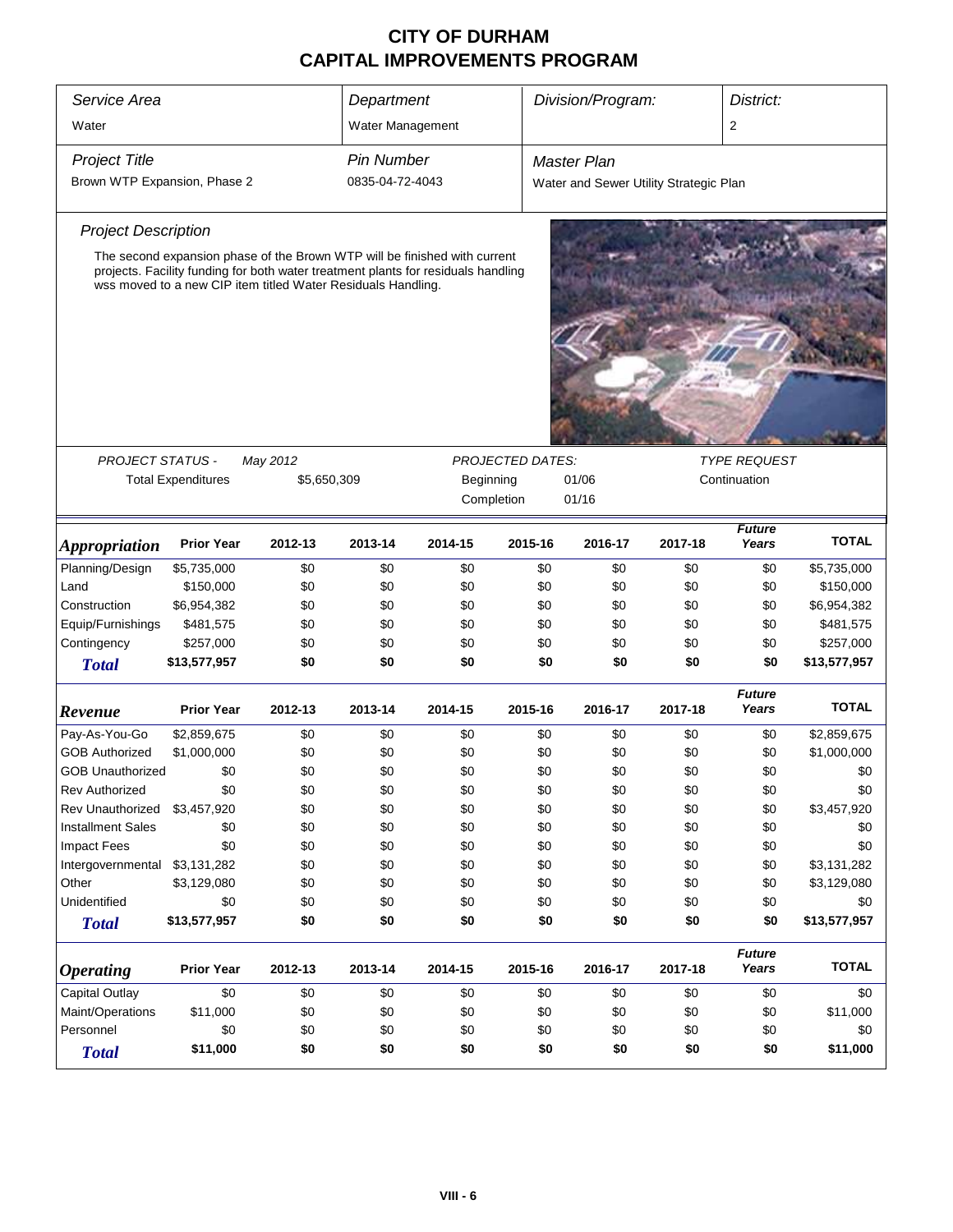| Service Area<br>Water             |                                                                     |             | Department<br>Water Management |                                                                              |                         | Division/Program:  |                             |                        | District:<br>4 |  |
|-----------------------------------|---------------------------------------------------------------------|-------------|--------------------------------|------------------------------------------------------------------------------|-------------------------|--------------------|-----------------------------|------------------------|----------------|--|
| <b>Project Title</b>              |                                                                     |             | <b>Pin Number</b>              |                                                                              |                         | <b>Master Plan</b> |                             |                        |                |  |
| Cary Water System Interconnection |                                                                     |             |                                |                                                                              |                         |                    |                             |                        |                |  |
| <b>Project Description</b>        |                                                                     |             |                                |                                                                              |                         |                    |                             |                        |                |  |
|                                   | distribution systems to provide emergency water supply when needed. |             |                                | This project will provide interconnections between Durham's and Cary's water |                         |                    | Picture<br><b>Available</b> |                        |                |  |
| <b>PROJECT STATUS -</b>           |                                                                     | May 2012    |                                |                                                                              | <b>PROJECTED DATES:</b> |                    |                             | <b>TYPE REQUEST</b>    |                |  |
|                                   | <b>Total Expenditures</b>                                           | \$2,851,274 |                                | Beginning                                                                    |                         | 05/08              |                             | Continuation           |                |  |
|                                   |                                                                     |             |                                | Completion                                                                   |                         | 06/13              |                             |                        |                |  |
| <i><b>Appropriation</b></i>       | <b>Prior Year</b>                                                   | 2012-13     | 2013-14                        | 2014-15                                                                      | 2015-16                 | 2016-17            | 2017-18                     | <b>Future</b><br>Years | <b>TOTAL</b>   |  |
| Planning/Design                   | \$0                                                                 | \$0         | \$0                            | \$0                                                                          | \$0                     | \$0                | \$0                         | \$0                    | \$0            |  |
| Land                              | \$0                                                                 | \$0         | \$0                            | \$0                                                                          | \$0                     | \$0                | \$0                         | \$0                    | \$0            |  |
| Construction                      | \$3,000,000                                                         | \$0         | \$0                            | \$0                                                                          | \$0                     | \$0                | \$0                         | \$0                    | \$3,000,000    |  |
| Equip/Furnishings                 | \$0                                                                 | \$0         | \$0                            | \$0                                                                          | \$0                     | \$0                | \$0                         | \$0                    | \$0            |  |
| Contingency                       | \$0                                                                 | \$0         | \$0                            | \$0                                                                          | \$0                     | \$0                | \$0                         | \$0                    | \$0            |  |
| <b>Total</b>                      | \$3,000,000                                                         | \$0         | \$0                            | \$0                                                                          | \$0                     | \$0                | \$0                         | \$0                    | \$3,000,000    |  |
| Revenue                           | <b>Prior Year</b>                                                   | 2012-13     | 2013-14                        | 2014-15                                                                      | 2015-16                 | 2016-17            | 2017-18                     | <b>Future</b><br>Years | <b>TOTAL</b>   |  |
| Pay-As-You-Go                     | \$0                                                                 | \$0         | \$0                            | \$0                                                                          | \$0                     | \$0                | \$0                         | \$0                    | \$0            |  |
| <b>GOB Authorized</b>             | \$3,000,000                                                         | \$0         | \$0                            | \$0                                                                          | \$0                     | \$0                | \$0                         | \$0                    | \$3,000,000    |  |
| <b>GOB Unauthorized</b>           | \$0                                                                 | \$0         | \$0                            | \$0                                                                          | \$0                     | \$0                | \$0                         | \$0                    | \$0            |  |
| <b>Rev Authorized</b>             | \$0                                                                 | \$0         | \$0                            | \$0                                                                          | \$0                     | \$0                | \$0                         | \$0                    | \$0            |  |
| <b>Rev Unauthorized</b>           | \$0                                                                 | \$0         | \$0                            | \$0                                                                          | \$0                     | \$0                | \$0                         | \$0                    | \$0            |  |
| <b>Installment Sales</b>          | \$0                                                                 | \$0         | \$0                            | \$0                                                                          | \$0                     | \$0                | \$0                         | \$0                    | \$0            |  |
| <b>Impact Fees</b>                | \$0                                                                 | \$0         | \$0                            | \$0                                                                          | \$0                     | \$0                | \$0                         | \$0                    | \$0            |  |
| Intergovernmental                 | \$0                                                                 | \$0         | \$0                            | \$0                                                                          | \$0                     | \$0                | \$0                         | \$0                    | \$0            |  |
| Other                             | \$0                                                                 | \$0         | \$0                            | \$0                                                                          | \$0                     | \$0                | \$0                         | \$0                    | \$0            |  |
| Unidentified                      | \$0                                                                 | \$0         | \$0                            | \$0                                                                          | \$0                     | \$0                | \$0                         | \$0                    | \$0            |  |
| <b>Total</b>                      | \$3,000,000                                                         | \$0         | \$0                            | \$0                                                                          | \$0                     | \$0                | \$0                         | \$0                    | \$3,000,000    |  |
| <b>Operating</b>                  | <b>Prior Year</b>                                                   | 2012-13     | 2013-14                        | 2014-15                                                                      | 2015-16                 | 2016-17            | 2017-18                     | <b>Future</b><br>Years | <b>TOTAL</b>   |  |
| <b>Capital Outlay</b>             | \$0                                                                 | \$0         | \$0                            | \$0                                                                          | \$0                     | \$0                | \$0                         | \$0                    | \$0            |  |
| Maint/Operations                  | \$0                                                                 | \$0         | \$0                            | \$0                                                                          | \$0                     | \$0                | \$0                         | \$0                    | \$0            |  |
| Personnel                         | \$0                                                                 | \$0         | \$0                            | \$0                                                                          | \$0                     | \$0                | \$0                         | \$0                    | \$0            |  |
| <b>Total</b>                      | \$0                                                                 | \$0         | \$0                            | \$0                                                                          | \$0                     | \$0                | \$0                         | \$0                    | \$0            |  |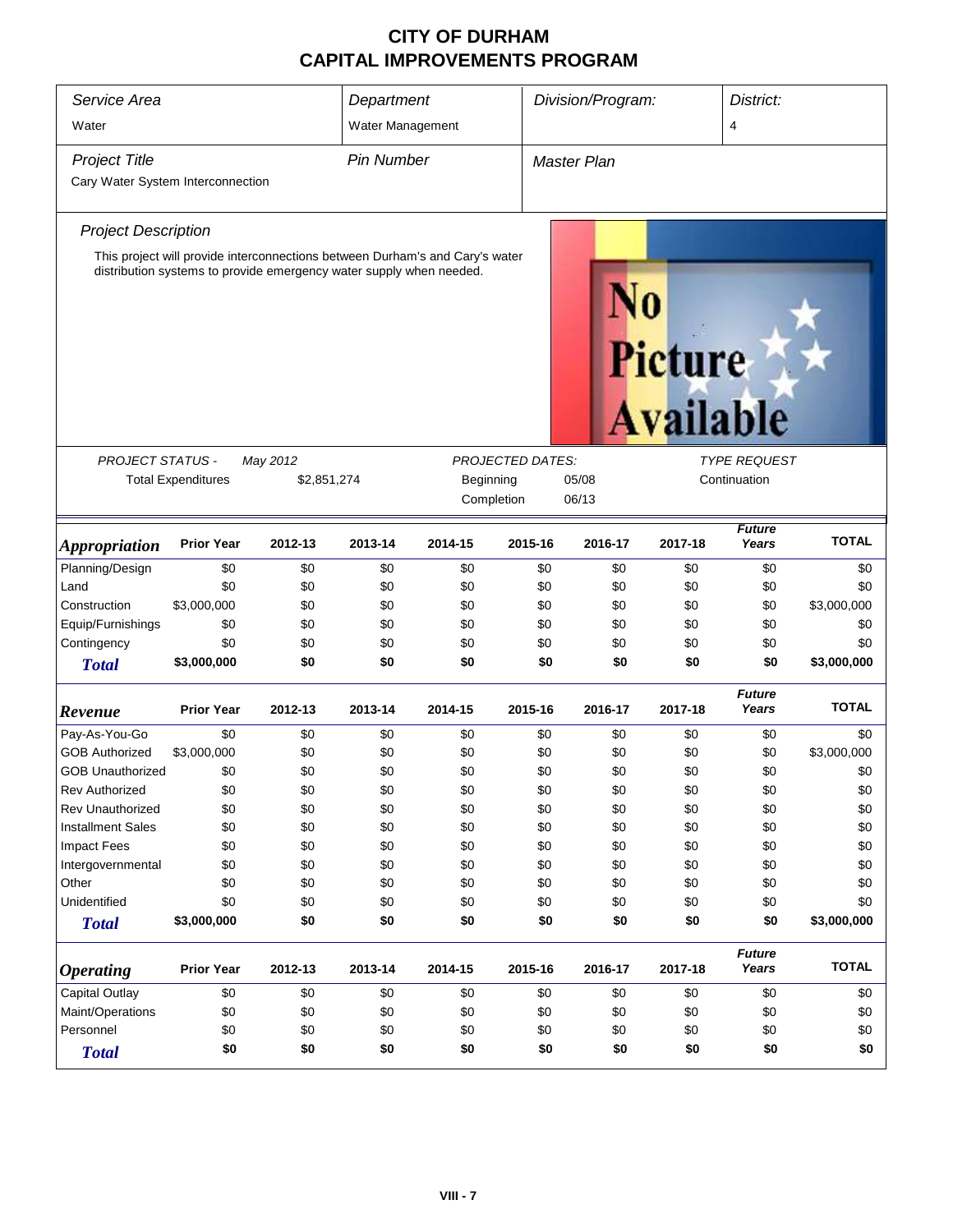| Service Area<br>Division/Program:<br>District:<br>Department<br>1,3,4,5<br>Water<br>Water Management<br><b>Utility Engineering</b><br><b>Pin Number</b><br><b>Project Title</b><br>Master Plan<br>Downtown East-West Reinforcing Main<br>2002 Distribution System Study<br><b>Project Description</b><br>Conduct a route analysis, followed by design, permitting, and construction for<br>a 36-inch water transmission main. The main will be a continuation of the 36-<br>inch Hillandale Dual Water Main Replacement project, that eventually ties in to<br>the elevated storage tank at Pettigrew and Alston. |
|-------------------------------------------------------------------------------------------------------------------------------------------------------------------------------------------------------------------------------------------------------------------------------------------------------------------------------------------------------------------------------------------------------------------------------------------------------------------------------------------------------------------------------------------------------------------------------------------------------------------|
|                                                                                                                                                                                                                                                                                                                                                                                                                                                                                                                                                                                                                   |
|                                                                                                                                                                                                                                                                                                                                                                                                                                                                                                                                                                                                                   |
|                                                                                                                                                                                                                                                                                                                                                                                                                                                                                                                                                                                                                   |
|                                                                                                                                                                                                                                                                                                                                                                                                                                                                                                                                                                                                                   |
|                                                                                                                                                                                                                                                                                                                                                                                                                                                                                                                                                                                                                   |
|                                                                                                                                                                                                                                                                                                                                                                                                                                                                                                                                                                                                                   |
|                                                                                                                                                                                                                                                                                                                                                                                                                                                                                                                                                                                                                   |
|                                                                                                                                                                                                                                                                                                                                                                                                                                                                                                                                                                                                                   |
|                                                                                                                                                                                                                                                                                                                                                                                                                                                                                                                                                                                                                   |
|                                                                                                                                                                                                                                                                                                                                                                                                                                                                                                                                                                                                                   |
|                                                                                                                                                                                                                                                                                                                                                                                                                                                                                                                                                                                                                   |
| <b>TYPE REQUEST</b><br><b>PROJECT STATUS -</b><br><b>PROJECTED DATES:</b><br>May 2012                                                                                                                                                                                                                                                                                                                                                                                                                                                                                                                             |
| \$0<br><b>Total Expenditures</b><br>Beginning<br>06/13<br>New                                                                                                                                                                                                                                                                                                                                                                                                                                                                                                                                                     |
| Completion<br>07/17                                                                                                                                                                                                                                                                                                                                                                                                                                                                                                                                                                                               |
| <b>Future</b><br><b>TOTAL</b><br><b>Prior Year</b><br>2012-13<br>2013-14<br>2014-15<br>2015-16<br>2016-17<br>2017-18<br>Years<br><i><b>Appropriation</b></i>                                                                                                                                                                                                                                                                                                                                                                                                                                                      |
| \$0<br>Planning/Design<br>\$0<br>\$250,000<br>\$1,000,000<br>\$2,000,000<br>\$0<br>\$0<br>\$0<br>\$3,250,000                                                                                                                                                                                                                                                                                                                                                                                                                                                                                                      |
| \$500,000<br>\$0<br>\$0<br>\$0<br>\$250,000<br>\$250,000<br>\$0<br>\$0<br>\$0<br>Land                                                                                                                                                                                                                                                                                                                                                                                                                                                                                                                             |
| 12,500,000<br>Construction<br>\$0<br>\$0<br>\$0<br>\$3,500,000<br>\$7,500,000<br>\$1,500,000<br>\$0<br>\$0                                                                                                                                                                                                                                                                                                                                                                                                                                                                                                        |
| Equip/Furnishings<br>\$0<br>\$0<br>\$0<br>\$0<br>\$0<br>\$0<br>\$0<br>\$0<br>\$0                                                                                                                                                                                                                                                                                                                                                                                                                                                                                                                                  |
| \$0<br>Contingency<br>\$0<br>\$0<br>\$0<br>\$0<br>\$0<br>\$0<br>\$0<br>\$0                                                                                                                                                                                                                                                                                                                                                                                                                                                                                                                                        |
| \$0<br>\$250,000<br>\$1,000,000<br>\$5,750,000<br>\$7,750,000<br>\$1,500,000<br>\$0<br>\$0<br>\$16,250,000<br><b>Total</b>                                                                                                                                                                                                                                                                                                                                                                                                                                                                                        |
| <b>Future</b><br><b>TOTAL</b><br><b>Prior Year</b><br>2012-13<br>2013-14<br>2014-15<br>2015-16<br>2016-17<br>2017-18<br>Years<br>Revenue                                                                                                                                                                                                                                                                                                                                                                                                                                                                          |
| Pay-As-You-Go<br>\$0<br>\$0<br>\$0<br>\$1,300,000<br>\$250,000<br>\$100,000<br>\$200,000<br>\$250,000<br>\$500,000                                                                                                                                                                                                                                                                                                                                                                                                                                                                                                |
| \$0<br><b>GOB Authorized</b><br>\$0<br>\$0<br>\$0<br>\$0<br>\$0<br>\$0<br>\$0<br>\$0                                                                                                                                                                                                                                                                                                                                                                                                                                                                                                                              |
| \$0<br><b>GOB Unauthorized</b><br>\$0<br>\$0<br>\$0<br>\$0<br>\$0<br>\$0<br>\$0<br>\$0                                                                                                                                                                                                                                                                                                                                                                                                                                                                                                                            |
| \$0<br>\$0<br>\$0<br>\$0<br>\$0<br>\$0<br>\$0<br>\$0<br><b>Rev Authorized</b><br>\$0                                                                                                                                                                                                                                                                                                                                                                                                                                                                                                                              |
| <b>Rev Unauthorized</b><br>\$900,000<br>\$5,550,000<br>\$7,500,000<br>\$1,000,000<br>\$0<br>14,950,000<br>\$0<br>\$0<br>\$0                                                                                                                                                                                                                                                                                                                                                                                                                                                                                       |
| <b>Installment Sales</b><br>\$0<br>\$0<br>\$0<br>\$0<br>\$0<br>\$0<br>\$0<br>\$0<br>\$0                                                                                                                                                                                                                                                                                                                                                                                                                                                                                                                           |
| \$0<br><b>Impact Fees</b><br>\$0<br>\$0<br>\$0<br>\$0<br>\$0<br>\$0<br>\$0<br>\$0                                                                                                                                                                                                                                                                                                                                                                                                                                                                                                                                 |
| \$0<br>\$0<br>\$0<br>\$0<br>\$0<br>\$0<br>\$0<br>\$0<br>\$0<br>Intergovernmental                                                                                                                                                                                                                                                                                                                                                                                                                                                                                                                                  |
| \$0<br>\$0<br>Other<br>\$0<br>\$0<br>\$0<br>\$0<br>\$0<br>\$0<br>\$0                                                                                                                                                                                                                                                                                                                                                                                                                                                                                                                                              |
| Unidentified<br>\$0<br>\$0<br>\$0<br>\$0<br>\$0<br>\$0<br>\$0<br>\$0<br>\$0                                                                                                                                                                                                                                                                                                                                                                                                                                                                                                                                       |
| \$250,000<br>\$0<br>\$1,000,000<br>\$5,750,000<br>\$7,750,000<br>\$1,500,000<br>\$0<br>\$0<br>\$16,250,000<br><b>Total</b>                                                                                                                                                                                                                                                                                                                                                                                                                                                                                        |
| <b>Future</b><br><b>TOTAL</b><br><b>Prior Year</b><br>Years<br>2012-13<br>2013-14<br>2014-15<br>2015-16<br>2016-17<br>2017-18<br><i><b>Operating</b></i>                                                                                                                                                                                                                                                                                                                                                                                                                                                          |
| Capital Outlay<br>\$0<br>\$0<br>\$0<br>\$0<br>\$0<br>\$0<br>\$0<br>\$0<br>\$0                                                                                                                                                                                                                                                                                                                                                                                                                                                                                                                                     |
| Maint/Operations<br>\$0<br>\$0<br>\$0<br>\$0<br>\$0<br>\$0<br>\$0<br>\$0<br>\$0                                                                                                                                                                                                                                                                                                                                                                                                                                                                                                                                   |
| Personnel<br>\$0<br>\$0<br>\$0<br>\$0<br>\$0<br>\$0<br>\$0<br>\$0<br>\$0                                                                                                                                                                                                                                                                                                                                                                                                                                                                                                                                          |
| \$0<br>\$0<br>\$0<br>\$0<br>\$0<br>\$0<br>\$0<br>\$0<br>\$0<br><b>Total</b>                                                                                                                                                                                                                                                                                                                                                                                                                                                                                                                                       |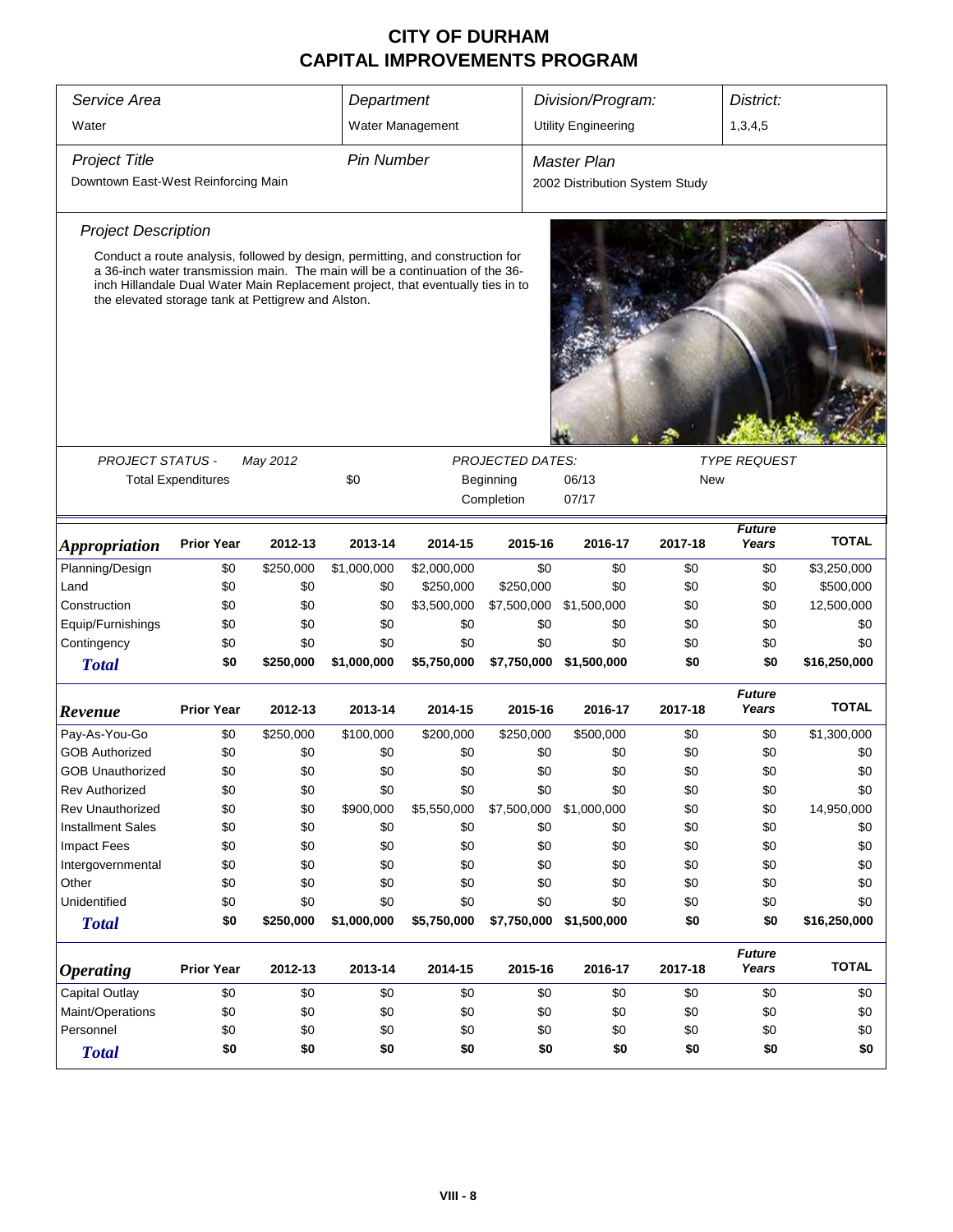| Service Area                                 |                           |                                                                           | Department        |            |                  | Division/Program:                      |         | District:              |              |
|----------------------------------------------|---------------------------|---------------------------------------------------------------------------|-------------------|------------|------------------|----------------------------------------|---------|------------------------|--------------|
| Water                                        |                           |                                                                           | Water Management  |            |                  | Administration                         |         | 4                      |              |
| <b>Project Title</b>                         |                           |                                                                           | <b>Pin Number</b> |            |                  | <b>Master Plan</b>                     |         |                        |              |
| Finished Water Storage and<br>Pressurization |                           |                                                                           | 0747-01-46-3413   |            |                  | Water and Sewer Utility Strategic Plan |         |                        |              |
| <b>Project Description</b>                   |                           |                                                                           |                   |            |                  |                                        |         |                        |              |
|                                              |                           | This project will construct a new 3 million gallon elevated storage tank. |                   |            |                  |                                        |         |                        |              |
|                                              |                           |                                                                           |                   |            |                  |                                        |         |                        |              |
|                                              |                           |                                                                           |                   |            |                  |                                        |         |                        |              |
|                                              |                           |                                                                           |                   |            |                  |                                        |         |                        |              |
|                                              |                           |                                                                           |                   |            |                  |                                        |         |                        |              |
|                                              |                           |                                                                           |                   |            |                  |                                        |         |                        |              |
|                                              |                           |                                                                           |                   |            |                  |                                        |         |                        |              |
| PROJECT STATUS -                             |                           | May 2012                                                                  |                   |            | PROJECTED DATES: |                                        |         | <b>TYPE REQUEST</b>    |              |
|                                              | <b>Total Expenditures</b> | \$6,707,868                                                               |                   | Beginning  |                  | 07/04                                  |         | Continuation           |              |
|                                              |                           |                                                                           |                   | Completion |                  | 09/14                                  |         |                        |              |
|                                              |                           |                                                                           |                   |            |                  |                                        |         | <b>Future</b>          |              |
| <b>Appropriation</b>                         | <b>Prior Year</b>         | 2012-13                                                                   | 2013-14           | 2014-15    | 2015-16          | 2016-17                                | 2017-18 | Years                  | <b>TOTAL</b> |
| Planning/Design                              | \$345,240                 | \$0                                                                       | \$0               | \$0        | \$0              | \$0                                    | \$0     | \$0                    | \$345,240    |
| Land                                         | \$100,000                 | \$0                                                                       | \$0               | \$0        | \$0              | \$0                                    | \$0     | \$0                    | \$100,000    |
| Construction                                 | \$6,139,473               | \$0                                                                       | \$0               | \$0        | \$0              | \$0                                    | \$0     | \$0                    | \$6,139,473  |
| Equip/Furnishings                            | \$0                       | \$0                                                                       | \$0               | \$0        | \$0              | \$0                                    | \$0     | \$0                    | \$0          |
| Contingency                                  | \$750,000                 | \$0                                                                       | \$0               | \$0        | \$0              | \$0                                    | \$0     | \$0                    | \$750,000    |
| <b>Total</b>                                 | \$7,334,713               | \$0                                                                       | \$0               | \$0        | \$0              | \$0                                    | \$0     | \$0                    | \$7,334,713  |
| Revenue                                      | <b>Prior Year</b>         | 2012-13                                                                   | 2013-14           | 2014-15    | 2015-16          | 2016-17                                | 2017-18 | <b>Future</b><br>Years | <b>TOTAL</b> |
| Pay-As-You-Go                                | \$445,240                 | \$0                                                                       | \$0               | \$0        | \$0              | \$0                                    | \$0     | \$0                    | \$445,240    |
| <b>GOB Authorized</b>                        | \$0                       | \$0                                                                       | \$0               | \$0        | \$0              | \$0                                    | \$0     | \$0                    | \$0          |
| <b>GOB Unauthorized</b>                      | \$0                       | \$0                                                                       | \$0               | \$0        | \$0              | \$0                                    | \$0     | \$0                    | \$0          |
| <b>Rev Authorized</b>                        | \$0                       | \$0                                                                       | \$0               | \$0        | \$0              | \$0                                    | \$0     | \$0                    | \$0          |
| <b>Rev Unauthorized</b>                      | \$6,100,000               | \$0                                                                       | \$0               | \$0        | \$0              | \$0                                    | \$0     | \$0                    | \$6,100,000  |
| <b>Installment Sales</b>                     | \$0                       | \$0                                                                       | \$0               | \$0        | \$0              | \$0                                    | \$0     | \$0                    | \$0          |
| <b>Impact Fees</b>                           | \$0                       | \$0                                                                       | \$0               | \$0        | \$0              | \$0                                    | \$0     | \$0                    | \$0          |
| Intergovernmental                            | \$389,473                 | \$0                                                                       | \$0               | \$0        | \$0              | \$0                                    | \$0     | \$0                    | \$389,473    |
| Other                                        | \$400,000                 | \$0                                                                       | \$0               | \$0        | \$0              | \$0                                    | \$0     | \$0                    | \$400,000    |
| Unidentified                                 | \$0                       | \$0                                                                       | \$0               | \$0        | \$0              | \$0                                    | \$0     | \$0                    | \$0          |
| <b>Total</b>                                 | \$7,334,713               | \$0                                                                       | \$0               | \$0        | \$0              | \$0                                    | \$0     | \$0                    | \$7,334,713  |
|                                              |                           |                                                                           |                   |            |                  |                                        |         |                        |              |
| <b>Operating</b>                             | <b>Prior Year</b>         | 2012-13                                                                   | 2013-14           | 2014-15    | 2015-16          | 2016-17                                | 2017-18 | <b>Future</b><br>Years | <b>TOTAL</b> |
| Capital Outlay                               | \$0                       | \$0                                                                       | \$0               | \$0        | \$0              | \$0                                    | \$0     | \$0                    | \$0          |
| Maint/Operations                             | \$184,000                 | \$46,000                                                                  | \$0               | \$0        | \$0              | \$0                                    | \$0     | \$0                    | \$230,000    |
| Personnel                                    | \$0                       | \$0                                                                       | \$0               | \$0        | \$0              | \$0                                    | \$0     | \$0                    | \$0          |
| <b>Total</b>                                 | \$184,000                 | \$46,000                                                                  | \$0               | \$0        | \$0              | \$0                                    | \$0     | \$0                    | \$230,000    |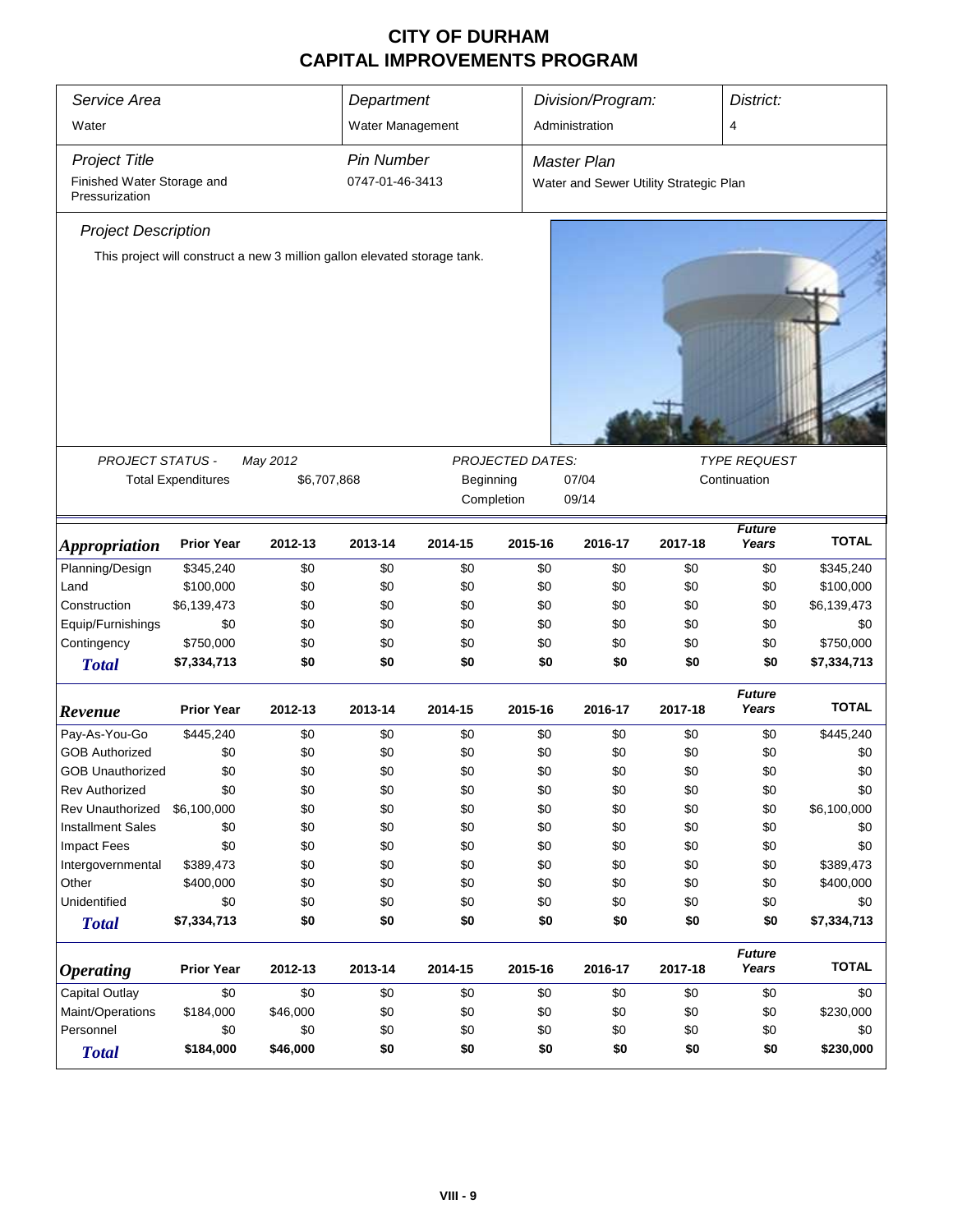| Service Area                            |                                                                                                                                                                                                                                                                                                                                                                                                                                                           |          | Department                           |         |                         | Division/Program:          |                                        | District:              |              |  |
|-----------------------------------------|-----------------------------------------------------------------------------------------------------------------------------------------------------------------------------------------------------------------------------------------------------------------------------------------------------------------------------------------------------------------------------------------------------------------------------------------------------------|----------|--------------------------------------|---------|-------------------------|----------------------------|----------------------------------------|------------------------|--------------|--|
| Water                                   |                                                                                                                                                                                                                                                                                                                                                                                                                                                           |          | Water Management                     |         |                         | <b>Utility Engineering</b> |                                        | 3                      |              |  |
| <b>Project Title</b><br>Jordan Lake WTP |                                                                                                                                                                                                                                                                                                                                                                                                                                                           |          | <b>Pin Number</b><br>0708-04-63-3956 |         |                         | <b>Master Plan</b>         | Water and Sewer Utility Strategic Plan |                        |              |  |
|                                         |                                                                                                                                                                                                                                                                                                                                                                                                                                                           |          |                                      |         |                         |                            |                                        |                        |              |  |
| <b>Project Description</b>              |                                                                                                                                                                                                                                                                                                                                                                                                                                                           |          |                                      |         |                         |                            |                                        |                        |              |  |
|                                         | This project is for a new water supply intake on Jordan Lake. The initial<br>planning will investigate the options for utilizing our water allocation and the<br>land needs for pipe lines and pump stations. The next steps are preliminary<br>design, permiting, final design, and construction. A raw water pump station, a<br>raw water transmission line to Durham, and a potentially new water treatment<br>plant are options currently envisioned. |          |                                      |         |                         |                            |                                        |                        |              |  |
|                                         |                                                                                                                                                                                                                                                                                                                                                                                                                                                           |          |                                      |         |                         |                            |                                        |                        |              |  |
| <b>PROJECT STATUS -</b>                 |                                                                                                                                                                                                                                                                                                                                                                                                                                                           | May 2012 |                                      |         | <b>PROJECTED DATES:</b> |                            |                                        | <b>TYPE REQUEST</b>    |              |  |
|                                         | <b>Total Expenditures</b>                                                                                                                                                                                                                                                                                                                                                                                                                                 |          | \$520,259                            |         | Beginning               | 09/09                      | Continuation                           |                        |              |  |
|                                         |                                                                                                                                                                                                                                                                                                                                                                                                                                                           |          |                                      |         | Completion              | 07/19                      |                                        |                        |              |  |
| <b>Appropriation</b>                    | <b>Prior Year</b>                                                                                                                                                                                                                                                                                                                                                                                                                                         | 2012-13  | 2013-14                              | 2014-15 | 2015-16                 | 2016-17                    | 2017-18                                | Future<br>Years        | <b>TOTAL</b> |  |
| Planning/Design                         | \$1,500,000                                                                                                                                                                                                                                                                                                                                                                                                                                               | \$0      | \$5,000,000                          | \$0     | \$8,000,000             | \$0                        | \$0                                    | \$0                    | 14,500,000   |  |
| Land                                    | \$0                                                                                                                                                                                                                                                                                                                                                                                                                                                       | \$0      | \$0                                  | \$0     | \$0                     | \$0                        | \$0                                    | \$0                    | \$0          |  |
| Construction                            | \$0                                                                                                                                                                                                                                                                                                                                                                                                                                                       | \$0      | \$0                                  | \$0     | \$0                     | \$0                        | 50,000,000                             | 30,000,000             | 80,000,000   |  |
| Equip/Furnishings                       | \$0                                                                                                                                                                                                                                                                                                                                                                                                                                                       | \$0      | \$0                                  | \$0     | \$0                     | \$0                        | \$0                                    | \$0                    | \$0          |  |
| Contingency                             | \$0                                                                                                                                                                                                                                                                                                                                                                                                                                                       | \$0      | \$0                                  | \$0     | \$0                     | \$0                        | \$0                                    | \$0                    | \$0          |  |
| <b>Total</b>                            | \$1,500,000                                                                                                                                                                                                                                                                                                                                                                                                                                               | \$0      | \$5,000,000                          | \$0     | \$8,000,000             |                            | \$0 \$50,000,000 \$30,000,000          |                        | \$94,500,000 |  |
| Revenue                                 | <b>Prior Year</b>                                                                                                                                                                                                                                                                                                                                                                                                                                         | 2012-13  | 2013-14                              | 2014-15 | 2015-16                 | 2016-17                    | 2017-18                                | <b>Future</b><br>Years | <b>TOTAL</b> |  |
| Pay-As-You-Go                           | \$500,000                                                                                                                                                                                                                                                                                                                                                                                                                                                 | \$0      | \$0                                  | \$0     | \$0                     | \$0                        | \$0                                    | \$0                    | \$500,000    |  |
| <b>GOB Authorized</b>                   | \$0                                                                                                                                                                                                                                                                                                                                                                                                                                                       | \$0      | \$0                                  | \$0     | \$0                     | \$0                        | \$0                                    | \$0                    | \$0          |  |
| <b>GOB Unauthorized</b>                 | \$0                                                                                                                                                                                                                                                                                                                                                                                                                                                       | \$0      | \$0                                  | \$0     | \$0                     | \$0                        | \$0                                    | \$0                    | \$0          |  |
| <b>Rev Authorized</b>                   | \$0                                                                                                                                                                                                                                                                                                                                                                                                                                                       | \$0      | \$0                                  | \$0     | \$0                     | \$0                        | \$0                                    | \$0                    | \$0          |  |
| Rev Unauthorized                        | \$1,000,000                                                                                                                                                                                                                                                                                                                                                                                                                                               | \$0      | \$5,000,000                          | \$0     | \$8,000,000             | \$0                        | 50,000,000                             | 30,000,000             | 94,000,000   |  |
| <b>Installment Sales</b>                | \$0                                                                                                                                                                                                                                                                                                                                                                                                                                                       | \$0      | \$0                                  | \$0     | \$0                     | \$0                        | \$0                                    | \$0                    | \$0          |  |
| Impact Fees                             | \$0                                                                                                                                                                                                                                                                                                                                                                                                                                                       | \$0      | \$0                                  | \$0     | \$0                     | \$0                        | \$0                                    | \$0                    | \$0          |  |
| Intergovernmental                       | \$0                                                                                                                                                                                                                                                                                                                                                                                                                                                       | \$0      | \$0                                  | \$0     | \$0                     | \$0                        | \$0                                    | \$0                    | \$0          |  |
| Other                                   | \$0                                                                                                                                                                                                                                                                                                                                                                                                                                                       | \$0      | \$0                                  | \$0     | \$0                     | \$0                        | \$0                                    | \$0                    | \$0          |  |
| Unidentified                            | \$0                                                                                                                                                                                                                                                                                                                                                                                                                                                       | \$0      | \$0                                  | \$0     | \$0                     | \$0                        | \$0                                    | \$0                    | \$0          |  |
| <b>Total</b>                            | \$1,500,000                                                                                                                                                                                                                                                                                                                                                                                                                                               | \$0      | \$5,000,000                          | \$0     | \$8,000,000             |                            | \$0 \$50,000,000 \$30,000,000          |                        | \$94,500,000 |  |
| <b>Operating</b>                        | <b>Prior Year</b>                                                                                                                                                                                                                                                                                                                                                                                                                                         | 2012-13  | 2013-14                              | 2014-15 | 2015-16                 | 2016-17                    | 2017-18                                | <b>Future</b><br>Years | <b>TOTAL</b> |  |
| <b>Capital Outlay</b>                   | \$0                                                                                                                                                                                                                                                                                                                                                                                                                                                       | \$0      | \$0                                  | \$0     | \$0                     | \$0                        | \$0                                    | \$0                    | \$0          |  |
| Maint/Operations                        | \$0                                                                                                                                                                                                                                                                                                                                                                                                                                                       | \$0      | \$0                                  | \$0     | \$0                     | \$0                        | \$0                                    | \$0                    | \$0          |  |
| Personnel                               | \$0                                                                                                                                                                                                                                                                                                                                                                                                                                                       | \$0      | \$0                                  | \$0     | \$0                     | \$0                        | \$0                                    | \$0                    | \$0          |  |
| <b>Total</b>                            | \$0                                                                                                                                                                                                                                                                                                                                                                                                                                                       | \$0      | \$0                                  | \$0     | \$0                     | \$0                        | \$0                                    | \$0                    | \$0          |  |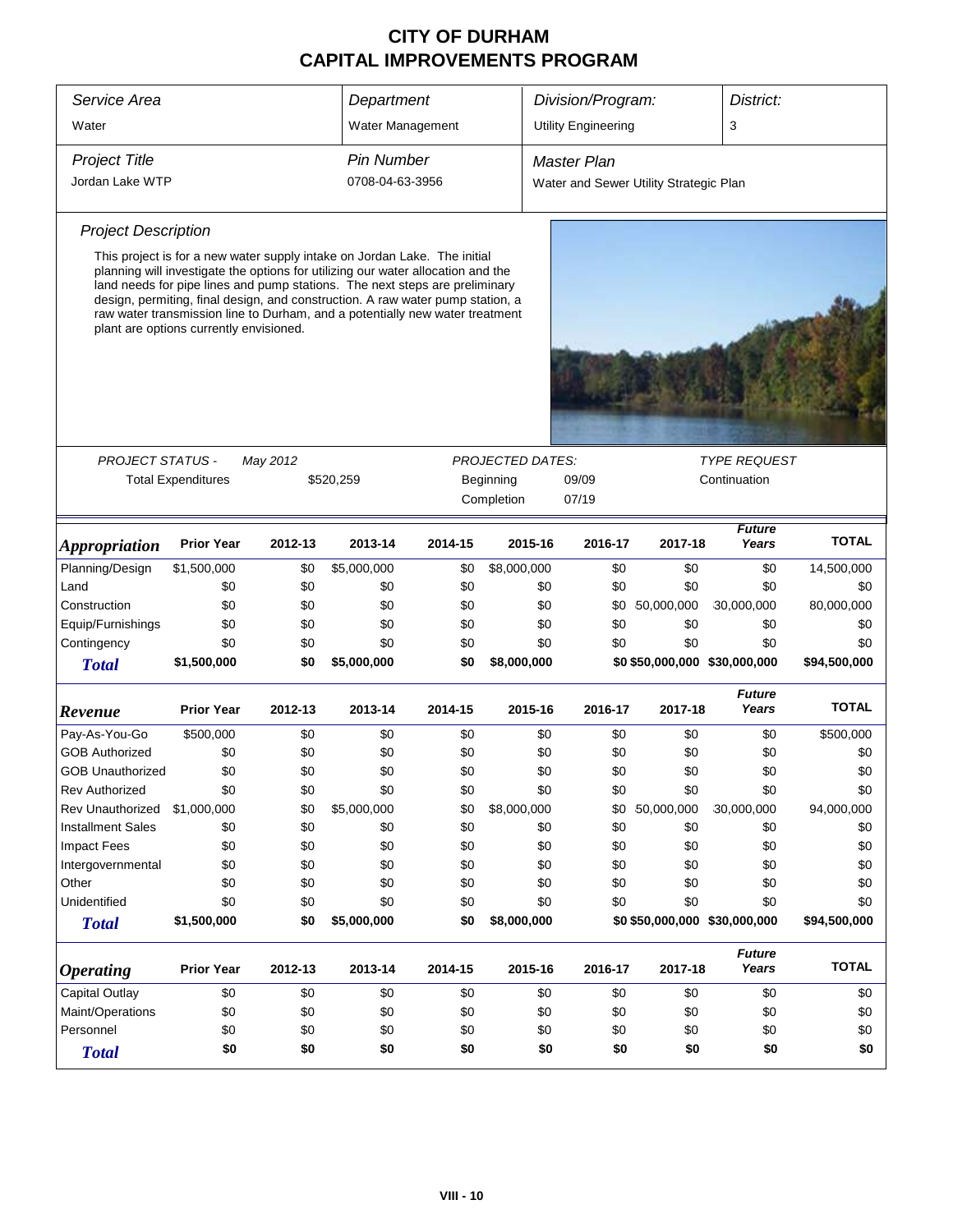| Service Area                              |                                                                                                                                                                                                                                                                                                                                                     |           | Department        |           |                         | Division/Program: |              | District:              |              |  |
|-------------------------------------------|-----------------------------------------------------------------------------------------------------------------------------------------------------------------------------------------------------------------------------------------------------------------------------------------------------------------------------------------------------|-----------|-------------------|-----------|-------------------------|-------------------|--------------|------------------------|--------------|--|
| Water                                     |                                                                                                                                                                                                                                                                                                                                                     |           | Water Management  |           |                         |                   |              | $\overline{2}$         |              |  |
| <b>Project Title</b>                      |                                                                                                                                                                                                                                                                                                                                                     |           | <b>Pin Number</b> |           |                         | Master Plan       |              |                        |              |  |
|                                           |                                                                                                                                                                                                                                                                                                                                                     |           | 0857-03-03-6386   |           |                         |                   |              |                        |              |  |
| Lake Michie & Little River Rehabilitation |                                                                                                                                                                                                                                                                                                                                                     |           |                   |           |                         |                   |              |                        |              |  |
| <b>Project Description</b>                |                                                                                                                                                                                                                                                                                                                                                     |           |                   |           |                         |                   |              |                        |              |  |
|                                           | This is a Dam Facility Rehabilitation project that combines the Lake Michie                                                                                                                                                                                                                                                                         |           |                   |           |                         |                   |              |                        |              |  |
|                                           | Dam Repairs and Little River Dam Repairs projects. Lake Michie needs lead<br>based paint removal, gate repairs, and clearing of trees, and hydaulic valve<br>replacement. Little River work needs the lower gate repaired and caulking.<br>Also Little River needs a 20 year maintenance plan and Lake Michie needs an<br>updated maintenance plan. |           |                   |           |                         |                   |              |                        |              |  |
|                                           |                                                                                                                                                                                                                                                                                                                                                     |           |                   |           |                         |                   |              |                        |              |  |
|                                           |                                                                                                                                                                                                                                                                                                                                                     |           |                   |           |                         |                   |              |                        |              |  |
|                                           |                                                                                                                                                                                                                                                                                                                                                     |           |                   |           |                         |                   |              |                        |              |  |
|                                           |                                                                                                                                                                                                                                                                                                                                                     |           |                   |           |                         |                   |              |                        |              |  |
| <b>PROJECT STATUS -</b>                   |                                                                                                                                                                                                                                                                                                                                                     | May 2012  |                   |           | <b>PROJECTED DATES:</b> |                   |              | <b>TYPE REQUEST</b>    |              |  |
|                                           | <b>Total Expenditures</b>                                                                                                                                                                                                                                                                                                                           |           | \$462,188         |           | Beginning               | 07/04             | Continuation |                        |              |  |
|                                           |                                                                                                                                                                                                                                                                                                                                                     |           |                   |           | Completion              | 07/18             |              |                        |              |  |
| <b>Appropriation</b>                      | <b>Prior Year</b>                                                                                                                                                                                                                                                                                                                                   | 2012-13   | 2013-14           | 2014-15   | 2015-16                 | 2016-17           | 2017-18      | <b>Future</b><br>Years | <b>TOTAL</b> |  |
| Planning/Design                           | \$220,000                                                                                                                                                                                                                                                                                                                                           | \$0       | \$0               | \$0       | \$0                     | \$0               | \$0          | \$0                    | \$220,000    |  |
| Land                                      | \$0                                                                                                                                                                                                                                                                                                                                                 | \$0       | \$0               | \$0       | \$0                     | \$0               | \$0          | \$0                    | \$0          |  |
| Construction                              | \$1,653,361                                                                                                                                                                                                                                                                                                                                         | \$500,000 | \$500,000         | \$500,000 | \$500,000               | \$500,000         | \$500,000    | \$1,000,000            | \$5,653,361  |  |
| Equip/Furnishings                         | \$0                                                                                                                                                                                                                                                                                                                                                 | \$0       | \$0               | \$0       | \$0                     | \$0               | \$0          | \$0                    | \$0          |  |
| Contingency                               | \$70,000                                                                                                                                                                                                                                                                                                                                            | \$0       | \$0               | \$0       | \$0                     | \$0               | \$0          | \$0                    | \$70,000     |  |
| <b>Total</b>                              | \$1,943,361                                                                                                                                                                                                                                                                                                                                         | \$500,000 | \$500,000         | \$500,000 | \$500,000               | \$500,000         | \$500,000    | \$1,000,000            | \$5,943,361  |  |
| Revenue                                   | <b>Prior Year</b>                                                                                                                                                                                                                                                                                                                                   | 2012-13   | 2013-14           | 2014-15   | 2015-16                 | 2016-17           | 2017-18      | <b>Future</b><br>Years | <b>TOTAL</b> |  |
| Pay-As-You-Go                             | \$743,361                                                                                                                                                                                                                                                                                                                                           | \$0       | \$0               | \$0       | \$0                     | \$0               | \$0          | \$0                    | \$743,361    |  |
| <b>GOB Authorized</b>                     | \$0                                                                                                                                                                                                                                                                                                                                                 | \$0       | \$0               | \$0       | \$0                     | \$0               | \$0          | \$0                    | \$0          |  |
| <b>GOB Unauthorized</b>                   | \$0                                                                                                                                                                                                                                                                                                                                                 | \$0       | \$0               | \$0       | \$0                     | \$0               | \$0          | \$0                    | \$0          |  |
| <b>Rev Authorized</b>                     | \$0                                                                                                                                                                                                                                                                                                                                                 | \$0       | \$0               | \$0       | \$0                     | \$0               | \$0          | \$0                    | \$0          |  |
| Rev Unauthorized                          | \$1,200,000                                                                                                                                                                                                                                                                                                                                         | \$500,000 | \$500,000         | \$500,000 | \$500,000               | \$500,000         | \$500,000    | \$1,000,000            | \$5,200,000  |  |
| <b>Installment Sales</b>                  | \$0                                                                                                                                                                                                                                                                                                                                                 | \$0       | \$0               | \$0       | \$0                     | \$0               | \$0          | \$0                    | \$0          |  |
| <b>Impact Fees</b>                        | \$0                                                                                                                                                                                                                                                                                                                                                 | \$0       | \$0               | \$0       | \$0                     | \$0               | \$0          | \$0                    | \$0          |  |
| Intergovernmental                         | \$0                                                                                                                                                                                                                                                                                                                                                 | \$0       | \$0               | \$0       | \$0                     | \$0               | \$0          | \$0                    | \$0          |  |
| Other                                     | \$0                                                                                                                                                                                                                                                                                                                                                 | \$0       | \$0               | \$0       | \$0                     | \$0               | \$0          | \$0                    | \$0          |  |
| Unidentified                              | \$0                                                                                                                                                                                                                                                                                                                                                 | \$0       | \$0               | \$0       | \$0                     | \$0               | \$0          | \$0                    | \$0          |  |
| <b>Total</b>                              | \$1,943,361                                                                                                                                                                                                                                                                                                                                         | \$500,000 | \$500,000         | \$500,000 | \$500,000               | \$500,000         | \$500,000    | \$1,000,000            | \$5,943,361  |  |
| <b>Operating</b>                          | <b>Prior Year</b>                                                                                                                                                                                                                                                                                                                                   | 2012-13   | 2013-14           | 2014-15   | 2015-16                 | 2016-17           | 2017-18      | <b>Future</b><br>Years | <b>TOTAL</b> |  |
| Capital Outlay                            | \$0                                                                                                                                                                                                                                                                                                                                                 | \$0       | \$0               | \$0       | \$0                     | \$0               | \$0          | \$0                    | \$0          |  |
| Maint/Operations                          | \$0                                                                                                                                                                                                                                                                                                                                                 | \$0       | \$0               | \$0       | \$0                     | \$0               | \$0          | \$0                    | \$0          |  |
| Personnel                                 | \$0                                                                                                                                                                                                                                                                                                                                                 | \$0       | \$0               | \$0       | \$0                     | \$0               | \$0          | \$0                    | \$0          |  |
| <b>Total</b>                              | \$0                                                                                                                                                                                                                                                                                                                                                 | \$0       | \$0               | \$0       | \$0                     | \$0               | \$0          | \$0                    | \$0          |  |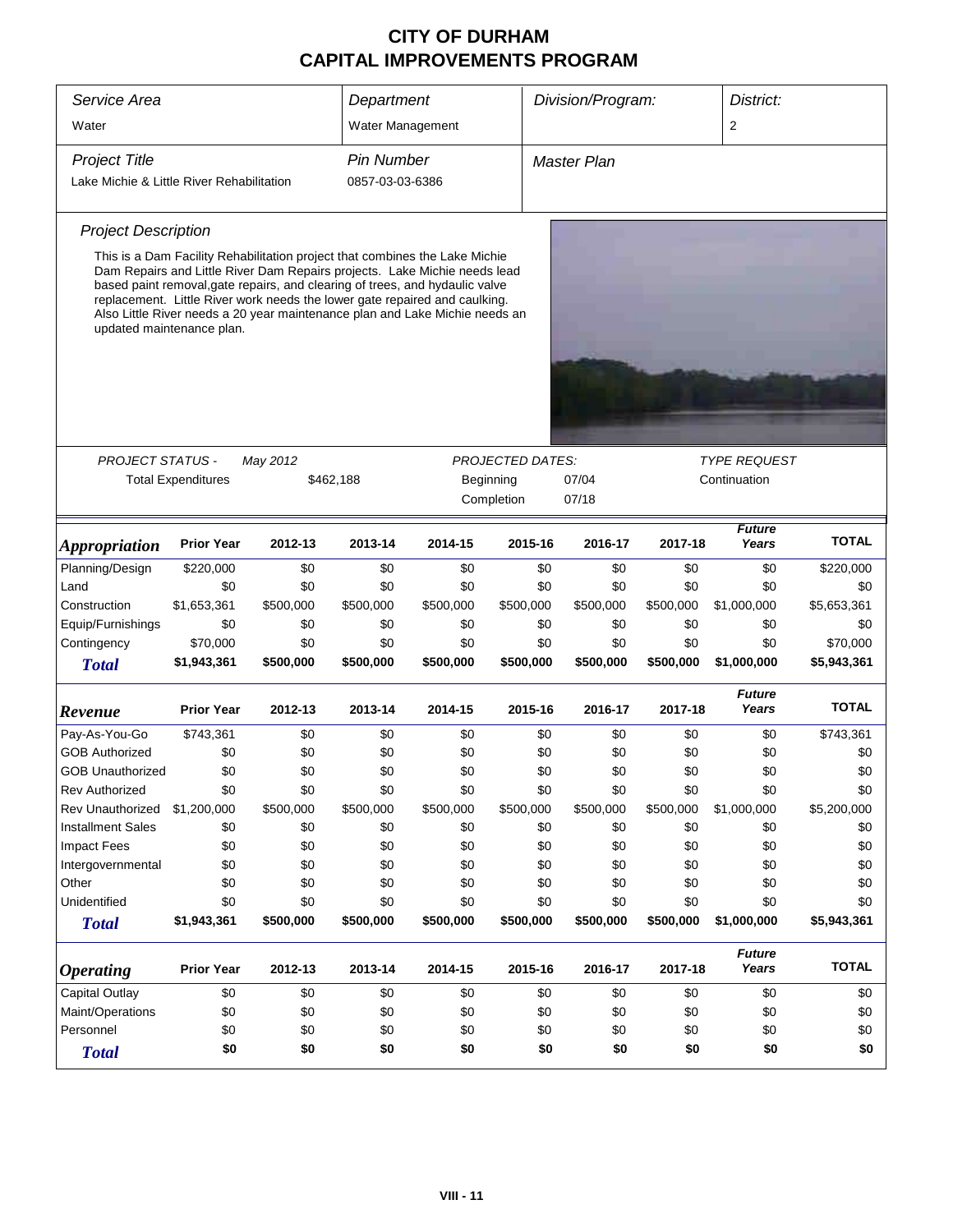| Service Area<br>Water       |                           |                                                                                                                                                                                                              | Department<br>Water Management |            |                         | Division/Program:<br>Administration    |                                    | District:<br>$\overline{4}$ |              |  |
|-----------------------------|---------------------------|--------------------------------------------------------------------------------------------------------------------------------------------------------------------------------------------------------------|--------------------------------|------------|-------------------------|----------------------------------------|------------------------------------|-----------------------------|--------------|--|
|                             |                           |                                                                                                                                                                                                              |                                |            |                         |                                        |                                    |                             |              |  |
| <b>Project Title</b>        |                           |                                                                                                                                                                                                              | <b>Pin Number</b>              |            |                         | <b>Master Plan</b>                     |                                    |                             |              |  |
| Raleigh Interconnection     |                           |                                                                                                                                                                                                              |                                |            |                         | Water and Sewer Utility Strategic Plan |                                    |                             |              |  |
| <b>Project Description</b>  |                           |                                                                                                                                                                                                              |                                |            |                         |                                        |                                    |                             |              |  |
|                             |                           | This project will provide interconnections between Durham's and Raleigh's<br>water distribution systems along Alexander Drive and US 70. The connections<br>will provide emergency water supply when needed. |                                |            |                         |                                        | <b>Picture</b><br><b>Available</b> |                             |              |  |
|                             |                           |                                                                                                                                                                                                              |                                |            |                         |                                        |                                    |                             |              |  |
| PROJECT STATUS -            |                           | May 2012                                                                                                                                                                                                     |                                |            | <b>PROJECTED DATES:</b> | <b>TYPE REQUEST</b>                    |                                    |                             |              |  |
|                             | <b>Total Expenditures</b> | \$3,477,608                                                                                                                                                                                                  |                                | Beginning  |                         | 01/06<br>06/13                         |                                    | Continuation                |              |  |
|                             |                           |                                                                                                                                                                                                              |                                | Completion |                         |                                        |                                    |                             |              |  |
| <i><b>Appropriation</b></i> | <b>Prior Year</b>         | 2012-13                                                                                                                                                                                                      | 2013-14                        | 2014-15    | 2015-16                 | 2016-17                                | 2017-18                            | <b>Future</b><br>Years      | <b>TOTAL</b> |  |
| Construction                | \$5,925,000               | \$0                                                                                                                                                                                                          | \$0                            | \$0        | \$0                     | \$0                                    | \$0                                | \$0                         | \$5,925,000  |  |
| Contingency                 | \$0                       | \$0                                                                                                                                                                                                          | \$0                            | \$0        | \$0                     | \$0                                    | \$0                                | \$0                         | \$0          |  |
| <b>Total</b>                | \$5,925,000               | \$0                                                                                                                                                                                                          | \$0                            | \$0        | \$0                     | \$0                                    | \$0                                | \$0                         | \$5,925,000  |  |
| Revenue                     | <b>Prior Year</b>         | 2012-13                                                                                                                                                                                                      | 2013-14                        | 2014-15    | 2015-16                 | 2016-17                                | 2017-18                            | <b>Future</b><br>Years      | <b>TOTAL</b> |  |
| Pay-As-You-Go               | \$0                       | \$0                                                                                                                                                                                                          | \$0                            | \$0        | \$0                     | \$0                                    | \$0                                | \$0                         | \$0          |  |
| <b>GOB Authorized</b>       | \$0                       | \$0                                                                                                                                                                                                          | \$0                            | \$0        | \$0                     | \$0                                    | \$0                                | \$0                         | \$0          |  |
| <b>GOB Unauthorized</b>     | \$0                       | \$0                                                                                                                                                                                                          | \$0                            | \$0        | \$0                     | \$0                                    | \$0                                | \$0                         | \$0          |  |
| <b>Rev Authorized</b>       | \$750,000                 | \$0                                                                                                                                                                                                          | \$0                            | \$0        | \$0                     | \$0                                    | \$0                                | \$0                         | \$750,000    |  |
| Rev Unauthorized            | \$5,175,000               | \$0                                                                                                                                                                                                          | \$0                            | \$0        | \$0                     | \$0                                    | \$0                                | \$0                         | \$5,175,000  |  |
| <b>Installment Sales</b>    | \$0                       | \$0                                                                                                                                                                                                          | \$0                            | \$0        | \$0                     | \$0                                    | \$0                                | \$0                         | \$0          |  |
| <b>Impact Fees</b>          | \$0                       | \$0                                                                                                                                                                                                          | \$0                            | \$0        | \$0                     | \$0                                    | \$0                                | \$0                         | \$0          |  |
| Intergovernmental           | \$0                       | \$0                                                                                                                                                                                                          | \$0                            | \$0        | \$0                     | \$0                                    | \$0                                | \$0                         | \$0          |  |
| Other                       | \$0                       | \$0                                                                                                                                                                                                          | \$0                            | \$0        | \$0                     | \$0                                    | \$0                                | \$0                         | \$0          |  |
| Unidentified                | \$0                       | \$0                                                                                                                                                                                                          | \$0                            | \$0        | \$0                     | \$0                                    | \$0                                | \$0                         | \$0          |  |
| <b>Total</b>                | \$5,925,000               | \$0                                                                                                                                                                                                          | \$0                            | \$0        | \$0                     | \$0                                    | \$0                                | \$0                         | \$5,925,000  |  |
| <b>Operating</b>            | <b>Prior Year</b>         | 2012-13                                                                                                                                                                                                      | 2013-14                        | 2014-15    | 2015-16                 | 2016-17                                | 2017-18                            | <b>Future</b><br>Years      | <b>TOTAL</b> |  |
| Capital Outlay              | \$0                       | \$0<br>\$0<br>\$0<br>\$0<br>\$0<br>\$0                                                                                                                                                                       |                                |            |                         |                                        |                                    | \$0                         | \$0          |  |
| Maint/Operations            | \$0                       | \$0                                                                                                                                                                                                          | \$0                            | \$0        | \$0                     | \$0                                    | \$0                                | \$0                         | \$0          |  |
| Personnel                   | \$0                       | \$0                                                                                                                                                                                                          | \$0                            | \$0        | \$0                     | \$0                                    | \$0                                | \$0                         | \$0          |  |
| <b>Total</b>                | \$0                       | \$0<br>\$0<br>\$0<br>\$0<br>\$0<br>\$0<br>\$0<br>\$0                                                                                                                                                         |                                |            |                         |                                        |                                    |                             |              |  |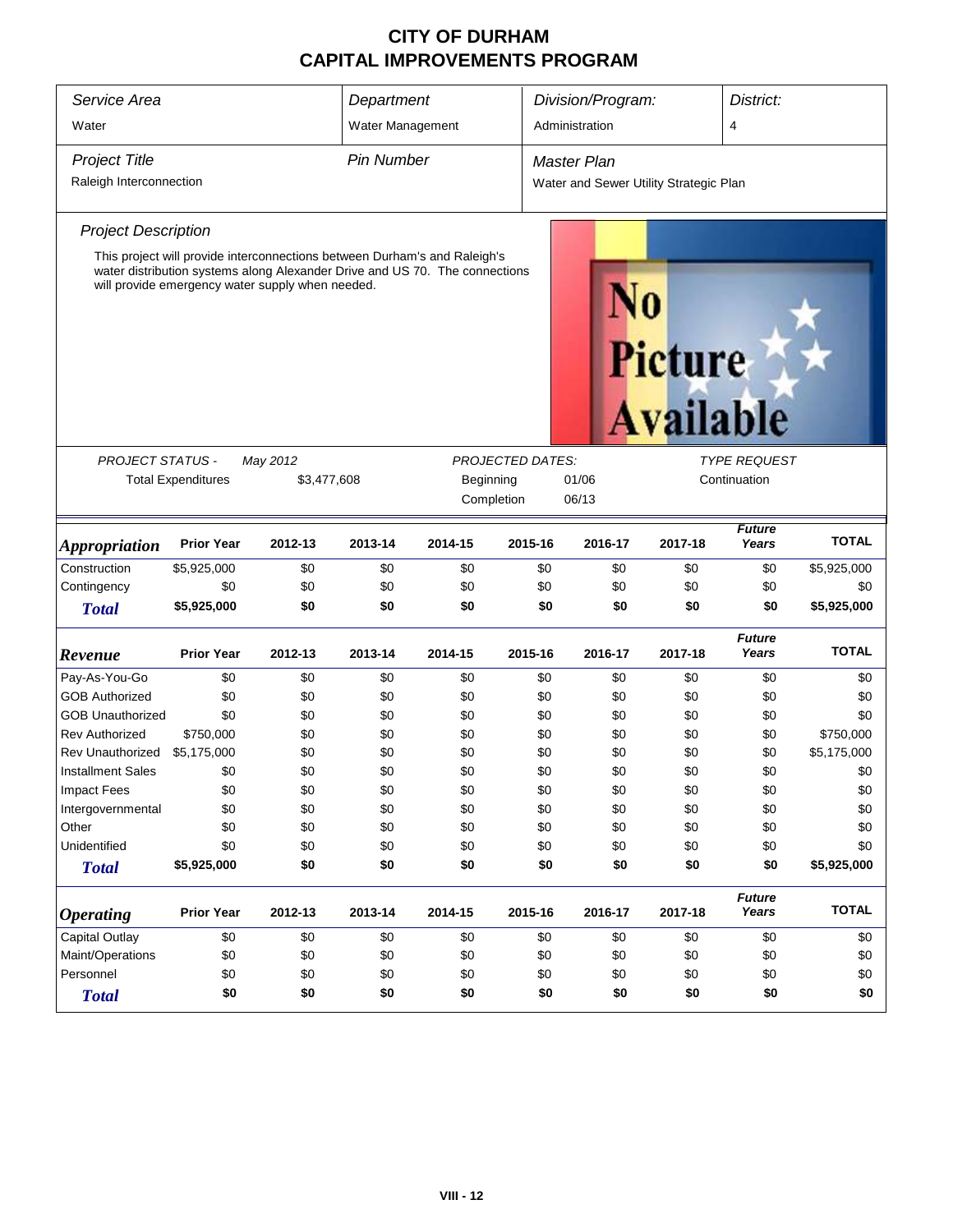| Service Area<br>Water                                           |                                                                                                                                                                                                                                                                                     |                                                            | Department<br>Water Management |                                                                    |         | Division/Program:                                     |                                    | District:<br>1,4       |              |  |  |
|-----------------------------------------------------------------|-------------------------------------------------------------------------------------------------------------------------------------------------------------------------------------------------------------------------------------------------------------------------------------|------------------------------------------------------------|--------------------------------|--------------------------------------------------------------------|---------|-------------------------------------------------------|------------------------------------|------------------------|--------------|--|--|
| <b>Project Title</b><br>Southeast Distribution System Expansion |                                                                                                                                                                                                                                                                                     |                                                            | <b>Pin Number</b>              |                                                                    |         | <b>Master Plan</b><br><b>Water Distribution Study</b> |                                    |                        |              |  |  |
|                                                                 |                                                                                                                                                                                                                                                                                     |                                                            |                                |                                                                    |         |                                                       |                                    |                        |              |  |  |
| <b>Project Description</b>                                      |                                                                                                                                                                                                                                                                                     |                                                            |                                |                                                                    |         |                                                       |                                    |                        |              |  |  |
|                                                                 | This project includes the necessary system improvements (mains, booster<br>stations and tank) necessary to meet the anticipated growth in Southeast<br>Durham. The 2002 Water Distribution Study identified this need, which<br>included a general tank location, and size of main. |                                                            |                                |                                                                    |         |                                                       | <b>Picture</b><br><b>Available</b> |                        |              |  |  |
| <b>PROJECT STATUS -</b>                                         |                                                                                                                                                                                                                                                                                     | May 2012<br><b>PROJECTED DATES:</b><br><b>TYPE REQUEST</b> |                                |                                                                    |         |                                                       |                                    |                        |              |  |  |
|                                                                 | <b>Total Expenditures</b>                                                                                                                                                                                                                                                           | \$661,600                                                  |                                | Beginning                                                          |         | 09/09<br>Continuation                                 |                                    |                        |              |  |  |
|                                                                 |                                                                                                                                                                                                                                                                                     |                                                            | Completion<br>06/13            |                                                                    |         |                                                       |                                    |                        |              |  |  |
| <b>Appropriation</b>                                            | <b>Prior Year</b>                                                                                                                                                                                                                                                                   | 2012-13                                                    | 2013-14                        | <b>Future</b><br>2015-16<br>Years<br>2014-15<br>2016-17<br>2017-18 |         |                                                       |                                    |                        | <b>TOTAL</b> |  |  |
| Planning/Design                                                 | \$800,000                                                                                                                                                                                                                                                                           | \$0                                                        | \$0                            | \$0                                                                | \$0     | \$0                                                   | \$0                                | \$0                    | \$800,000    |  |  |
| Land                                                            | \$0                                                                                                                                                                                                                                                                                 | \$0                                                        | \$0                            | \$0                                                                | \$0     | \$0                                                   | \$0                                | \$0                    | \$0          |  |  |
| Construction                                                    | \$6,362,000                                                                                                                                                                                                                                                                         | \$0                                                        | \$0                            | \$0                                                                | \$0     | \$0                                                   | \$0                                | \$0                    | \$6,362,000  |  |  |
| Equip/Furnishings                                               | \$0                                                                                                                                                                                                                                                                                 | \$0                                                        | \$0                            | \$0                                                                | \$0     | \$0                                                   | \$0                                | \$0                    | \$0          |  |  |
| Contingency                                                     | \$0                                                                                                                                                                                                                                                                                 | \$0                                                        | \$0                            | \$0                                                                | \$0     | \$0                                                   | \$0                                | \$0                    | \$0          |  |  |
| <b>Total</b>                                                    | \$7,162,000                                                                                                                                                                                                                                                                         | \$0                                                        | \$0                            | \$0                                                                | \$0     | \$0                                                   | \$0                                | \$0                    | \$7,162,000  |  |  |
| Revenue                                                         | <b>Prior Year</b>                                                                                                                                                                                                                                                                   | 2012-13                                                    | 2013-14                        | 2014-15                                                            | 2015-16 | 2016-17                                               | 2017-18                            | <b>Future</b><br>Years | <b>TOTAL</b> |  |  |
| Pay-As-You-Go                                                   | \$0                                                                                                                                                                                                                                                                                 | \$0                                                        | \$0                            | \$0                                                                | \$0     | \$0                                                   | \$0                                | \$0                    | \$0          |  |  |
| <b>GOB Authorized</b>                                           | \$0                                                                                                                                                                                                                                                                                 | \$0                                                        | \$0                            | \$0                                                                | \$0     | \$0                                                   | \$0                                | \$0                    | \$0          |  |  |
| <b>GOB Unauthorized</b>                                         | \$0                                                                                                                                                                                                                                                                                 | \$0                                                        | \$0                            | \$0                                                                | \$0     | \$0                                                   | \$0                                | \$0                    | \$0          |  |  |
| <b>Rev Authorized</b>                                           | \$0                                                                                                                                                                                                                                                                                 | \$0                                                        | \$0                            | \$0                                                                | \$0     | \$0                                                   | \$0                                | \$0                    | \$0          |  |  |
| <b>Rev Unauthorized</b>                                         | \$7,162,000                                                                                                                                                                                                                                                                         | \$0                                                        | \$0                            | \$0                                                                | \$0     | \$0                                                   | \$0                                | \$0                    | \$7,162,000  |  |  |
| <b>Installment Sales</b>                                        | \$0                                                                                                                                                                                                                                                                                 | \$0                                                        | \$0                            | \$0                                                                | \$0     | \$0                                                   | \$0                                | \$0                    | \$0          |  |  |
| Impact Fees                                                     | \$0                                                                                                                                                                                                                                                                                 | \$0                                                        | \$0                            | \$0                                                                | \$0     | \$0                                                   | \$0                                | \$0                    | \$0          |  |  |
| Intergovernmental                                               | \$0                                                                                                                                                                                                                                                                                 | \$0                                                        | \$0                            | \$0                                                                | \$0     | \$0                                                   | \$0                                | \$0                    | \$0          |  |  |
| Other                                                           | \$0                                                                                                                                                                                                                                                                                 | \$0                                                        | \$0                            | \$0                                                                | \$0     | \$0                                                   | \$0                                | \$0                    | \$0          |  |  |
| Unidentified                                                    | \$0                                                                                                                                                                                                                                                                                 | \$0                                                        | \$0                            | \$0                                                                | \$0     | \$0                                                   | \$0                                | \$0                    | \$0          |  |  |
| <b>Total</b>                                                    | \$7,162,000                                                                                                                                                                                                                                                                         | \$0                                                        | \$0                            | \$0                                                                | \$0     | \$0                                                   | \$0                                | \$0                    | \$7,162,000  |  |  |
| <b>Operating</b>                                                | <b>Prior Year</b>                                                                                                                                                                                                                                                                   | 2012-13                                                    | 2013-14                        | 2014-15                                                            | 2015-16 | 2016-17                                               | 2017-18                            | <b>Future</b><br>Years | <b>TOTAL</b> |  |  |
| <b>Capital Outlay</b>                                           | \$0                                                                                                                                                                                                                                                                                 | \$0                                                        | \$0                            | \$0                                                                | \$0     | \$0                                                   | \$0                                | \$0                    | \$0          |  |  |
| Maint/Operations                                                | \$0                                                                                                                                                                                                                                                                                 | \$0                                                        | \$0                            | \$0                                                                | \$0     | \$0                                                   | \$0                                | \$0                    | \$0          |  |  |
| Personnel                                                       | \$0<br>\$0<br>\$0<br>\$0<br>\$0<br>\$0                                                                                                                                                                                                                                              |                                                            |                                |                                                                    |         |                                                       | \$0                                | \$0                    | \$0          |  |  |
| <b>Total</b>                                                    | \$0<br>\$0<br>\$0<br>\$0<br>\$0<br>\$0<br>\$0<br>\$0                                                                                                                                                                                                                                |                                                            |                                |                                                                    |         |                                                       |                                    |                        |              |  |  |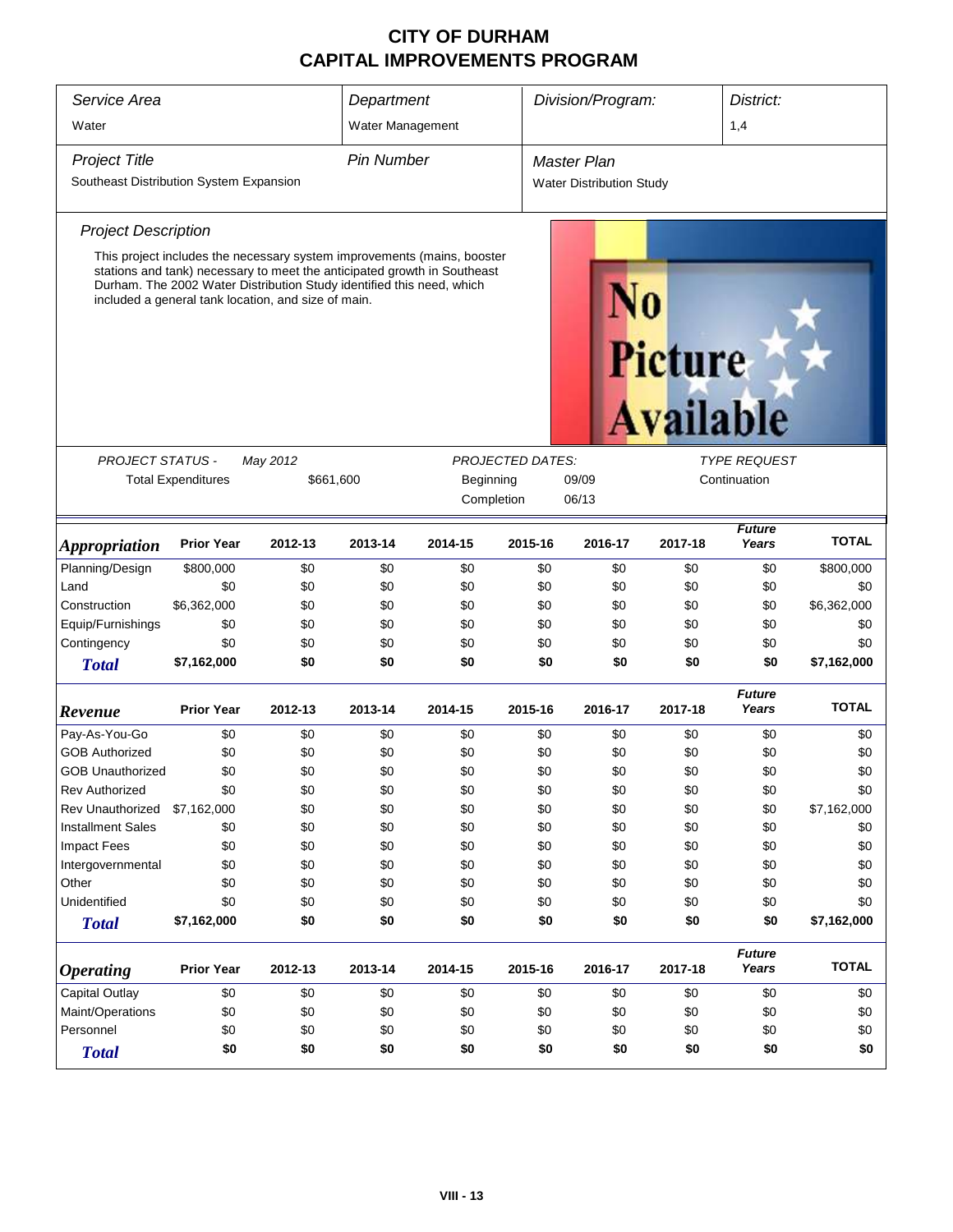| Service Area                         |                           |                                                                                                                                                                                                                               | Department        |                                       |                         | Division/Program:<br>District: |                                      |                        |              |
|--------------------------------------|---------------------------|-------------------------------------------------------------------------------------------------------------------------------------------------------------------------------------------------------------------------------|-------------------|---------------------------------------|-------------------------|--------------------------------|--------------------------------------|------------------------|--------------|
| Water                                |                           |                                                                                                                                                                                                                               | Water Management  |                                       |                         | Administration                 |                                      | 1,4                    |              |
| <b>Project Title</b>                 |                           |                                                                                                                                                                                                                               | <b>Pin Number</b> |                                       |                         | <b>Master Plan</b>             |                                      |                        |              |
| Southern Reinforcing Main - Phase I  |                           |                                                                                                                                                                                                                               |                   |                                       |                         |                                |                                      |                        |              |
| <b>Project Description</b>           |                           |                                                                                                                                                                                                                               |                   |                                       |                         |                                | <b>EASTERN</b><br><b>REINFORCING</b> |                        |              |
|                                      |                           | The Southern Reinforcing Main is needed to meet the water demands in<br>Southeast Durham, including RTP. Phase I is the construction of a 36"<br>transition main from Clay Street to the Ellis Road Tank, along Pettigrew St. |                   | EAST.<br><b>DURHAM</b><br><b>TANK</b> | MAIN                    | <b>ELLIS</b><br><b>TANK</b>    |                                      |                        |              |
| PROJECT STATUS -                     |                           | May 2012                                                                                                                                                                                                                      |                   |                                       | <b>PROJECTED DATES:</b> |                                |                                      | <b>TYPE REQUEST</b>    |              |
|                                      | <b>Total Expenditures</b> | \$3,692,768                                                                                                                                                                                                                   |                   | Beginning                             |                         | 07/07                          |                                      | Continuation           |              |
|                                      |                           |                                                                                                                                                                                                                               |                   |                                       | Completion              | 06/13                          |                                      |                        |              |
|                                      | <b>Prior Year</b>         | 2012-13                                                                                                                                                                                                                       | 2013-14           | 2014-15                               | 2015-16                 | 2016-17                        | 2017-18                              | <b>Future</b><br>Years | <b>TOTAL</b> |
| <b>Appropriation</b><br>Construction | \$5,500,000               | \$0                                                                                                                                                                                                                           | \$0               | \$0                                   | \$0                     | \$0                            | \$0                                  | \$0                    | \$5,500,000  |
| <b>Total</b>                         | \$5,500,000               | \$0                                                                                                                                                                                                                           | \$0               | \$0                                   | \$0                     | \$0                            | \$0                                  | \$0                    | \$5,500,000  |
| Revenue                              | <b>Prior Year</b>         | 2012-13                                                                                                                                                                                                                       | 2013-14           | 2014-15                               | 2015-16                 | 2016-17                        | 2017-18                              | <b>Future</b><br>Years | <b>TOTAL</b> |
| Pay-As-You-Go                        | \$500,000                 | \$0                                                                                                                                                                                                                           | \$0               | \$0                                   | \$0                     | \$0                            | \$0                                  | \$0                    | \$500,000    |
| <b>GOB Authorized</b>                | \$4,600,000               | \$0                                                                                                                                                                                                                           | \$0               | \$0                                   | \$0                     | \$0                            | \$0                                  | \$0                    | \$4,600,000  |
| <b>GOB Unauthorized</b>              | \$0                       | \$0                                                                                                                                                                                                                           | \$0               | \$0                                   | \$0                     | \$0                            | \$0                                  | \$0                    | \$0          |
| <b>Rev Authorized</b>                | \$400,000                 | \$0                                                                                                                                                                                                                           | \$0               | \$0                                   | \$0                     | \$0                            | \$0                                  | \$0                    | \$400,000    |
| <b>Rev Unauthorized</b>              | \$0                       | \$0                                                                                                                                                                                                                           | \$0               | \$0                                   | \$0                     | \$0                            | \$0                                  | \$0                    | \$0          |
| <b>Installment Sales</b>             | \$0                       | \$0                                                                                                                                                                                                                           | \$0               | \$0                                   | \$0                     | \$0                            | \$0                                  | \$0                    | \$0          |
| <b>Impact Fees</b>                   | \$0                       | \$0                                                                                                                                                                                                                           | \$0               | \$0                                   | \$0                     | \$0                            | \$0                                  | \$0                    | \$0          |
| Intergovernmental                    | \$0                       | \$0                                                                                                                                                                                                                           | \$0               | \$0                                   | \$0                     | \$0                            | \$0                                  | \$0                    | \$0          |
| Other                                | \$0                       | \$0                                                                                                                                                                                                                           | \$0               | \$0                                   | \$0                     | \$0                            | \$0                                  | \$0                    | \$0          |
| Unidentified                         | \$0                       | \$0                                                                                                                                                                                                                           | \$0               | \$0                                   | \$0                     | \$0                            | \$0                                  | \$0                    | \$0          |
| <b>Total</b>                         | \$5,500,000               | \$0                                                                                                                                                                                                                           | \$0               | \$0                                   | \$0                     | \$0                            | \$0                                  | \$0                    | \$5,500,000  |
| <b>Operating</b>                     | <b>Prior Year</b>         | 2012-13                                                                                                                                                                                                                       | 2013-14           | 2014-15                               | 2015-16                 | 2016-17                        | 2017-18                              | <b>Future</b><br>Years | <b>TOTAL</b> |
| <b>Capital Outlay</b>                | \$0                       | \$0                                                                                                                                                                                                                           | \$0               | \$0                                   | \$0                     | \$0                            | \$0                                  | \$0                    | \$0          |
| Maint/Operations                     | \$0                       | \$0                                                                                                                                                                                                                           | \$0               | \$0                                   | \$0                     | \$0                            | \$0                                  | \$0                    | \$0          |
| Personnel                            | \$0                       | \$0                                                                                                                                                                                                                           | \$0               | \$0                                   | \$0                     | \$0                            | \$0                                  | \$0                    | \$0          |
| <b>Total</b>                         | \$0                       | \$0                                                                                                                                                                                                                           | \$0               | \$0                                   | \$0                     | \$0                            | \$0                                  | \$0                    | \$0          |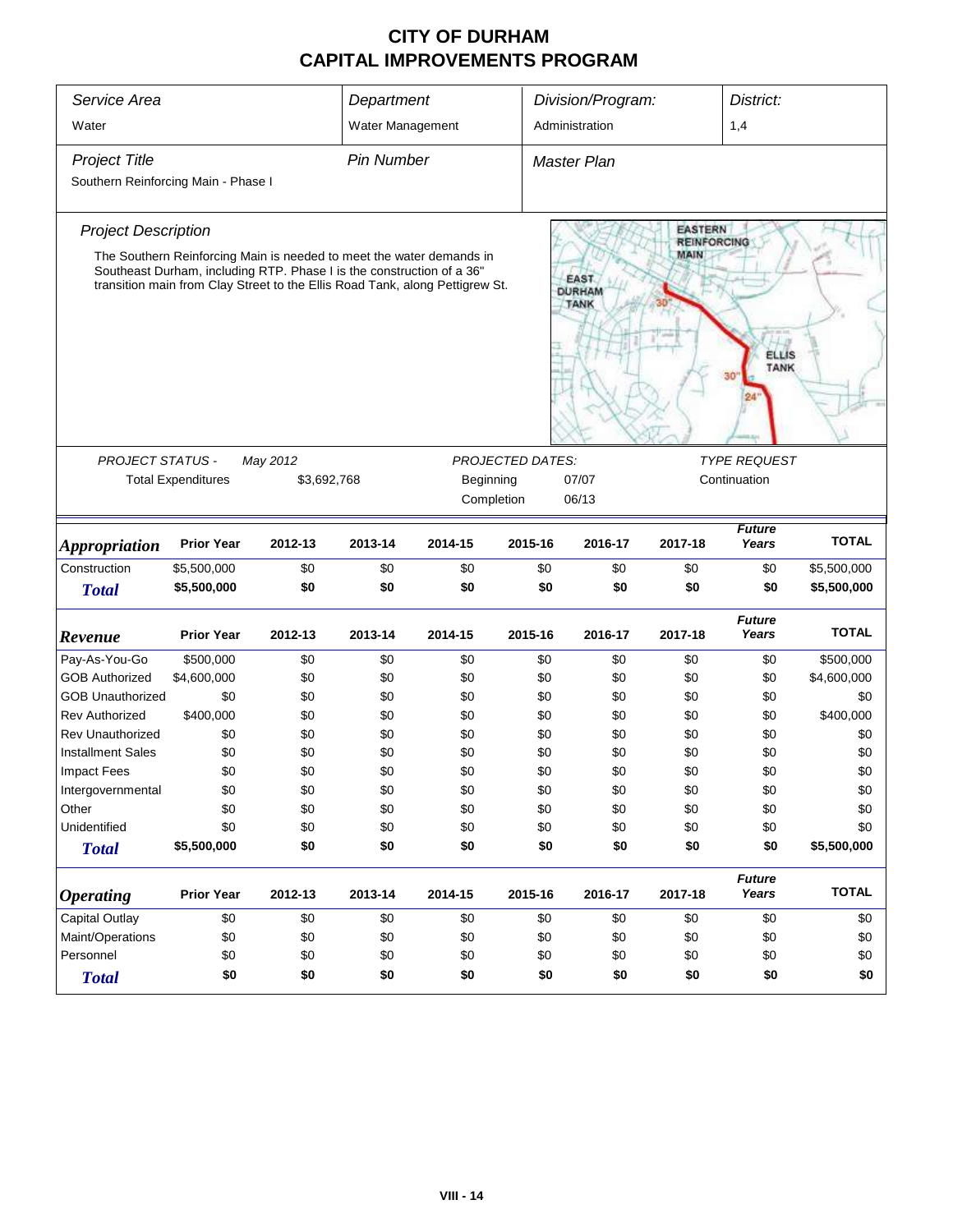| Service Area                         |                           |                                                                                                                                                                                                                                    | Department                                                     |            | District:<br>Division/Program: |                            |                                    |                        |              |  |  |
|--------------------------------------|---------------------------|------------------------------------------------------------------------------------------------------------------------------------------------------------------------------------------------------------------------------------|----------------------------------------------------------------|------------|--------------------------------|----------------------------|------------------------------------|------------------------|--------------|--|--|
| Water                                |                           |                                                                                                                                                                                                                                    | Water Management                                               |            |                                | <b>Utility Engineering</b> |                                    | 1,4                    |              |  |  |
| <b>Project Title</b>                 |                           |                                                                                                                                                                                                                                    | <b>Pin Number</b>                                              |            |                                | <b>Master Plan</b>         |                                    |                        |              |  |  |
| Southern Reinforcing Main - Phase II |                           |                                                                                                                                                                                                                                    |                                                                |            |                                |                            |                                    |                        |              |  |  |
| <b>Project Description</b>           |                           |                                                                                                                                                                                                                                    |                                                                |            |                                |                            |                                    |                        |              |  |  |
|                                      |                           | The Southern Reinforcing Main - Phase II is needed to meet water demands in                                                                                                                                                        |                                                                |            |                                |                            |                                    |                        |              |  |  |
|                                      |                           | Southeast Durham, including RTP. This line is also needed reinforce the<br>proposed Southeast Pressure Zone. The line will be constructed from the Ellis<br>Road Water Tank to near the intersection of US 70 and Mineral Springs. |                                                                |            |                                |                            | <b>Picture</b><br><b>Available</b> |                        |              |  |  |
|                                      |                           |                                                                                                                                                                                                                                    |                                                                |            |                                |                            |                                    |                        |              |  |  |
| <b>PROJECT STATUS -</b>              |                           | May 2012                                                                                                                                                                                                                           | <b>PROJECTED DATES:</b><br><b>TYPE REQUEST</b><br>Continuation |            |                                |                            |                                    |                        |              |  |  |
|                                      | <b>Total Expenditures</b> |                                                                                                                                                                                                                                    | 07/09<br>\$3,692,768<br>Beginning                              |            |                                |                            |                                    |                        |              |  |  |
|                                      |                           |                                                                                                                                                                                                                                    |                                                                | Completion |                                | 06/13                      |                                    |                        |              |  |  |
| <b>Appropriation</b>                 | <b>Prior Year</b>         | 2012-13                                                                                                                                                                                                                            | 2013-14                                                        | 2014-15    | 2015-16                        | 2016-17                    | 2017-18                            | <b>Future</b><br>Years | <b>TOTAL</b> |  |  |
| Planning/Design                      | \$800,000                 | \$0                                                                                                                                                                                                                                | \$0                                                            | \$0        | \$0                            | \$0                        | \$0                                | \$0                    | \$800,000    |  |  |
| Land                                 | \$350,000                 | \$0                                                                                                                                                                                                                                | \$0                                                            | \$0        | \$0                            | \$0                        | \$0                                | \$0                    | \$350,000    |  |  |
| Construction                         | \$8,000,000               | \$1,100,000                                                                                                                                                                                                                        | \$0                                                            | \$0        | \$0                            | \$0                        | \$0                                | \$0                    | \$9,100,000  |  |  |
| Equip/Furnishings                    | \$0                       | \$0                                                                                                                                                                                                                                | \$0                                                            | \$0        | \$0                            | \$0                        | \$0                                | \$0                    | \$0          |  |  |
| Contingency                          | \$0                       | \$0                                                                                                                                                                                                                                | \$0                                                            | \$0        | \$0                            | \$0                        | \$0                                | \$0                    | \$0          |  |  |
| <b>Total</b>                         | \$9,150,000               | \$1,100,000                                                                                                                                                                                                                        | \$0                                                            | \$0        | \$0                            | \$0                        | \$0                                | \$0                    | \$10,250,000 |  |  |
| Revenue                              | <b>Prior Year</b>         | 2012-13                                                                                                                                                                                                                            | 2013-14                                                        | 2014-15    | 2015-16                        | 2016-17                    | 2017-18                            | <b>Future</b><br>Years | <b>TOTAL</b> |  |  |
| Pay-As-You-Go                        | \$0                       | \$1,100,000                                                                                                                                                                                                                        | \$0                                                            | \$0        | \$0                            | \$0                        | \$0                                | \$0                    | \$1,100,000  |  |  |
| <b>GOB Authorized</b>                | \$0                       | \$0                                                                                                                                                                                                                                | \$0                                                            | \$0        | \$0                            | \$0                        | \$0                                | \$0                    | \$0          |  |  |
| <b>GOB Unauthorized</b>              | \$0                       | \$0                                                                                                                                                                                                                                | \$0                                                            | \$0        | \$0                            | \$0                        | \$0                                | \$0                    | \$0          |  |  |
| <b>Rev Authorized</b>                | \$0                       | \$0                                                                                                                                                                                                                                | \$0                                                            | \$0        | \$0                            | \$0                        | \$0                                | \$0                    | \$0          |  |  |
| Rev Unauthorized                     | \$9,150,000               | \$0                                                                                                                                                                                                                                | \$0                                                            | \$0        | \$0                            | \$0                        | \$0                                | \$0                    | \$9,150,000  |  |  |
| <b>Installment Sales</b>             | \$0                       | \$0                                                                                                                                                                                                                                | \$0                                                            | \$0        | \$0                            | \$0                        | \$0                                | \$0                    | \$0          |  |  |
| <b>Impact Fees</b>                   | \$0                       | \$0                                                                                                                                                                                                                                | \$0                                                            | \$0        | \$0                            | \$0                        | \$0                                | \$0                    | \$0          |  |  |
| Intergovernmental                    | \$0                       | \$0                                                                                                                                                                                                                                | \$0                                                            | \$0        | \$0                            | \$0                        | \$0                                | \$0                    | \$0          |  |  |
| Other                                | \$0                       | \$0                                                                                                                                                                                                                                | \$0                                                            | \$0        | \$0                            | \$0                        | \$0                                | \$0                    | \$0          |  |  |
| Unidentified                         | \$0                       | \$0                                                                                                                                                                                                                                | \$0                                                            | \$0        | \$0                            | \$0                        | \$0                                | \$0                    | \$0          |  |  |
| <b>Total</b>                         | \$9,150,000               | \$1,100,000                                                                                                                                                                                                                        | \$0                                                            | \$0        | \$0                            | \$0                        | \$0                                | \$0                    | \$10,250,000 |  |  |
| <b>Operating</b>                     | <b>Prior Year</b>         | 2012-13                                                                                                                                                                                                                            | 2013-14                                                        | 2014-15    | 2015-16                        | 2016-17                    | 2017-18                            | <b>Future</b><br>Years | <b>TOTAL</b> |  |  |
| Capital Outlay                       | \$0                       | \$0                                                                                                                                                                                                                                | \$0                                                            | \$0        | \$0                            | \$0                        | \$0                                | \$0                    | \$0          |  |  |
| Maint/Operations                     | \$0                       | \$0                                                                                                                                                                                                                                | \$0                                                            | \$0        | \$0                            | \$0                        | \$0                                | \$0                    | \$0          |  |  |
| Personnel                            | \$0                       | \$0                                                                                                                                                                                                                                | \$0                                                            | \$0        | \$0                            | \$0                        | \$0                                | \$0                    | \$0          |  |  |
| <b>Total</b>                         | \$0                       | \$0<br>\$0<br>\$0<br>\$0<br>\$0<br>\$0<br>\$0<br>\$0                                                                                                                                                                               |                                                                |            |                                |                            |                                    |                        |              |  |  |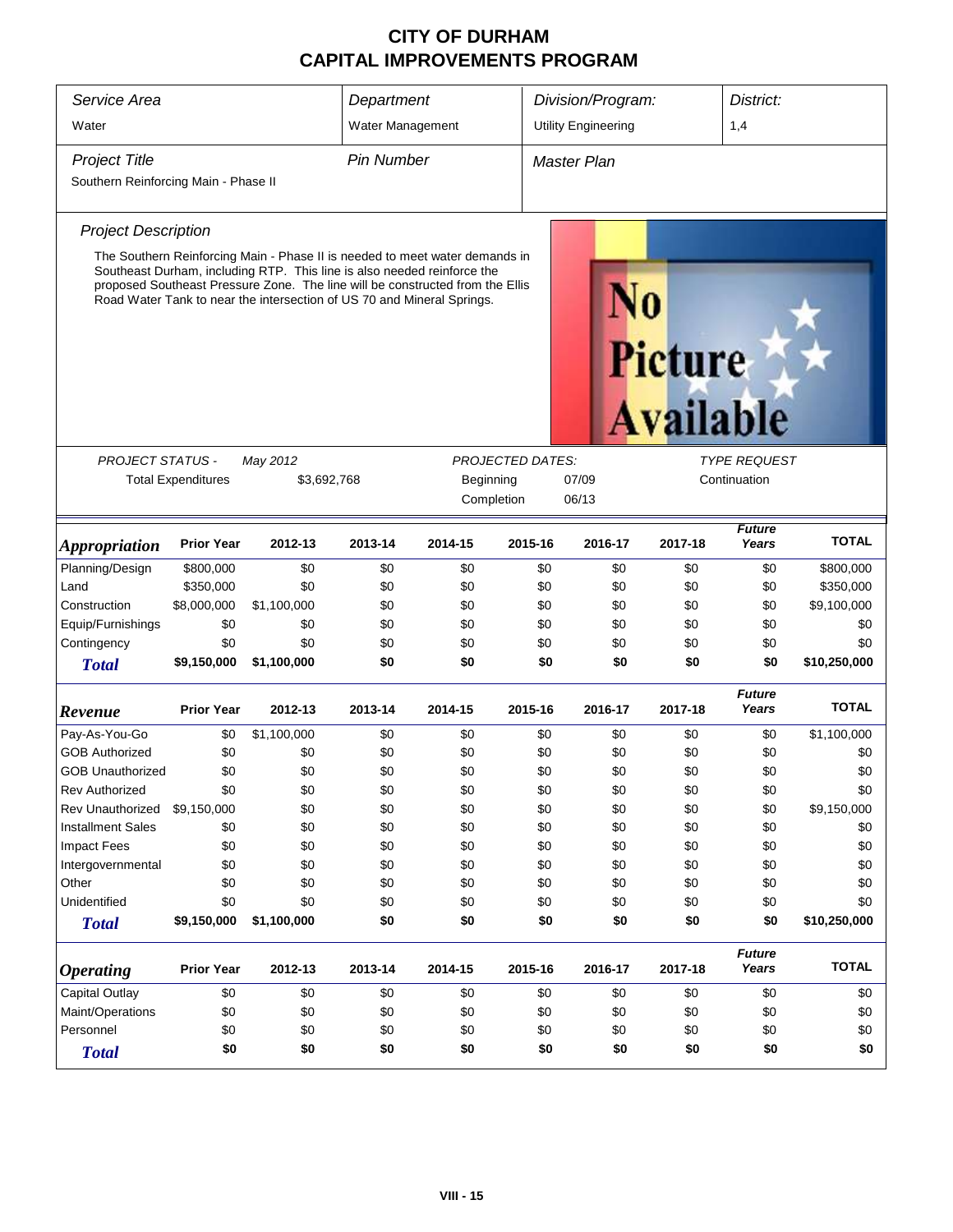| Service Area                                 |                                                                                                                                                                                                                         |             | Department        |           |                         | Division/Program:<br>District:         |              |                        |              |  |
|----------------------------------------------|-------------------------------------------------------------------------------------------------------------------------------------------------------------------------------------------------------------------------|-------------|-------------------|-----------|-------------------------|----------------------------------------|--------------|------------------------|--------------|--|
| Water                                        |                                                                                                                                                                                                                         |             | Water Management  |           |                         | Administration                         |              | 2                      |              |  |
| <b>Project Title</b>                         |                                                                                                                                                                                                                         |             | <b>Pin Number</b> |           |                         | <b>Master Plan</b>                     |              |                        |              |  |
| Teer Quarry Water Supply Project, Phase<br>2 |                                                                                                                                                                                                                         |             | 0834-03-24-3512   |           |                         | Water and Sewer Utility Strategic Plan |              |                        |              |  |
| <b>Project Description</b>                   |                                                                                                                                                                                                                         |             |                   |           |                         |                                        |              |                        |              |  |
|                                              |                                                                                                                                                                                                                         |             |                   |           |                         |                                        |              |                        |              |  |
|                                              | This project will convert an abandoned stone quarry in northern Durham into a<br>raw water storage facility. The finished project will add approximately 7 MGD<br>of water supply to the City's existing 37 MGD supply. |             |                   |           |                         |                                        |              |                        |              |  |
| <b>PROJECT STATUS -</b>                      |                                                                                                                                                                                                                         | May 2012    |                   |           | <b>PROJECTED DATES:</b> |                                        |              | <b>TYPE REQUEST</b>    |              |  |
|                                              | <b>Total Expenditures</b>                                                                                                                                                                                               | \$1,552,342 |                   | Beginning |                         | 07/04                                  | Continuation |                        |              |  |
|                                              |                                                                                                                                                                                                                         |             |                   |           | Completion              | 07/13                                  |              |                        |              |  |
|                                              |                                                                                                                                                                                                                         |             |                   |           |                         |                                        |              |                        |              |  |
| <i><b>Appropriation</b></i>                  | <b>Prior Year</b>                                                                                                                                                                                                       | 2012-13     | 2013-14           | 2014-15   | 2015-16                 | 2016-17                                | 2017-18      | <b>Future</b><br>Years | <b>TOTAL</b> |  |
| Planning/Design                              | \$3,380,000                                                                                                                                                                                                             | \$0         | \$0               | \$0       | \$0                     | \$0                                    | \$0          | \$0                    | \$3,380,000  |  |
| Land                                         | \$0                                                                                                                                                                                                                     | \$0         | \$0               | \$0       | \$0                     | \$0                                    | \$0          | \$0                    | \$0          |  |
| Construction                                 | \$9,709,560                                                                                                                                                                                                             | \$0         | \$0               | \$0       | \$0                     | \$0                                    | \$0          | \$0                    | \$9,709,560  |  |
| Equip/Furnishings                            | \$0                                                                                                                                                                                                                     | \$0         | \$0               | \$0       | \$0                     | \$0                                    | \$0          | \$0                    | \$0          |  |
| Contingency                                  | \$2,427,390                                                                                                                                                                                                             | \$0         | \$0               | \$0       | \$0                     | \$0                                    | \$0          | \$0                    | \$2,427,390  |  |
| <b>Total</b>                                 | \$15,516,950                                                                                                                                                                                                            | \$0         | \$0               | \$0       | \$0                     | \$0                                    | \$0          | \$0                    | \$15,516,950 |  |
| Revenue                                      | <b>Prior Year</b>                                                                                                                                                                                                       | 2012-13     | 2013-14           | 2014-15   | 2015-16                 | 2016-17                                | 2017-18      | <b>Future</b><br>Years | <b>TOTAL</b> |  |
| Pay-As-You-Go                                | \$5,353,500                                                                                                                                                                                                             | \$0         | \$0               | \$0       | \$0                     | \$0                                    | \$0          | \$0                    | \$5,353,500  |  |
| <b>GOB Authorized</b>                        | \$0                                                                                                                                                                                                                     | \$0         | \$0               | \$0       | \$0                     | \$0                                    | \$0          | \$0                    | \$0          |  |
| <b>GOB Unauthorized</b>                      | \$0                                                                                                                                                                                                                     | \$0         | \$0               | \$0       | \$0                     | \$0                                    | \$0          | \$0                    | \$0          |  |
| <b>Rev Authorized</b>                        | \$200,000                                                                                                                                                                                                               | \$0         | \$0               | \$0       | \$0                     | \$0                                    | \$0          | \$0                    | \$200,000    |  |
| Rev Unauthorized                             | \$9,963,450                                                                                                                                                                                                             | \$0         | \$0               | \$0       | \$0                     | \$0                                    | \$0          | \$0                    | \$9,963,450  |  |
| <b>Installment Sales</b>                     | \$0                                                                                                                                                                                                                     | \$0         | \$0               | \$0       | \$0                     | \$0                                    | \$0          | \$0                    | \$0          |  |
| <b>Impact Fees</b>                           | \$0                                                                                                                                                                                                                     | \$0         | \$0               | \$0       | \$0                     | \$0                                    | \$0          | \$0                    | \$0          |  |
| Intergovernmental                            | \$0                                                                                                                                                                                                                     | \$0         | \$0               | \$0       | \$0                     | \$0                                    | \$0          | \$0                    | \$0          |  |
| Other                                        | \$0                                                                                                                                                                                                                     | \$0         | \$0               | \$0       | \$0                     | \$0                                    | \$0          | \$0                    | \$0          |  |
| Unidentified                                 | \$0                                                                                                                                                                                                                     | \$0         | \$0               | \$0       | \$0                     | \$0                                    | \$0          | \$0                    | \$0          |  |
| <b>Total</b>                                 | \$15,516,950                                                                                                                                                                                                            | \$0         | \$0               | \$0       | \$0                     | \$0                                    | \$0          | \$0                    | \$15,516,950 |  |
| <b>Operating</b>                             | <b>Prior Year</b>                                                                                                                                                                                                       | 2012-13     | 2013-14           | 2014-15   | 2015-16                 | 2016-17                                | 2017-18      | <b>Future</b><br>Years | <b>TOTAL</b> |  |
| <b>Capital Outlay</b>                        | \$0                                                                                                                                                                                                                     | \$0         | \$0               | \$0       | \$0                     | \$0                                    | \$0          | \$0                    | \$0          |  |
| Maint/Operations                             | \$0                                                                                                                                                                                                                     | \$0         | \$0               | \$0       | \$0                     | \$0                                    | \$0          | \$0                    | \$0          |  |
| Personnel                                    | \$0                                                                                                                                                                                                                     | \$0         | \$0               | \$0       | \$0                     | \$0                                    | \$0          | \$0                    | \$0          |  |
| <b>Total</b>                                 | \$0                                                                                                                                                                                                                     | \$0         | \$0               | \$0       | \$0                     | \$0                                    | \$0          | \$0                    | \$0          |  |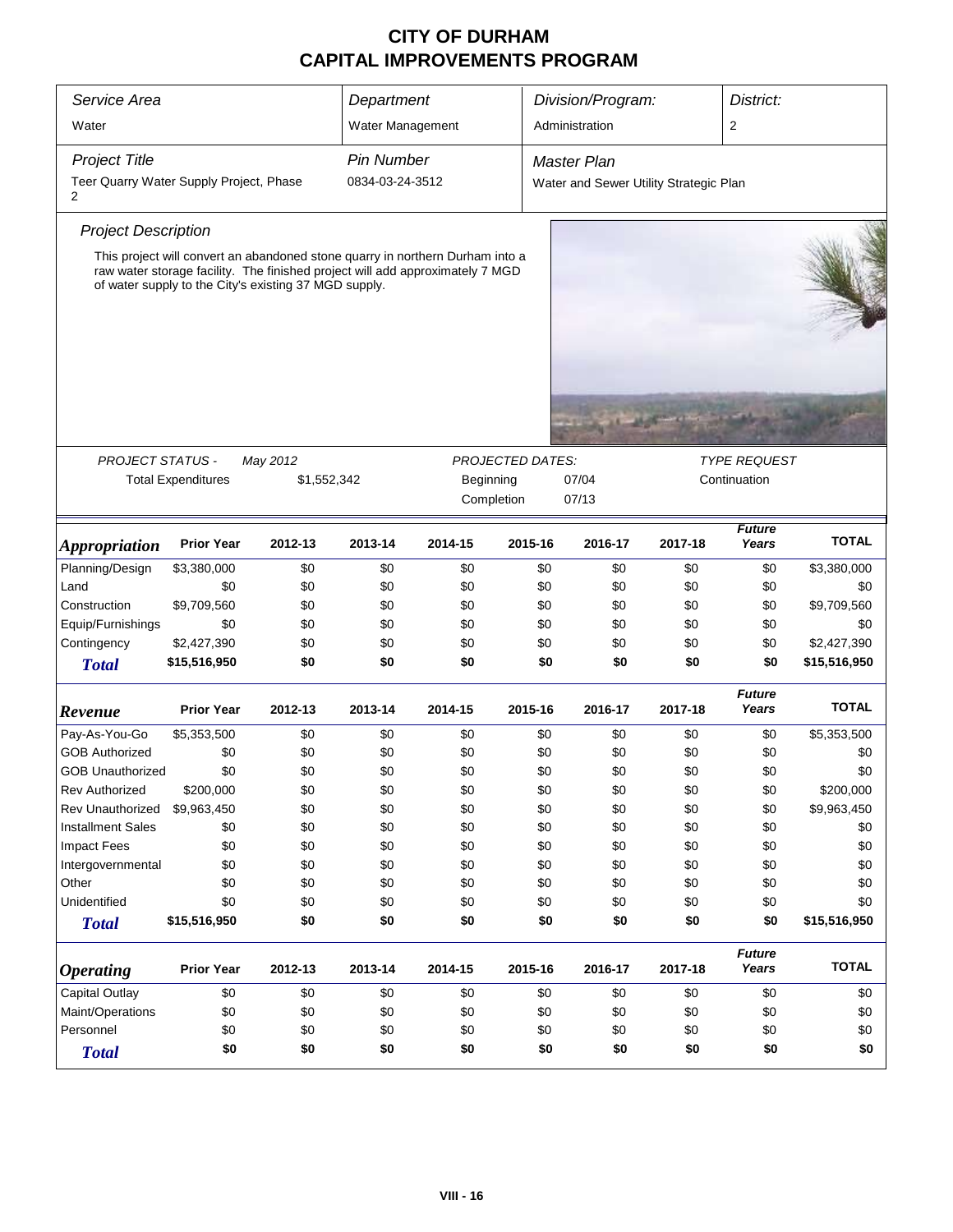| Service Area                    |                                                                                                                       |             | Department        |           | Division/Program:<br>District: |                            |         |                        |              |  |
|---------------------------------|-----------------------------------------------------------------------------------------------------------------------|-------------|-------------------|-----------|--------------------------------|----------------------------|---------|------------------------|--------------|--|
| Water                           |                                                                                                                       |             | Water Management  |           |                                | <b>Utility Engineering</b> |         | All                    |              |  |
| <b>Project Title</b>            |                                                                                                                       |             | <b>Pin Number</b> |           |                                | <b>Master Plan</b>         |         |                        |              |  |
|                                 |                                                                                                                       |             |                   |           |                                |                            |         |                        |              |  |
| Two-Inch Water Main Replacement |                                                                                                                       |             |                   |           |                                |                            |         |                        |              |  |
| <b>Project Description</b>      |                                                                                                                       |             |                   |           |                                |                            |         |                        |              |  |
|                                 | This project strengthens the water distribution system by replacing existing two-                                     |             |                   |           |                                |                            |         |                        |              |  |
|                                 | inch water mains with larger mains to provide improved fire protection and<br>greater capacity with less maintenance. |             |                   |           |                                |                            |         |                        |              |  |
|                                 |                                                                                                                       |             |                   |           |                                |                            |         |                        |              |  |
|                                 |                                                                                                                       |             |                   |           |                                |                            |         |                        |              |  |
|                                 |                                                                                                                       |             |                   |           |                                |                            |         |                        |              |  |
|                                 |                                                                                                                       |             |                   |           |                                |                            |         |                        |              |  |
|                                 |                                                                                                                       |             |                   |           |                                |                            |         |                        |              |  |
|                                 |                                                                                                                       |             |                   |           |                                |                            |         |                        |              |  |
| PROJECT STATUS -                |                                                                                                                       | May 2012    |                   |           | <b>PROJECTED DATES:</b>        |                            |         | <b>TYPE REQUEST</b>    |              |  |
|                                 | <b>Total Expenditures</b>                                                                                             | \$1,896,881 |                   | Beginning | Completion                     | 07/04<br>06/13             |         | Continuation           |              |  |
|                                 |                                                                                                                       |             |                   |           |                                |                            |         |                        |              |  |
| <i><b>Appropriation</b></i>     | <b>Prior Year</b>                                                                                                     | 2012-13     | 2013-14           | 2014-15   | 2015-16                        | 2016-17                    | 2017-18 | <b>Future</b><br>Years | <b>TOTAL</b> |  |
| Planning/Design                 | \$0                                                                                                                   | \$0         | \$0               | \$0       | \$0                            | \$0                        | \$0     | \$0                    | \$0          |  |
| Land                            | \$0                                                                                                                   | \$0         | \$0               | \$0       | \$0                            | \$0                        | \$0     | \$0                    | \$0          |  |
| Construction                    | \$2,088,000                                                                                                           | \$0         | \$0               | \$0       | \$0                            | \$0                        | \$0     | \$0                    | \$2,088,000  |  |
| Equip/Furnishings               | \$0                                                                                                                   | \$0         | \$0               | \$0       | \$0                            | \$0                        | \$0     | \$0                    | \$0          |  |
| Contingency                     | \$0                                                                                                                   | \$0         | \$0               | \$0       | \$0                            | \$0                        | \$0     | \$0                    | \$0          |  |
| <b>Total</b>                    | \$2,088,000                                                                                                           | \$0         | \$0               | \$0       | \$0                            | \$0                        | \$0     | \$0                    | \$2,088,000  |  |
| Revenue                         | <b>Prior Year</b>                                                                                                     | 2012-13     | 2013-14           | 2014-15   | 2015-16                        | 2016-17                    | 2017-18 | <b>Future</b><br>Years | <b>TOTAL</b> |  |
| Pay-As-You-Go                   | \$858,000                                                                                                             | \$0         | \$0               | \$0       | \$0                            | \$0                        | \$0     | \$0                    | \$858,000    |  |
| <b>GOB Authorized</b>           | \$0                                                                                                                   | \$0         | \$0               | \$0       | \$0                            | \$0                        | \$0     | \$0                    | \$0          |  |
| <b>GOB Unauthorized</b>         | \$0                                                                                                                   | \$0         | \$0               | \$0       | \$0                            | \$0                        | \$0     | \$0                    | \$0          |  |
| <b>Rev Authorized</b>           | \$1,230,000                                                                                                           | \$0         | \$0               | \$0       | \$0                            | \$0                        | \$0     | \$0                    | \$1,230,000  |  |
| Rev Unauthorized                | \$0                                                                                                                   | \$0         | \$0               | \$0       | \$0                            | \$0                        | \$0     | \$0                    | \$0          |  |
| <b>Installment Sales</b>        | \$0                                                                                                                   | \$0         | \$0               | \$0       | \$0                            | \$0                        | \$0     | \$0                    | \$0          |  |
| <b>Impact Fees</b>              | \$0                                                                                                                   | \$0         | \$0               | \$0       | \$0                            | \$0                        | \$0     | \$0                    | \$0          |  |
| Intergovernmental               | \$0                                                                                                                   | \$0         | \$0               | \$0       | \$0                            | \$0                        | \$0     | \$0                    | \$0          |  |
| Other                           | \$0                                                                                                                   | \$0         | \$0               | \$0       | \$0                            | \$0                        | \$0     | \$0                    | \$0          |  |
| Unidentified                    | \$0                                                                                                                   | \$0         | \$0               | \$0       | \$0                            | \$0                        | \$0     | \$0                    | \$0          |  |
| <b>Total</b>                    | \$2,088,000                                                                                                           | \$0         | \$0               | \$0       | \$0                            | \$0                        | \$0     | \$0                    | \$2,088,000  |  |
| <b>Operating</b>                | <b>Prior Year</b>                                                                                                     | 2012-13     | 2013-14           | 2014-15   | 2015-16                        | 2016-17                    | 2017-18 | <b>Future</b><br>Years | <b>TOTAL</b> |  |
| Capital Outlay                  | \$0                                                                                                                   | \$0         | \$0               | \$0       | \$0                            | \$0                        | \$0     | \$0                    | \$0          |  |
| Maint/Operations                | \$0                                                                                                                   | \$0         | \$0               | \$0       | \$0                            | \$0                        | \$0     | \$0                    | \$0          |  |
| Personnel                       | \$0                                                                                                                   | \$0         | \$0               | \$0       | \$0                            | \$0                        | \$0     | \$0                    | \$0          |  |
| <b>Total</b>                    | \$0                                                                                                                   | \$0         | \$0               | \$0       | \$0                            | \$0                        | \$0     | \$0                    | \$0          |  |
|                                 |                                                                                                                       |             |                   |           |                                |                            |         |                        |              |  |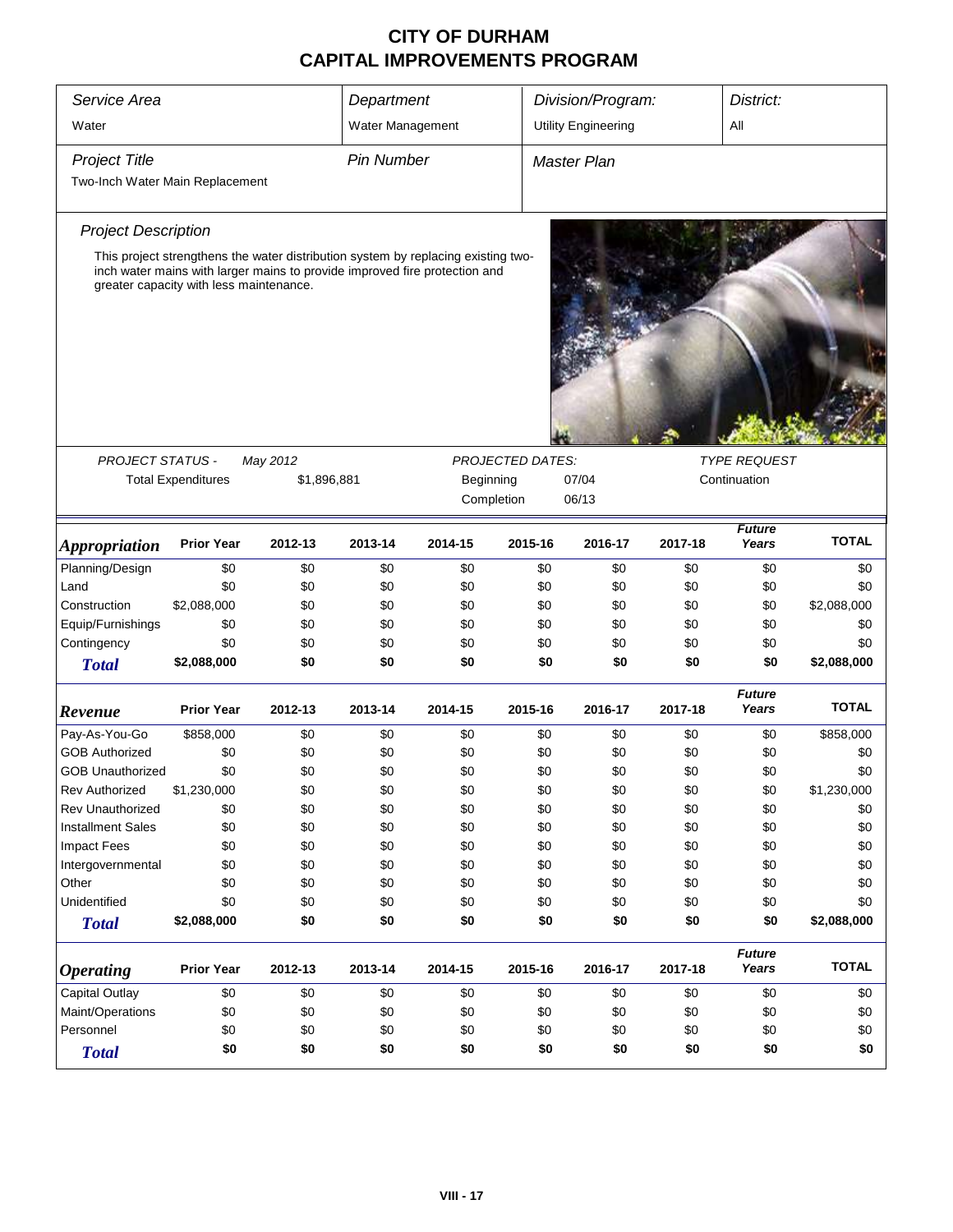| Service Area<br>Water        |                           |                                                                              | Department<br>Fleet |            |                         | Division/Program:<br>District:<br>All |         |                        |              |  |
|------------------------------|---------------------------|------------------------------------------------------------------------------|---------------------|------------|-------------------------|---------------------------------------|---------|------------------------|--------------|--|
| <b>Project Title</b>         |                           |                                                                              | <b>Pin Number</b>   |            |                         | Master Plan                           |         |                        |              |  |
| Water & Sewer Fleet Vehicles |                           |                                                                              |                     |            |                         |                                       |         |                        |              |  |
| <b>Project Description</b>   |                           |                                                                              |                     |            |                         |                                       |         |                        |              |  |
| Department Vehicles.         |                           | This project is for the financing of fleet vehicles for all Water Management |                     |            |                         |                                       |         |                        |              |  |
|                              |                           |                                                                              |                     |            |                         |                                       |         |                        |              |  |
| PROJECT STATUS -             |                           | May 2012                                                                     |                     |            | <b>PROJECTED DATES:</b> |                                       |         | <b>TYPE REQUEST</b>    |              |  |
|                              | <b>Total Expenditures</b> | \$1,009,796                                                                  |                     | Beginning  |                         | 10/11                                 |         | Continuation           |              |  |
|                              |                           |                                                                              |                     | Completion |                         | 03/24                                 |         |                        |              |  |
| <b>Appropriation</b>         | <b>Prior Year</b>         | 2012-13                                                                      | 2013-14             | 2014-15    | 2015-16                 | 2016-17                               | 2017-18 | <b>Future</b><br>Years | <b>TOTAL</b> |  |
| Planning/Design              | \$0                       | \$0                                                                          | \$0                 | \$0        | \$0                     | \$0                                   | \$0     | \$0                    | \$0          |  |
| Land                         | \$0                       | \$0                                                                          | \$0                 | \$0        | \$0                     | \$0                                   | \$0     | \$0                    | \$0          |  |
| Construction                 | \$1,023,272               | \$295,682                                                                    | \$0                 | \$0        | \$0                     | \$0                                   | \$0     | \$0                    | \$1,318,954  |  |
| Equip/Furnishings            | \$0                       | \$0                                                                          | \$0                 | \$0        | \$0                     | \$0                                   | \$0     | \$0                    | \$0          |  |
| Contingency                  | \$0                       | \$0                                                                          | \$0                 | \$0        | \$0                     | \$0                                   | \$0     | \$0                    | \$0          |  |
| <b>Total</b>                 | \$1,023,272               | \$295,682                                                                    | \$0                 | \$0        | \$0                     | \$0                                   | \$0     | \$0                    | \$1,318,954  |  |
| Revenue                      | <b>Prior Year</b>         | 2012-13                                                                      | 2013-14             | 2014-15    | 2015-16                 | 2016-17                               | 2017-18 | <b>Future</b><br>Years | <b>TOTAL</b> |  |
| Pay-As-You-Go                | \$0                       | \$295,682                                                                    | \$0                 | \$0        | \$0                     | \$0                                   | \$0     | \$0                    | \$295,682    |  |
| <b>GOB Authorized</b>        | \$0                       | \$0                                                                          | \$0                 | \$0        | \$0                     | \$0                                   | \$0     | \$0                    | \$0          |  |
| <b>GOB Unauthorized</b>      | \$0                       | \$0                                                                          | \$0                 | \$0        | \$0                     | \$0                                   | \$0     | \$0                    | \$0          |  |
| Rev Authorized               | \$0                       | \$0                                                                          | \$0                 | \$0        | \$0                     | \$0                                   | \$0     | \$0                    | \$0          |  |
| Rev Unauthorized             | \$0                       | \$0                                                                          | \$0                 | \$0        | \$0                     | \$0                                   | \$0     | \$0                    | \$0          |  |
| <b>Installment Sales</b>     | \$0                       | \$0                                                                          | \$0                 | \$0        | \$0                     | \$0                                   | \$0     | \$0                    | \$0          |  |
| <b>Impact Fees</b>           | \$0                       | \$0                                                                          | \$0                 | \$0        | \$0                     | \$0                                   | \$0     | \$0                    | \$0          |  |
| Intergovernmental            | \$0                       | \$0                                                                          | \$0                 | \$0        | \$0                     | \$0                                   | \$0     | \$0                    | \$0          |  |
| Other                        | \$1,023,272               | \$0                                                                          | \$0                 | \$0        | \$0                     | \$0                                   | \$0     | \$0                    | \$1,023,272  |  |
| Unidentified                 | \$0                       | \$0                                                                          | \$0                 | \$0        | \$0                     | \$0                                   | \$0     | \$0                    | \$0          |  |
| <b>Total</b>                 | \$1,023,272               | \$295,682                                                                    | \$0                 | \$0        | \$0                     | \$0                                   | \$0     | \$0                    | \$1,318,954  |  |
| <i><b>Operating</b></i>      | <b>Prior Year</b>         | 2012-13                                                                      | 2013-14             | 2014-15    | 2015-16                 | 2016-17                               | 2017-18 | <b>Future</b><br>Years | <b>TOTAL</b> |  |
| Capital Outlay               | \$0                       | \$0                                                                          | \$0                 | \$0        | \$0                     | \$0                                   | \$0     | \$0                    | \$0          |  |
| Maint/Operations             | \$0                       | \$0                                                                          | \$0                 | \$0        | \$0                     | \$0                                   | \$0     | \$0                    | \$0          |  |
| Personnel                    | \$0                       | \$0                                                                          | \$0                 | \$0        | \$0                     | \$0                                   | \$0     | \$0                    | \$0          |  |
| <b>Total</b>                 | \$0                       | \$0                                                                          | \$0                 | \$0        | \$0                     | \$0                                   | \$0     | \$0                    | \$0          |  |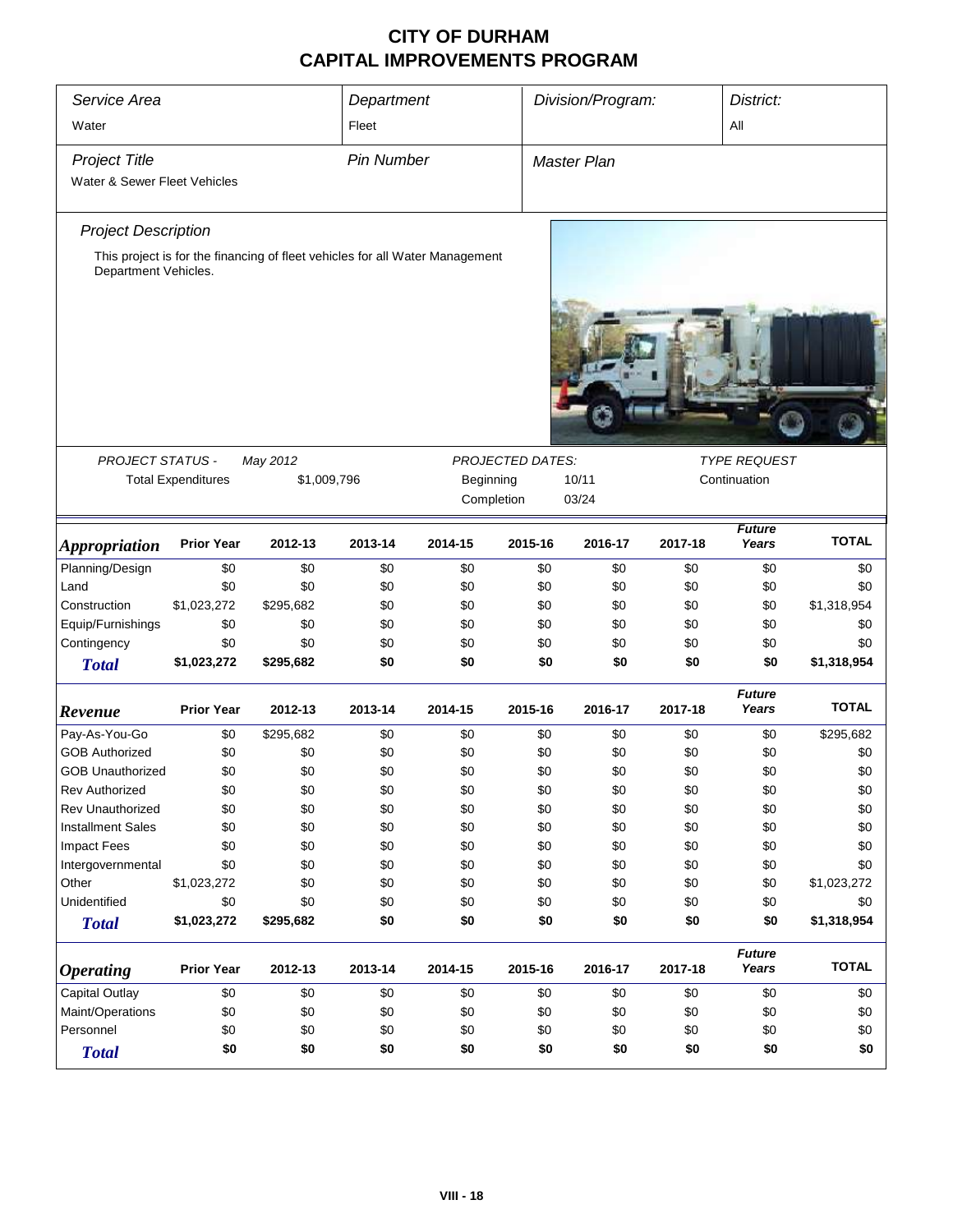| Service Area<br>Division/Program:<br>District:<br>Department<br>Water<br>All<br>Water Management<br><b>Pin Number</b><br><b>Project Title</b><br><b>Master Plan</b><br>Water Distribution System Rehabilitation<br><b>Project Description</b><br>This project involves condition assesment, rehabilitation and replacement of<br>the City's Water Distribution System. Mains, valves, hydrants and pump<br>stations are inspected and analyzed, for decisions on appropriate methods of<br>rehabiltation or replacement of vital infrastructure. This is an on-going program.<br><b>TYPE REQUEST</b><br><b>PROJECT STATUS -</b><br>May 2012<br><b>PROJECTED DATES:</b><br><b>Total Expenditures</b><br>\$15,639,034<br>Beginning<br>12/04<br>Continuation<br>12/24<br>Completion<br><b>Future</b><br><b>TOTAL</b><br><b>Prior Year</b><br>2013-14<br>2015-16<br>2017-18<br>Years<br>2012-13<br>2014-15<br>2016-17<br><i><b>Appropriation</b></i><br>Planning/Design<br>\$1,700,000<br>\$0<br>\$0<br>\$0<br>\$0<br>\$0<br>\$0<br>\$0<br>\$1,700,000<br>Land<br>\$0<br>\$0<br>\$0<br>\$0<br>\$0<br>\$0<br>\$0<br>\$0<br>\$0<br>67,100,000<br>Construction<br>23,000,000<br>\$2,100,000<br>\$7,000,000<br>\$7,000,000<br>\$7,000,000<br>\$7,000,000 \$7,000,000<br>\$7,000,000<br>Equip/Furnishings<br>\$0<br>\$0<br>\$0<br>\$0<br>\$0<br>\$0<br>\$0<br>\$0<br>\$0<br>Contingency<br>\$0<br>\$0<br>\$0<br>\$0<br>\$0<br>\$0<br>\$0<br>\$0<br>\$0<br>\$24,700,000<br>\$2,100,000<br>\$7,000,000<br>\$7,000,000<br>\$7,000,000<br>\$7,000,000 \$7,000,000<br>\$7,000,000<br>\$68,800,000<br><b>Total</b><br><b>Future</b><br><b>TOTAL</b><br><b>Prior Year</b><br>2013-14<br>2015-16<br>2017-18<br>Years<br>2012-13<br>2014-15<br>2016-17<br>Revenue<br>10,778,341<br>\$0<br>\$0<br>\$0<br>\$0<br>\$0<br>\$0<br>\$0<br>10,778,341<br>Pay-As-You-Go<br><b>GOB Authorized</b><br>\$1,700,000<br>\$0<br>\$0<br>\$0<br>\$0<br>\$0<br>\$0<br>\$0<br>\$1,700,000<br>\$0<br>\$0<br>\$0<br>\$0<br>\$0<br>\$0<br>\$0<br>\$0<br><b>GOB Unauthorized</b><br>\$0<br>\$0<br>\$0<br>\$0<br>\$0<br><b>Rev Authorized</b><br>\$0<br>\$0<br>\$0<br>\$0<br>\$0<br>\$5,000,000<br>Rev Unauthorized<br>11,721,659<br>\$2,100,000<br>\$5,000,000<br>\$5,000,000<br>\$5,000,000 \$5,000,000<br>\$5,000,000<br>43,821,659<br><b>Installment Sales</b><br>\$0<br>\$0<br>\$0<br>\$0<br>\$0<br>\$0<br>\$0<br>\$0<br>\$0<br><b>Impact Fees</b><br>\$0<br>\$0<br>\$0<br>\$0<br>\$0<br>\$0<br>\$0<br>\$0<br>\$0<br>\$0<br>\$0<br>\$0<br>\$0<br>\$0<br>\$0<br>\$0<br>\$500,000<br>Intergovernmental<br>\$500,000<br>Other<br>\$0<br>\$0<br>\$0<br>\$0<br>\$0<br>\$0<br>\$0<br>\$0<br>\$0<br>Unidentified<br>\$0<br>\$0<br>\$2,000,000<br>\$2,000,000<br>\$2,000,000<br>\$2,000,000 \$2,000,000<br>\$2,000,000<br>12,000,000<br>\$24,700,000<br>\$2,100,000<br>\$7,000,000<br>\$7,000,000<br>\$7,000,000<br>\$7,000,000 \$7,000,000<br>\$7,000,000<br>\$68,800,000<br><b>Total</b><br><b>Future</b><br><b>TOTAL</b><br><b>Prior Year</b><br>Years<br>2012-13<br>2013-14<br>2014-15<br>2015-16<br>2016-17<br>2017-18<br><b>Operating</b><br>Capital Outlay<br>\$0<br>\$0<br>\$0<br>\$0<br>\$0<br>\$0<br>\$0<br>\$0<br>\$0<br>Maint/Operations<br>\$0<br>\$0<br>\$0<br>\$0<br>\$0<br>\$0<br>\$0<br>\$0<br>\$0<br>Personnel<br>\$0<br>\$0<br>\$0<br>\$0<br>\$0<br>\$0<br>\$0<br>\$0<br>\$0<br>\$0<br>\$0<br>\$0<br>\$0<br>\$0<br>\$0<br>\$0<br>\$0<br>\$0<br><b>Total</b> |  |  |  |  |  |  |  |  |
|------------------------------------------------------------------------------------------------------------------------------------------------------------------------------------------------------------------------------------------------------------------------------------------------------------------------------------------------------------------------------------------------------------------------------------------------------------------------------------------------------------------------------------------------------------------------------------------------------------------------------------------------------------------------------------------------------------------------------------------------------------------------------------------------------------------------------------------------------------------------------------------------------------------------------------------------------------------------------------------------------------------------------------------------------------------------------------------------------------------------------------------------------------------------------------------------------------------------------------------------------------------------------------------------------------------------------------------------------------------------------------------------------------------------------------------------------------------------------------------------------------------------------------------------------------------------------------------------------------------------------------------------------------------------------------------------------------------------------------------------------------------------------------------------------------------------------------------------------------------------------------------------------------------------------------------------------------------------------------------------------------------------------------------------------------------------------------------------------------------------------------------------------------------------------------------------------------------------------------------------------------------------------------------------------------------------------------------------------------------------------------------------------------------------------------------------------------------------------------------------------------------------------------------------------------------------------------------------------------------------------------------------------------------------------------------------------------------------------------------------------------------------------------------------------------------------------------------------------------------------------------------------------------------------------------------------------------------------------------------------------------------------------------------------------------------------------------------------------------------------------------------------------------------------------------------------------------------------------------------------------------------------------------------------------------------------------------------------------------------------------------------------------------------------------------|--|--|--|--|--|--|--|--|
|                                                                                                                                                                                                                                                                                                                                                                                                                                                                                                                                                                                                                                                                                                                                                                                                                                                                                                                                                                                                                                                                                                                                                                                                                                                                                                                                                                                                                                                                                                                                                                                                                                                                                                                                                                                                                                                                                                                                                                                                                                                                                                                                                                                                                                                                                                                                                                                                                                                                                                                                                                                                                                                                                                                                                                                                                                                                                                                                                                                                                                                                                                                                                                                                                                                                                                                                                                                                                                    |  |  |  |  |  |  |  |  |
|                                                                                                                                                                                                                                                                                                                                                                                                                                                                                                                                                                                                                                                                                                                                                                                                                                                                                                                                                                                                                                                                                                                                                                                                                                                                                                                                                                                                                                                                                                                                                                                                                                                                                                                                                                                                                                                                                                                                                                                                                                                                                                                                                                                                                                                                                                                                                                                                                                                                                                                                                                                                                                                                                                                                                                                                                                                                                                                                                                                                                                                                                                                                                                                                                                                                                                                                                                                                                                    |  |  |  |  |  |  |  |  |
|                                                                                                                                                                                                                                                                                                                                                                                                                                                                                                                                                                                                                                                                                                                                                                                                                                                                                                                                                                                                                                                                                                                                                                                                                                                                                                                                                                                                                                                                                                                                                                                                                                                                                                                                                                                                                                                                                                                                                                                                                                                                                                                                                                                                                                                                                                                                                                                                                                                                                                                                                                                                                                                                                                                                                                                                                                                                                                                                                                                                                                                                                                                                                                                                                                                                                                                                                                                                                                    |  |  |  |  |  |  |  |  |
|                                                                                                                                                                                                                                                                                                                                                                                                                                                                                                                                                                                                                                                                                                                                                                                                                                                                                                                                                                                                                                                                                                                                                                                                                                                                                                                                                                                                                                                                                                                                                                                                                                                                                                                                                                                                                                                                                                                                                                                                                                                                                                                                                                                                                                                                                                                                                                                                                                                                                                                                                                                                                                                                                                                                                                                                                                                                                                                                                                                                                                                                                                                                                                                                                                                                                                                                                                                                                                    |  |  |  |  |  |  |  |  |
|                                                                                                                                                                                                                                                                                                                                                                                                                                                                                                                                                                                                                                                                                                                                                                                                                                                                                                                                                                                                                                                                                                                                                                                                                                                                                                                                                                                                                                                                                                                                                                                                                                                                                                                                                                                                                                                                                                                                                                                                                                                                                                                                                                                                                                                                                                                                                                                                                                                                                                                                                                                                                                                                                                                                                                                                                                                                                                                                                                                                                                                                                                                                                                                                                                                                                                                                                                                                                                    |  |  |  |  |  |  |  |  |
|                                                                                                                                                                                                                                                                                                                                                                                                                                                                                                                                                                                                                                                                                                                                                                                                                                                                                                                                                                                                                                                                                                                                                                                                                                                                                                                                                                                                                                                                                                                                                                                                                                                                                                                                                                                                                                                                                                                                                                                                                                                                                                                                                                                                                                                                                                                                                                                                                                                                                                                                                                                                                                                                                                                                                                                                                                                                                                                                                                                                                                                                                                                                                                                                                                                                                                                                                                                                                                    |  |  |  |  |  |  |  |  |
|                                                                                                                                                                                                                                                                                                                                                                                                                                                                                                                                                                                                                                                                                                                                                                                                                                                                                                                                                                                                                                                                                                                                                                                                                                                                                                                                                                                                                                                                                                                                                                                                                                                                                                                                                                                                                                                                                                                                                                                                                                                                                                                                                                                                                                                                                                                                                                                                                                                                                                                                                                                                                                                                                                                                                                                                                                                                                                                                                                                                                                                                                                                                                                                                                                                                                                                                                                                                                                    |  |  |  |  |  |  |  |  |
|                                                                                                                                                                                                                                                                                                                                                                                                                                                                                                                                                                                                                                                                                                                                                                                                                                                                                                                                                                                                                                                                                                                                                                                                                                                                                                                                                                                                                                                                                                                                                                                                                                                                                                                                                                                                                                                                                                                                                                                                                                                                                                                                                                                                                                                                                                                                                                                                                                                                                                                                                                                                                                                                                                                                                                                                                                                                                                                                                                                                                                                                                                                                                                                                                                                                                                                                                                                                                                    |  |  |  |  |  |  |  |  |
|                                                                                                                                                                                                                                                                                                                                                                                                                                                                                                                                                                                                                                                                                                                                                                                                                                                                                                                                                                                                                                                                                                                                                                                                                                                                                                                                                                                                                                                                                                                                                                                                                                                                                                                                                                                                                                                                                                                                                                                                                                                                                                                                                                                                                                                                                                                                                                                                                                                                                                                                                                                                                                                                                                                                                                                                                                                                                                                                                                                                                                                                                                                                                                                                                                                                                                                                                                                                                                    |  |  |  |  |  |  |  |  |
|                                                                                                                                                                                                                                                                                                                                                                                                                                                                                                                                                                                                                                                                                                                                                                                                                                                                                                                                                                                                                                                                                                                                                                                                                                                                                                                                                                                                                                                                                                                                                                                                                                                                                                                                                                                                                                                                                                                                                                                                                                                                                                                                                                                                                                                                                                                                                                                                                                                                                                                                                                                                                                                                                                                                                                                                                                                                                                                                                                                                                                                                                                                                                                                                                                                                                                                                                                                                                                    |  |  |  |  |  |  |  |  |
|                                                                                                                                                                                                                                                                                                                                                                                                                                                                                                                                                                                                                                                                                                                                                                                                                                                                                                                                                                                                                                                                                                                                                                                                                                                                                                                                                                                                                                                                                                                                                                                                                                                                                                                                                                                                                                                                                                                                                                                                                                                                                                                                                                                                                                                                                                                                                                                                                                                                                                                                                                                                                                                                                                                                                                                                                                                                                                                                                                                                                                                                                                                                                                                                                                                                                                                                                                                                                                    |  |  |  |  |  |  |  |  |
|                                                                                                                                                                                                                                                                                                                                                                                                                                                                                                                                                                                                                                                                                                                                                                                                                                                                                                                                                                                                                                                                                                                                                                                                                                                                                                                                                                                                                                                                                                                                                                                                                                                                                                                                                                                                                                                                                                                                                                                                                                                                                                                                                                                                                                                                                                                                                                                                                                                                                                                                                                                                                                                                                                                                                                                                                                                                                                                                                                                                                                                                                                                                                                                                                                                                                                                                                                                                                                    |  |  |  |  |  |  |  |  |
|                                                                                                                                                                                                                                                                                                                                                                                                                                                                                                                                                                                                                                                                                                                                                                                                                                                                                                                                                                                                                                                                                                                                                                                                                                                                                                                                                                                                                                                                                                                                                                                                                                                                                                                                                                                                                                                                                                                                                                                                                                                                                                                                                                                                                                                                                                                                                                                                                                                                                                                                                                                                                                                                                                                                                                                                                                                                                                                                                                                                                                                                                                                                                                                                                                                                                                                                                                                                                                    |  |  |  |  |  |  |  |  |
|                                                                                                                                                                                                                                                                                                                                                                                                                                                                                                                                                                                                                                                                                                                                                                                                                                                                                                                                                                                                                                                                                                                                                                                                                                                                                                                                                                                                                                                                                                                                                                                                                                                                                                                                                                                                                                                                                                                                                                                                                                                                                                                                                                                                                                                                                                                                                                                                                                                                                                                                                                                                                                                                                                                                                                                                                                                                                                                                                                                                                                                                                                                                                                                                                                                                                                                                                                                                                                    |  |  |  |  |  |  |  |  |
|                                                                                                                                                                                                                                                                                                                                                                                                                                                                                                                                                                                                                                                                                                                                                                                                                                                                                                                                                                                                                                                                                                                                                                                                                                                                                                                                                                                                                                                                                                                                                                                                                                                                                                                                                                                                                                                                                                                                                                                                                                                                                                                                                                                                                                                                                                                                                                                                                                                                                                                                                                                                                                                                                                                                                                                                                                                                                                                                                                                                                                                                                                                                                                                                                                                                                                                                                                                                                                    |  |  |  |  |  |  |  |  |
|                                                                                                                                                                                                                                                                                                                                                                                                                                                                                                                                                                                                                                                                                                                                                                                                                                                                                                                                                                                                                                                                                                                                                                                                                                                                                                                                                                                                                                                                                                                                                                                                                                                                                                                                                                                                                                                                                                                                                                                                                                                                                                                                                                                                                                                                                                                                                                                                                                                                                                                                                                                                                                                                                                                                                                                                                                                                                                                                                                                                                                                                                                                                                                                                                                                                                                                                                                                                                                    |  |  |  |  |  |  |  |  |
|                                                                                                                                                                                                                                                                                                                                                                                                                                                                                                                                                                                                                                                                                                                                                                                                                                                                                                                                                                                                                                                                                                                                                                                                                                                                                                                                                                                                                                                                                                                                                                                                                                                                                                                                                                                                                                                                                                                                                                                                                                                                                                                                                                                                                                                                                                                                                                                                                                                                                                                                                                                                                                                                                                                                                                                                                                                                                                                                                                                                                                                                                                                                                                                                                                                                                                                                                                                                                                    |  |  |  |  |  |  |  |  |
|                                                                                                                                                                                                                                                                                                                                                                                                                                                                                                                                                                                                                                                                                                                                                                                                                                                                                                                                                                                                                                                                                                                                                                                                                                                                                                                                                                                                                                                                                                                                                                                                                                                                                                                                                                                                                                                                                                                                                                                                                                                                                                                                                                                                                                                                                                                                                                                                                                                                                                                                                                                                                                                                                                                                                                                                                                                                                                                                                                                                                                                                                                                                                                                                                                                                                                                                                                                                                                    |  |  |  |  |  |  |  |  |
|                                                                                                                                                                                                                                                                                                                                                                                                                                                                                                                                                                                                                                                                                                                                                                                                                                                                                                                                                                                                                                                                                                                                                                                                                                                                                                                                                                                                                                                                                                                                                                                                                                                                                                                                                                                                                                                                                                                                                                                                                                                                                                                                                                                                                                                                                                                                                                                                                                                                                                                                                                                                                                                                                                                                                                                                                                                                                                                                                                                                                                                                                                                                                                                                                                                                                                                                                                                                                                    |  |  |  |  |  |  |  |  |
|                                                                                                                                                                                                                                                                                                                                                                                                                                                                                                                                                                                                                                                                                                                                                                                                                                                                                                                                                                                                                                                                                                                                                                                                                                                                                                                                                                                                                                                                                                                                                                                                                                                                                                                                                                                                                                                                                                                                                                                                                                                                                                                                                                                                                                                                                                                                                                                                                                                                                                                                                                                                                                                                                                                                                                                                                                                                                                                                                                                                                                                                                                                                                                                                                                                                                                                                                                                                                                    |  |  |  |  |  |  |  |  |
|                                                                                                                                                                                                                                                                                                                                                                                                                                                                                                                                                                                                                                                                                                                                                                                                                                                                                                                                                                                                                                                                                                                                                                                                                                                                                                                                                                                                                                                                                                                                                                                                                                                                                                                                                                                                                                                                                                                                                                                                                                                                                                                                                                                                                                                                                                                                                                                                                                                                                                                                                                                                                                                                                                                                                                                                                                                                                                                                                                                                                                                                                                                                                                                                                                                                                                                                                                                                                                    |  |  |  |  |  |  |  |  |
|                                                                                                                                                                                                                                                                                                                                                                                                                                                                                                                                                                                                                                                                                                                                                                                                                                                                                                                                                                                                                                                                                                                                                                                                                                                                                                                                                                                                                                                                                                                                                                                                                                                                                                                                                                                                                                                                                                                                                                                                                                                                                                                                                                                                                                                                                                                                                                                                                                                                                                                                                                                                                                                                                                                                                                                                                                                                                                                                                                                                                                                                                                                                                                                                                                                                                                                                                                                                                                    |  |  |  |  |  |  |  |  |
|                                                                                                                                                                                                                                                                                                                                                                                                                                                                                                                                                                                                                                                                                                                                                                                                                                                                                                                                                                                                                                                                                                                                                                                                                                                                                                                                                                                                                                                                                                                                                                                                                                                                                                                                                                                                                                                                                                                                                                                                                                                                                                                                                                                                                                                                                                                                                                                                                                                                                                                                                                                                                                                                                                                                                                                                                                                                                                                                                                                                                                                                                                                                                                                                                                                                                                                                                                                                                                    |  |  |  |  |  |  |  |  |
|                                                                                                                                                                                                                                                                                                                                                                                                                                                                                                                                                                                                                                                                                                                                                                                                                                                                                                                                                                                                                                                                                                                                                                                                                                                                                                                                                                                                                                                                                                                                                                                                                                                                                                                                                                                                                                                                                                                                                                                                                                                                                                                                                                                                                                                                                                                                                                                                                                                                                                                                                                                                                                                                                                                                                                                                                                                                                                                                                                                                                                                                                                                                                                                                                                                                                                                                                                                                                                    |  |  |  |  |  |  |  |  |
|                                                                                                                                                                                                                                                                                                                                                                                                                                                                                                                                                                                                                                                                                                                                                                                                                                                                                                                                                                                                                                                                                                                                                                                                                                                                                                                                                                                                                                                                                                                                                                                                                                                                                                                                                                                                                                                                                                                                                                                                                                                                                                                                                                                                                                                                                                                                                                                                                                                                                                                                                                                                                                                                                                                                                                                                                                                                                                                                                                                                                                                                                                                                                                                                                                                                                                                                                                                                                                    |  |  |  |  |  |  |  |  |
|                                                                                                                                                                                                                                                                                                                                                                                                                                                                                                                                                                                                                                                                                                                                                                                                                                                                                                                                                                                                                                                                                                                                                                                                                                                                                                                                                                                                                                                                                                                                                                                                                                                                                                                                                                                                                                                                                                                                                                                                                                                                                                                                                                                                                                                                                                                                                                                                                                                                                                                                                                                                                                                                                                                                                                                                                                                                                                                                                                                                                                                                                                                                                                                                                                                                                                                                                                                                                                    |  |  |  |  |  |  |  |  |
|                                                                                                                                                                                                                                                                                                                                                                                                                                                                                                                                                                                                                                                                                                                                                                                                                                                                                                                                                                                                                                                                                                                                                                                                                                                                                                                                                                                                                                                                                                                                                                                                                                                                                                                                                                                                                                                                                                                                                                                                                                                                                                                                                                                                                                                                                                                                                                                                                                                                                                                                                                                                                                                                                                                                                                                                                                                                                                                                                                                                                                                                                                                                                                                                                                                                                                                                                                                                                                    |  |  |  |  |  |  |  |  |
|                                                                                                                                                                                                                                                                                                                                                                                                                                                                                                                                                                                                                                                                                                                                                                                                                                                                                                                                                                                                                                                                                                                                                                                                                                                                                                                                                                                                                                                                                                                                                                                                                                                                                                                                                                                                                                                                                                                                                                                                                                                                                                                                                                                                                                                                                                                                                                                                                                                                                                                                                                                                                                                                                                                                                                                                                                                                                                                                                                                                                                                                                                                                                                                                                                                                                                                                                                                                                                    |  |  |  |  |  |  |  |  |
|                                                                                                                                                                                                                                                                                                                                                                                                                                                                                                                                                                                                                                                                                                                                                                                                                                                                                                                                                                                                                                                                                                                                                                                                                                                                                                                                                                                                                                                                                                                                                                                                                                                                                                                                                                                                                                                                                                                                                                                                                                                                                                                                                                                                                                                                                                                                                                                                                                                                                                                                                                                                                                                                                                                                                                                                                                                                                                                                                                                                                                                                                                                                                                                                                                                                                                                                                                                                                                    |  |  |  |  |  |  |  |  |
|                                                                                                                                                                                                                                                                                                                                                                                                                                                                                                                                                                                                                                                                                                                                                                                                                                                                                                                                                                                                                                                                                                                                                                                                                                                                                                                                                                                                                                                                                                                                                                                                                                                                                                                                                                                                                                                                                                                                                                                                                                                                                                                                                                                                                                                                                                                                                                                                                                                                                                                                                                                                                                                                                                                                                                                                                                                                                                                                                                                                                                                                                                                                                                                                                                                                                                                                                                                                                                    |  |  |  |  |  |  |  |  |
|                                                                                                                                                                                                                                                                                                                                                                                                                                                                                                                                                                                                                                                                                                                                                                                                                                                                                                                                                                                                                                                                                                                                                                                                                                                                                                                                                                                                                                                                                                                                                                                                                                                                                                                                                                                                                                                                                                                                                                                                                                                                                                                                                                                                                                                                                                                                                                                                                                                                                                                                                                                                                                                                                                                                                                                                                                                                                                                                                                                                                                                                                                                                                                                                                                                                                                                                                                                                                                    |  |  |  |  |  |  |  |  |
|                                                                                                                                                                                                                                                                                                                                                                                                                                                                                                                                                                                                                                                                                                                                                                                                                                                                                                                                                                                                                                                                                                                                                                                                                                                                                                                                                                                                                                                                                                                                                                                                                                                                                                                                                                                                                                                                                                                                                                                                                                                                                                                                                                                                                                                                                                                                                                                                                                                                                                                                                                                                                                                                                                                                                                                                                                                                                                                                                                                                                                                                                                                                                                                                                                                                                                                                                                                                                                    |  |  |  |  |  |  |  |  |
|                                                                                                                                                                                                                                                                                                                                                                                                                                                                                                                                                                                                                                                                                                                                                                                                                                                                                                                                                                                                                                                                                                                                                                                                                                                                                                                                                                                                                                                                                                                                                                                                                                                                                                                                                                                                                                                                                                                                                                                                                                                                                                                                                                                                                                                                                                                                                                                                                                                                                                                                                                                                                                                                                                                                                                                                                                                                                                                                                                                                                                                                                                                                                                                                                                                                                                                                                                                                                                    |  |  |  |  |  |  |  |  |
|                                                                                                                                                                                                                                                                                                                                                                                                                                                                                                                                                                                                                                                                                                                                                                                                                                                                                                                                                                                                                                                                                                                                                                                                                                                                                                                                                                                                                                                                                                                                                                                                                                                                                                                                                                                                                                                                                                                                                                                                                                                                                                                                                                                                                                                                                                                                                                                                                                                                                                                                                                                                                                                                                                                                                                                                                                                                                                                                                                                                                                                                                                                                                                                                                                                                                                                                                                                                                                    |  |  |  |  |  |  |  |  |
|                                                                                                                                                                                                                                                                                                                                                                                                                                                                                                                                                                                                                                                                                                                                                                                                                                                                                                                                                                                                                                                                                                                                                                                                                                                                                                                                                                                                                                                                                                                                                                                                                                                                                                                                                                                                                                                                                                                                                                                                                                                                                                                                                                                                                                                                                                                                                                                                                                                                                                                                                                                                                                                                                                                                                                                                                                                                                                                                                                                                                                                                                                                                                                                                                                                                                                                                                                                                                                    |  |  |  |  |  |  |  |  |
|                                                                                                                                                                                                                                                                                                                                                                                                                                                                                                                                                                                                                                                                                                                                                                                                                                                                                                                                                                                                                                                                                                                                                                                                                                                                                                                                                                                                                                                                                                                                                                                                                                                                                                                                                                                                                                                                                                                                                                                                                                                                                                                                                                                                                                                                                                                                                                                                                                                                                                                                                                                                                                                                                                                                                                                                                                                                                                                                                                                                                                                                                                                                                                                                                                                                                                                                                                                                                                    |  |  |  |  |  |  |  |  |
|                                                                                                                                                                                                                                                                                                                                                                                                                                                                                                                                                                                                                                                                                                                                                                                                                                                                                                                                                                                                                                                                                                                                                                                                                                                                                                                                                                                                                                                                                                                                                                                                                                                                                                                                                                                                                                                                                                                                                                                                                                                                                                                                                                                                                                                                                                                                                                                                                                                                                                                                                                                                                                                                                                                                                                                                                                                                                                                                                                                                                                                                                                                                                                                                                                                                                                                                                                                                                                    |  |  |  |  |  |  |  |  |
|                                                                                                                                                                                                                                                                                                                                                                                                                                                                                                                                                                                                                                                                                                                                                                                                                                                                                                                                                                                                                                                                                                                                                                                                                                                                                                                                                                                                                                                                                                                                                                                                                                                                                                                                                                                                                                                                                                                                                                                                                                                                                                                                                                                                                                                                                                                                                                                                                                                                                                                                                                                                                                                                                                                                                                                                                                                                                                                                                                                                                                                                                                                                                                                                                                                                                                                                                                                                                                    |  |  |  |  |  |  |  |  |
|                                                                                                                                                                                                                                                                                                                                                                                                                                                                                                                                                                                                                                                                                                                                                                                                                                                                                                                                                                                                                                                                                                                                                                                                                                                                                                                                                                                                                                                                                                                                                                                                                                                                                                                                                                                                                                                                                                                                                                                                                                                                                                                                                                                                                                                                                                                                                                                                                                                                                                                                                                                                                                                                                                                                                                                                                                                                                                                                                                                                                                                                                                                                                                                                                                                                                                                                                                                                                                    |  |  |  |  |  |  |  |  |
|                                                                                                                                                                                                                                                                                                                                                                                                                                                                                                                                                                                                                                                                                                                                                                                                                                                                                                                                                                                                                                                                                                                                                                                                                                                                                                                                                                                                                                                                                                                                                                                                                                                                                                                                                                                                                                                                                                                                                                                                                                                                                                                                                                                                                                                                                                                                                                                                                                                                                                                                                                                                                                                                                                                                                                                                                                                                                                                                                                                                                                                                                                                                                                                                                                                                                                                                                                                                                                    |  |  |  |  |  |  |  |  |
|                                                                                                                                                                                                                                                                                                                                                                                                                                                                                                                                                                                                                                                                                                                                                                                                                                                                                                                                                                                                                                                                                                                                                                                                                                                                                                                                                                                                                                                                                                                                                                                                                                                                                                                                                                                                                                                                                                                                                                                                                                                                                                                                                                                                                                                                                                                                                                                                                                                                                                                                                                                                                                                                                                                                                                                                                                                                                                                                                                                                                                                                                                                                                                                                                                                                                                                                                                                                                                    |  |  |  |  |  |  |  |  |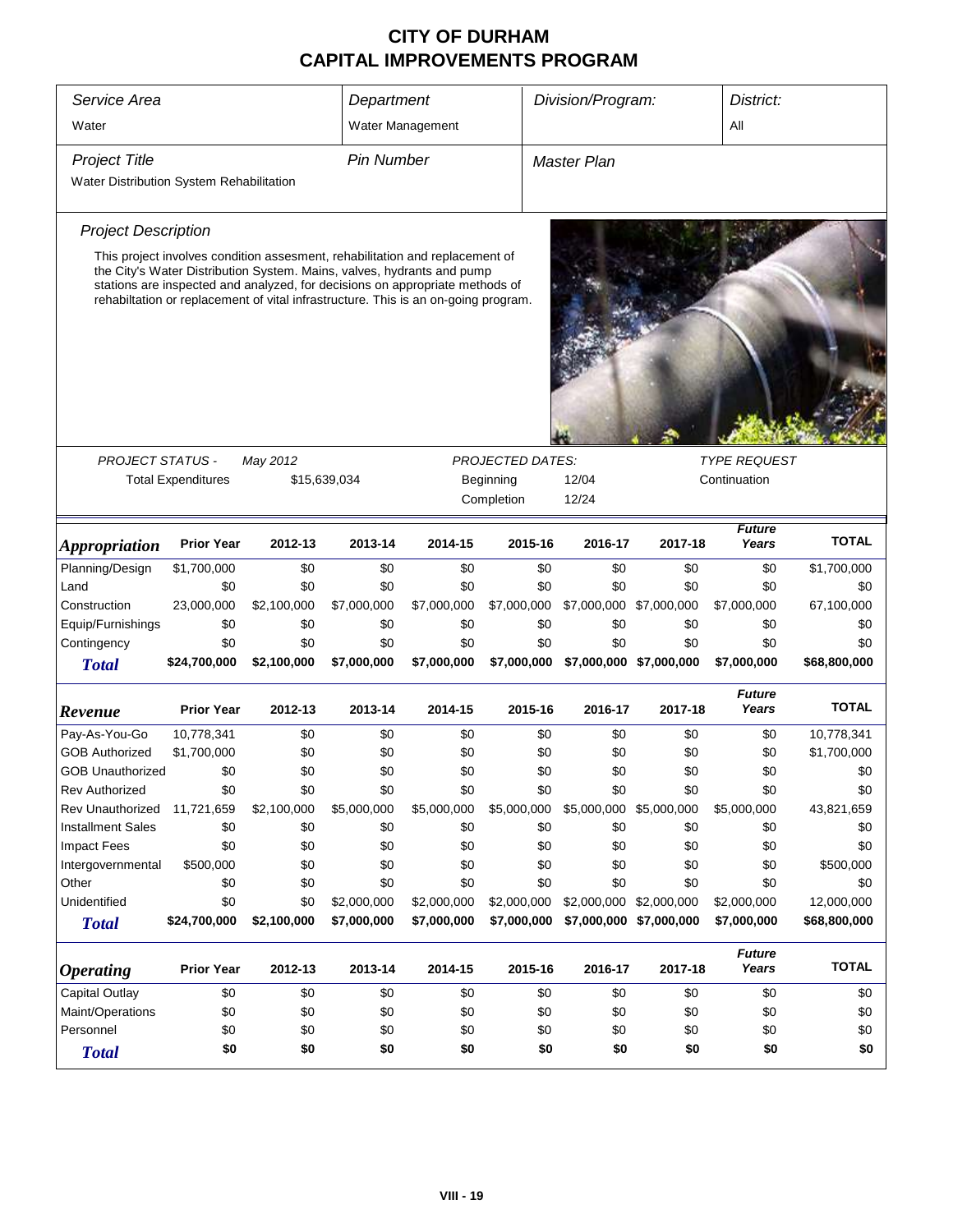| Service Area<br>Water                                                                                                                                                                                                                |                           |             | Department<br><b>Public Works</b>                                                                   |             |             | Division/Program:<br>Engineering |                                        | District:<br>All       |              |
|--------------------------------------------------------------------------------------------------------------------------------------------------------------------------------------------------------------------------------------|---------------------------|-------------|-----------------------------------------------------------------------------------------------------|-------------|-------------|----------------------------------|----------------------------------------|------------------------|--------------|
| <b>Project Title</b><br>Water Extensions & Improvements                                                                                                                                                                              |                           |             | <b>Pin Number</b>                                                                                   |             |             | <b>Master Plan</b>               | Water and Sewer Utility Strategic Plan |                        |              |
| <b>Project Description</b>                                                                                                                                                                                                           |                           |             |                                                                                                     |             |             |                                  |                                        |                        |              |
| This ongoing program constructs water line extensions requested by petitions,<br>relocates water lines resulting from NCDOT projects, reimburses developers<br>for water improvements, and constructs lines to abate health hazards. |                           |             |                                                                                                     |             |             |                                  |                                        |                        |              |
| <b>PROJECT STATUS -</b>                                                                                                                                                                                                              |                           |             |                                                                                                     |             |             |                                  |                                        | <b>TYPE REQUEST</b>    |              |
|                                                                                                                                                                                                                                      | <b>Total Expenditures</b> | May 2012    | <b>PROJECTED DATES:</b><br>\$9,168,212<br>07/10<br>Continuation<br>Beginning<br>Completion<br>07/18 |             |             |                                  |                                        |                        |              |
| <i><b>Appropriation</b></i>                                                                                                                                                                                                          | <b>Prior Year</b>         | 2012-13     | 2013-14                                                                                             | 2014-15     | 2015-16     | 2016-17                          | 2017-18                                | <b>Future</b><br>Years | <b>TOTAL</b> |
| Planning/Design                                                                                                                                                                                                                      | \$109,424                 | \$0         | \$0                                                                                                 | \$0         | \$0         | \$0                              | \$0                                    | \$0                    | \$109,424    |
| Land                                                                                                                                                                                                                                 | \$0                       | \$0         | \$0                                                                                                 | \$0         | \$0         | \$0                              | \$0                                    | \$0                    | \$0          |
| Construction                                                                                                                                                                                                                         | 11,551,382                | \$2,000,000 | \$1,500,000                                                                                         | \$1,500,000 | \$1,500,000 | \$1,750,000 \$1,750,000          |                                        | \$1,750,000            | 23,301,382   |
| Equip/Furnishings                                                                                                                                                                                                                    | \$3,087                   | \$0         | \$0                                                                                                 | \$0         | \$0         | \$0                              | \$0                                    | \$0                    | \$3,087      |
| Contingency                                                                                                                                                                                                                          | \$10,352                  | \$0         | \$0                                                                                                 | \$0         | \$0         | \$0                              | \$0                                    | \$0                    | \$10,352     |
| <b>Total</b>                                                                                                                                                                                                                         | \$11,674,245              | \$2,000,000 | \$1,500,000                                                                                         | \$1,500,000 | \$1,500,000 |                                  | \$1,750,000 \$1,750,000                | \$1,750,000            | \$23,424,245 |
| Revenue                                                                                                                                                                                                                              | <b>Prior Year</b>         | 2012-13     | 2013-14                                                                                             | 2014-15     | 2015-16     | 2016-17                          | 2017-18                                | <b>Future</b><br>Years | <b>TOTAL</b> |
| Pay-As-You-Go                                                                                                                                                                                                                        | \$3,850,000               | \$2,000,000 | \$1,500,000                                                                                         | \$1,500,000 | \$1,500,000 | \$1,750,000 \$1,750,000          |                                        | \$1,750,000            | 15,600,000   |
| <b>GOB Authorized</b>                                                                                                                                                                                                                | \$400,000                 | \$0         | \$0                                                                                                 | \$0         | \$0         | \$0                              | \$0                                    | \$0                    | \$400,000    |
| <b>GOB Unauthorized</b>                                                                                                                                                                                                              | \$0                       | \$0         | \$0                                                                                                 | \$0         | \$0         | \$0                              | \$0                                    | \$0                    | \$0          |
| <b>Rev Authorized</b>                                                                                                                                                                                                                | \$1,650,000               | \$0         | \$0                                                                                                 | \$0         | \$0         | \$0                              | \$0                                    | \$0                    | \$1,650,000  |
| Rev Unauthorized                                                                                                                                                                                                                     | \$3,250,000               | \$0         | \$0                                                                                                 | \$0         | \$0         | \$0                              | \$0                                    | \$0                    | \$3,250,000  |
| <b>Installment Sales</b>                                                                                                                                                                                                             | \$0                       | \$0         | \$0                                                                                                 | \$0         | \$0         | \$0                              | \$0                                    | \$0                    | \$0          |
| Impact Fees                                                                                                                                                                                                                          | \$0                       | \$0         | \$0                                                                                                 | \$0         | \$0         | \$0                              | \$0                                    | \$0                    | \$0          |
| Intergovernmental                                                                                                                                                                                                                    | \$1,004,305               | \$0         | \$0                                                                                                 | \$0         | \$0         | \$0                              | \$0                                    | \$0                    | \$1,004,305  |
| Other                                                                                                                                                                                                                                | \$1,519,940               | \$0         | \$0                                                                                                 | \$0         | \$0         | \$0                              | \$0                                    | \$0                    | \$1,519,940  |
| Unidentified                                                                                                                                                                                                                         | \$0                       | \$0         | \$0                                                                                                 | \$0         | \$0         | \$0                              | \$0                                    | \$0                    | \$0          |
| <b>Total</b>                                                                                                                                                                                                                         | \$11,674,245              |             | \$2,000,000<br>\$1,500,000<br>\$1,500,000<br>\$1,500,000<br>\$1,750,000 \$1,750,000<br>\$1,750,000  |             |             |                                  |                                        |                        | \$23,424,245 |
| <b>Operating</b>                                                                                                                                                                                                                     | <b>Prior Year</b>         | 2012-13     | 2013-14                                                                                             | 2014-15     | 2015-16     | 2016-17                          | 2017-18                                | <b>Future</b><br>Years | <b>TOTAL</b> |
| <b>Capital Outlay</b>                                                                                                                                                                                                                | \$0                       | \$0         | \$0                                                                                                 | \$0         | \$0         | \$0                              | \$0                                    | \$0                    | \$0          |
| Maint/Operations                                                                                                                                                                                                                     | \$0                       | \$0         | \$0                                                                                                 | \$0         | \$0         | \$0                              | \$0                                    | \$0                    | \$0          |
| Personnel                                                                                                                                                                                                                            | \$0                       | \$0         | \$0                                                                                                 | \$0         | \$0         | \$0                              | \$0                                    | \$0                    | \$0          |
| <b>Total</b>                                                                                                                                                                                                                         | \$0                       | \$0         | \$0                                                                                                 | \$0         | \$0         | \$0                              | \$0                                    | \$0                    | \$0          |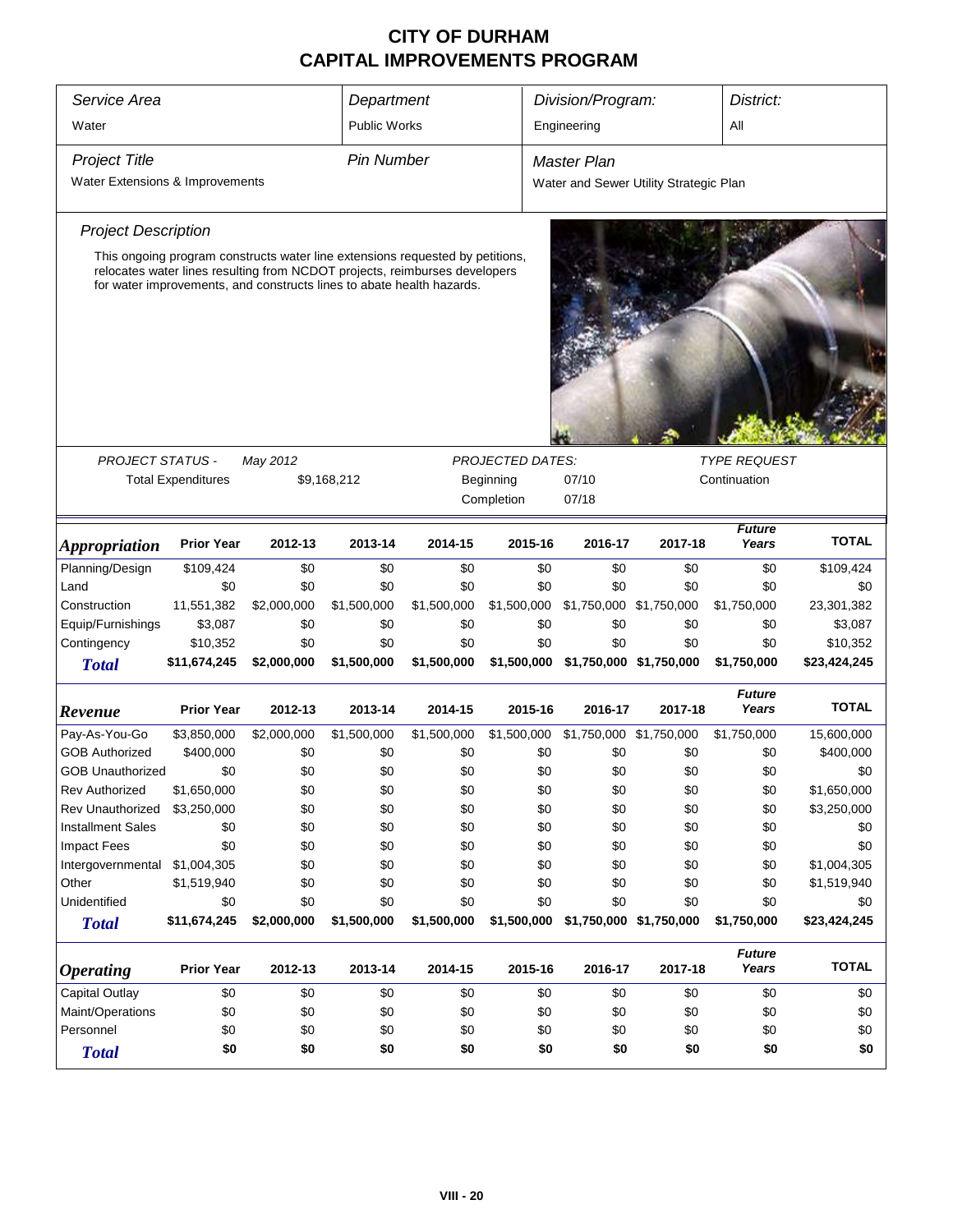| Service Area<br>Water                                        |                                                                    | Division/Program:<br>Department<br>District:<br>2<br>Water Management |                                                |                                                                                     |                         |                                                              |                                |                        |                           |  |
|--------------------------------------------------------------|--------------------------------------------------------------------|-----------------------------------------------------------------------|------------------------------------------------|-------------------------------------------------------------------------------------|-------------------------|--------------------------------------------------------------|--------------------------------|------------------------|---------------------------|--|
| <b>Project Title</b><br><b>Water Facilities Rehabilation</b> |                                                                    |                                                                       | <b>Pin Number</b><br>0835-04-72-4043           |                                                                                     |                         | <b>Master Plan</b><br>Water and Sewer Utility Strategic Plan |                                |                        |                           |  |
| <b>Project Description</b>                                   |                                                                    |                                                                       |                                                |                                                                                     |                         |                                                              |                                |                        |                           |  |
|                                                              | current operation, and maintain compliance with State regulations. |                                                                       |                                                | This project is to maintain the infrastructure at the water facilities, enhance the |                         |                                                              |                                |                        |                           |  |
| <b>PROJECT STATUS -</b>                                      |                                                                    | May 2012                                                              | <b>TYPE REQUEST</b><br><b>PROJECTED DATES:</b> |                                                                                     |                         |                                                              |                                |                        |                           |  |
|                                                              | <b>Total Expenditures</b>                                          |                                                                       | \$4,342,738                                    |                                                                                     | Beginning<br>Completion | 12/09<br>12/18                                               |                                | Continuation           |                           |  |
| <b>Appropriation</b>                                         | <b>Prior Year</b>                                                  | 2012-13                                                               | 2013-14                                        | 2014-15                                                                             | 2015-16                 | 2016-17                                                      | 2017-18                        | <b>Future</b><br>Years | <b>TOTAL</b>              |  |
| Planning/Design                                              | \$1,356,000                                                        | \$0                                                                   | \$0                                            | \$0                                                                                 | \$0                     | \$0                                                          | \$0                            | \$0                    | \$1,356,000               |  |
| Land                                                         | \$0                                                                | \$0                                                                   | \$0                                            | \$0                                                                                 | \$0                     | \$0                                                          | \$0                            | \$0                    | \$0                       |  |
| Construction                                                 | 22,353,000                                                         | \$1,300,000                                                           | \$1,300,000                                    | \$1,700,000                                                                         | \$1,300,000             |                                                              | \$1,300,000 \$1,300,000        | \$1,300,000            | 31,853,000                |  |
| Equip/Furnishings                                            | \$0                                                                | \$0                                                                   | \$0                                            | \$0                                                                                 | \$0                     | \$0                                                          | \$0                            | \$0                    | \$0                       |  |
| Contingency<br><b>Total</b>                                  | \$785,000<br>\$24,494,000                                          | \$0<br>\$1,300,000                                                    | \$0<br>\$1,300,000                             | \$0<br>\$1,700,000                                                                  | \$0<br>\$1,300,000      | \$0                                                          | \$0<br>\$1,300,000 \$1,300,000 | \$0<br>\$1,300,000     | \$785,000<br>\$33,994,000 |  |
| Revenue                                                      | <b>Prior Year</b>                                                  | 2012-13                                                               | 2013-14                                        | 2014-15                                                                             | 2015-16                 | 2016-17                                                      | 2017-18                        | <b>Future</b><br>Years | <b>TOTAL</b>              |  |
| Pay-As-You-Go                                                | \$1,510,777                                                        | \$0                                                                   | \$0                                            | \$0                                                                                 | \$0                     | \$0                                                          | \$0                            | \$0                    | \$1,510,777               |  |
| <b>GOB Authorized</b>                                        | \$0                                                                | \$0                                                                   | \$0                                            | \$0                                                                                 | \$0                     | \$0                                                          | \$0                            | \$0                    | \$0                       |  |
| <b>GOB Unauthorized</b>                                      | \$0                                                                | \$0                                                                   | \$0                                            | \$0                                                                                 | \$0                     | \$0                                                          | \$0                            | \$0                    | \$0                       |  |
| <b>Rev Authorized</b>                                        | \$0                                                                | \$0                                                                   | \$0                                            | \$0                                                                                 | \$0                     | \$0                                                          | \$0                            | \$0                    | \$0                       |  |
| <b>Rev Unauthorized</b>                                      | 22,983,223                                                         | \$1,300,000                                                           | \$1,300,000                                    | \$1,700,000                                                                         | \$1,300,000             |                                                              | \$1,300,000 \$1,300,000        | \$1,300,000            | 32,483,223                |  |
| <b>Installment Sales</b>                                     | \$0                                                                | \$0                                                                   | \$0                                            | \$0                                                                                 | \$0                     | \$0                                                          | \$0                            | \$0                    | \$0                       |  |
| Impact Fees                                                  | \$0                                                                | \$0                                                                   | \$0                                            | \$0                                                                                 | \$0                     | \$0                                                          | \$0                            | \$0                    | \$0                       |  |
| Intergovernmental                                            | \$0                                                                | \$0                                                                   | \$0                                            | \$0                                                                                 | \$0                     | \$0                                                          | \$0                            | \$0                    | \$0                       |  |
| Other<br>Unidentified                                        | \$0<br>\$0                                                         | \$0<br>\$0                                                            | \$0<br>\$0                                     | \$0<br>\$0                                                                          | \$0<br>\$0              | \$0<br>\$0                                                   | \$0<br>\$0                     | \$0<br>\$0             | \$0<br>\$0                |  |
| <b>Total</b>                                                 | \$24,494,000                                                       | \$1,300,000                                                           | \$1,300,000                                    | \$1,700,000                                                                         | \$1,300,000             |                                                              | \$1,300,000 \$1,300,000        | \$1,300,000            | \$33,994,000              |  |
| <b>Operating</b>                                             | <b>Prior Year</b>                                                  | 2012-13                                                               | 2013-14                                        | 2014-15                                                                             | 2015-16                 | 2016-17                                                      | 2017-18                        | <b>Future</b><br>Years | <b>TOTAL</b>              |  |
| <b>Capital Outlay</b>                                        | \$0                                                                | \$0                                                                   | \$0                                            | \$0                                                                                 | \$0                     | \$0                                                          | \$0                            | \$0                    | \$0                       |  |
| Maint/Operations                                             | \$0                                                                | \$0                                                                   | \$0                                            | \$0                                                                                 | \$0                     | \$0                                                          | \$0                            | \$0                    | \$0                       |  |
| Personnel                                                    | \$0                                                                | \$0                                                                   | \$0                                            | \$0                                                                                 | \$0                     | \$0                                                          | \$0                            | \$0                    | \$0                       |  |
| <b>Total</b>                                                 | \$0                                                                | \$0                                                                   | \$0                                            | \$0                                                                                 | \$0                     | \$0                                                          | \$0                            | \$0                    | \$0                       |  |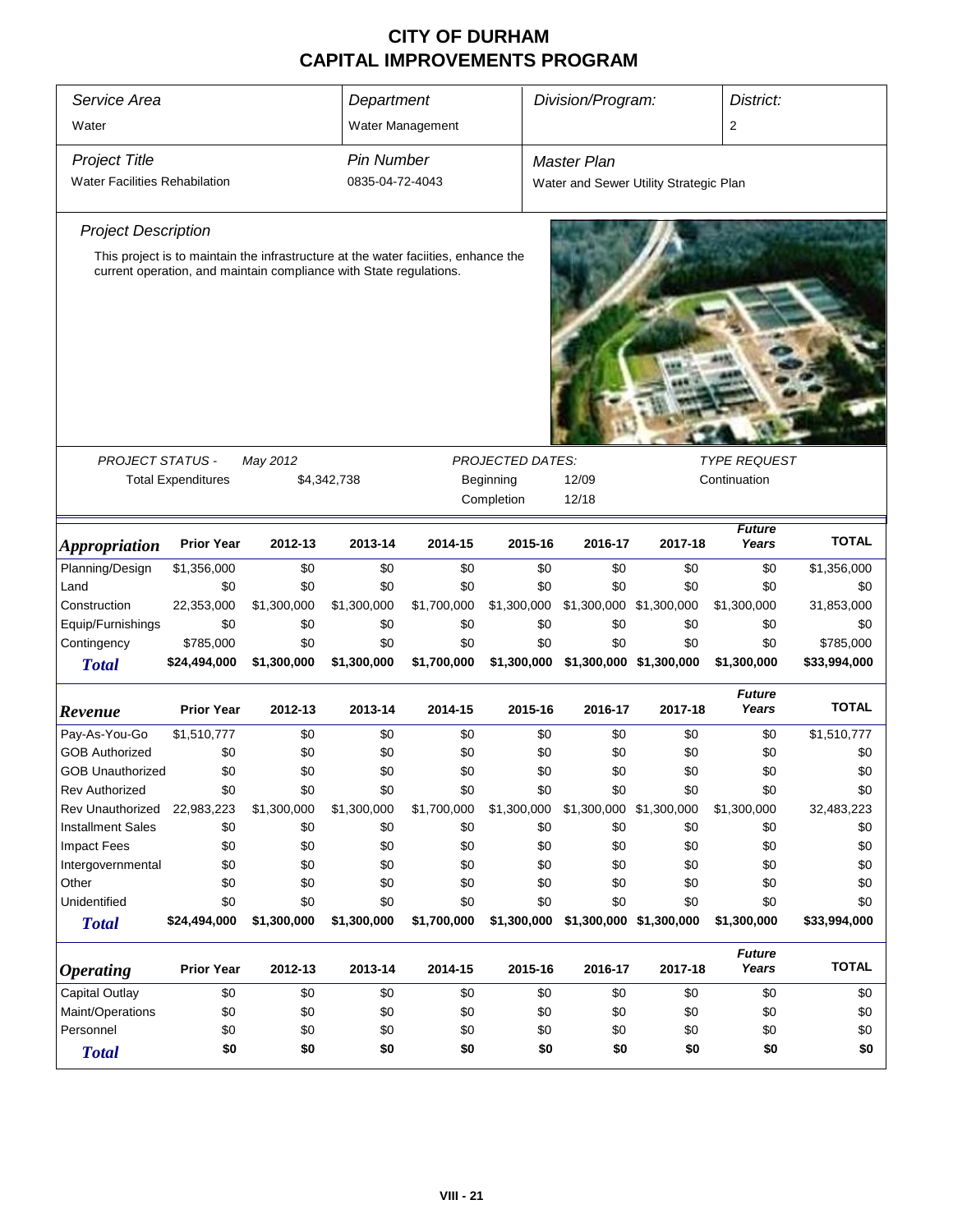| Service Area                  |                                                                                                                                                                                                                                                                                                                                                                                                     |             | Department        |            |                         | Division/Program:              |         | District:              |              |
|-------------------------------|-----------------------------------------------------------------------------------------------------------------------------------------------------------------------------------------------------------------------------------------------------------------------------------------------------------------------------------------------------------------------------------------------------|-------------|-------------------|------------|-------------------------|--------------------------------|---------|------------------------|--------------|
| Water                         |                                                                                                                                                                                                                                                                                                                                                                                                     |             | Water Management  |            |                         |                                |         | $\overline{2}$         |              |
| <b>Project Title</b>          |                                                                                                                                                                                                                                                                                                                                                                                                     |             | <b>Pin Number</b> |            |                         | Master Plan                    |         |                        |              |
| Water Regulatory Improvements |                                                                                                                                                                                                                                                                                                                                                                                                     |             |                   |            |                         | Water and Sewer Strategic Plan |         |                        |              |
|                               |                                                                                                                                                                                                                                                                                                                                                                                                     |             |                   |            |                         |                                |         |                        |              |
| <b>Project Description</b>    |                                                                                                                                                                                                                                                                                                                                                                                                     |             |                   |            |                         |                                |         |                        |              |
| to be in place by 2011.       | This project consists of Long Term Enhanced Surface Treatment Rule and<br>Safe Drinking Water Act Stage II Disinfection By-Product Rule Improvements<br>that are a result of compliance with new regulations. The projects involve the<br>installation of ultraviolet disinfection, ozone and other ancillary facility<br>improvements at both water treatment plants. The treatment processes need |             |                   |            |                         |                                |         |                        |              |
|                               |                                                                                                                                                                                                                                                                                                                                                                                                     |             |                   |            |                         |                                |         |                        |              |
| PROJECT STATUS -              |                                                                                                                                                                                                                                                                                                                                                                                                     | May 2012    |                   |            | <b>PROJECTED DATES:</b> |                                |         | <b>TYPE REQUEST</b>    |              |
|                               | <b>Total Expenditures</b>                                                                                                                                                                                                                                                                                                                                                                           | \$3,932,095 |                   | Beginning  |                         | 12/07                          |         | Continuation           |              |
|                               |                                                                                                                                                                                                                                                                                                                                                                                                     |             |                   | Completion |                         | 06/13                          |         |                        |              |
| <i><b>Appropriation</b></i>   | <b>Prior Year</b>                                                                                                                                                                                                                                                                                                                                                                                   | 2012-13     | 2013-14           | 2014-15    | 2015-16                 | 2016-17                        | 2017-18 | <b>Future</b><br>Years | <b>TOTAL</b> |
| Planning/Design               | \$6,000,000                                                                                                                                                                                                                                                                                                                                                                                         | \$0         | \$0               | \$0        | \$0                     | \$0                            | \$0     | \$0                    | \$6,000,000  |
| Land                          | \$0                                                                                                                                                                                                                                                                                                                                                                                                 | \$0         | \$0               | \$0        | \$0                     | \$0                            | \$0     | \$0                    | \$0          |
| Construction                  | 24,768,000                                                                                                                                                                                                                                                                                                                                                                                          | \$0         | \$0               | \$0        | \$0                     | \$0                            | \$0     | \$0                    | 24,768,000   |
| Equip/Furnishings             | \$0                                                                                                                                                                                                                                                                                                                                                                                                 | \$0         | \$0               | \$0        | \$0                     | \$0                            | \$0     | \$0                    | \$0          |
| Contingency                   | \$3,000,000                                                                                                                                                                                                                                                                                                                                                                                         | \$0         | \$0               | \$0        | \$0                     | \$0                            | \$0     | \$0                    | \$3,000,000  |
| <b>Total</b>                  | \$33,768,000                                                                                                                                                                                                                                                                                                                                                                                        | \$0         | \$0               | \$0        | \$0                     | \$0                            | \$0     | \$0                    | \$33,768,000 |
| Revenue                       | <b>Prior Year</b>                                                                                                                                                                                                                                                                                                                                                                                   | 2012-13     | 2013-14           | 2014-15    | 2015-16                 | 2016-17                        | 2017-18 | <b>Future</b><br>Years | <b>TOTAL</b> |
| Pay-As-You-Go                 | \$2,260,000                                                                                                                                                                                                                                                                                                                                                                                         | \$0         | \$0               | \$0        | \$0                     | \$0                            | \$0     | \$0                    | \$2,260,000  |
| <b>GOB Authorized</b>         | \$0                                                                                                                                                                                                                                                                                                                                                                                                 | \$0         | \$0               | \$0        | \$0                     | \$0                            | \$0     | \$0                    | \$0          |
| <b>GOB Unauthorized</b>       | \$0                                                                                                                                                                                                                                                                                                                                                                                                 | \$0         | \$0               | \$0        | \$0                     | \$0                            | \$0     | \$0                    | \$0          |
| <b>Rev Authorized</b>         | \$0                                                                                                                                                                                                                                                                                                                                                                                                 | \$0         | \$0               | \$0        | \$0                     | \$0                            | \$0     | \$0                    | \$0          |
| Rev Unauthorized              | 31,508,000                                                                                                                                                                                                                                                                                                                                                                                          | \$0         | \$0               | \$0        | \$0                     | \$0                            | \$0     | \$0                    | 31,508,000   |
| <b>Installment Sales</b>      | \$0                                                                                                                                                                                                                                                                                                                                                                                                 | \$0         | \$0               | \$0        | \$0                     | \$0                            | \$0     | \$0                    | \$0          |
| <b>Impact Fees</b>            | \$0                                                                                                                                                                                                                                                                                                                                                                                                 | \$0         | \$0               | \$0        | \$0                     | \$0                            | \$0     | \$0                    | \$0          |
| Intergovernmental             | \$0                                                                                                                                                                                                                                                                                                                                                                                                 | \$0         | \$0               | \$0        | \$0                     | \$0                            | \$0     | \$0                    | \$0          |
| Other                         | \$0                                                                                                                                                                                                                                                                                                                                                                                                 | \$0         | \$0               | \$0        | \$0                     | \$0                            | \$0     | \$0                    | \$0          |
| Unidentified                  | \$0                                                                                                                                                                                                                                                                                                                                                                                                 | \$0         | \$0               | \$0        | \$0                     | \$0                            | \$0     | \$0                    | \$0          |
| <b>Total</b>                  | \$33,768,000                                                                                                                                                                                                                                                                                                                                                                                        | \$0         | \$0               | \$0        | \$0                     | \$0                            | \$0     | \$0                    | \$33,768,000 |
| <b>Operating</b>              | <b>Prior Year</b>                                                                                                                                                                                                                                                                                                                                                                                   | 2012-13     | 2013-14           | 2014-15    | 2015-16                 | 2016-17                        | 2017-18 | <b>Future</b><br>Years | <b>TOTAL</b> |
| <b>Capital Outlay</b>         | \$0                                                                                                                                                                                                                                                                                                                                                                                                 | \$0         | \$0               | \$0        | \$0                     | \$0                            | \$0     | \$0                    | \$0          |
| Maint/Operations              | \$0                                                                                                                                                                                                                                                                                                                                                                                                 | \$0         | \$0               | \$0        | \$0                     | \$0                            | \$0     | \$0                    | \$0          |
| Personnel                     | \$0<br>\$0<br>\$0<br>\$0                                                                                                                                                                                                                                                                                                                                                                            |             |                   |            |                         |                                | \$0     | \$0                    | \$0          |
| <b>Total</b>                  | \$0                                                                                                                                                                                                                                                                                                                                                                                                 | \$0         | \$0               | \$0        | \$0<br>\$0              | \$0<br>\$0                     | \$0     | \$0                    | \$0          |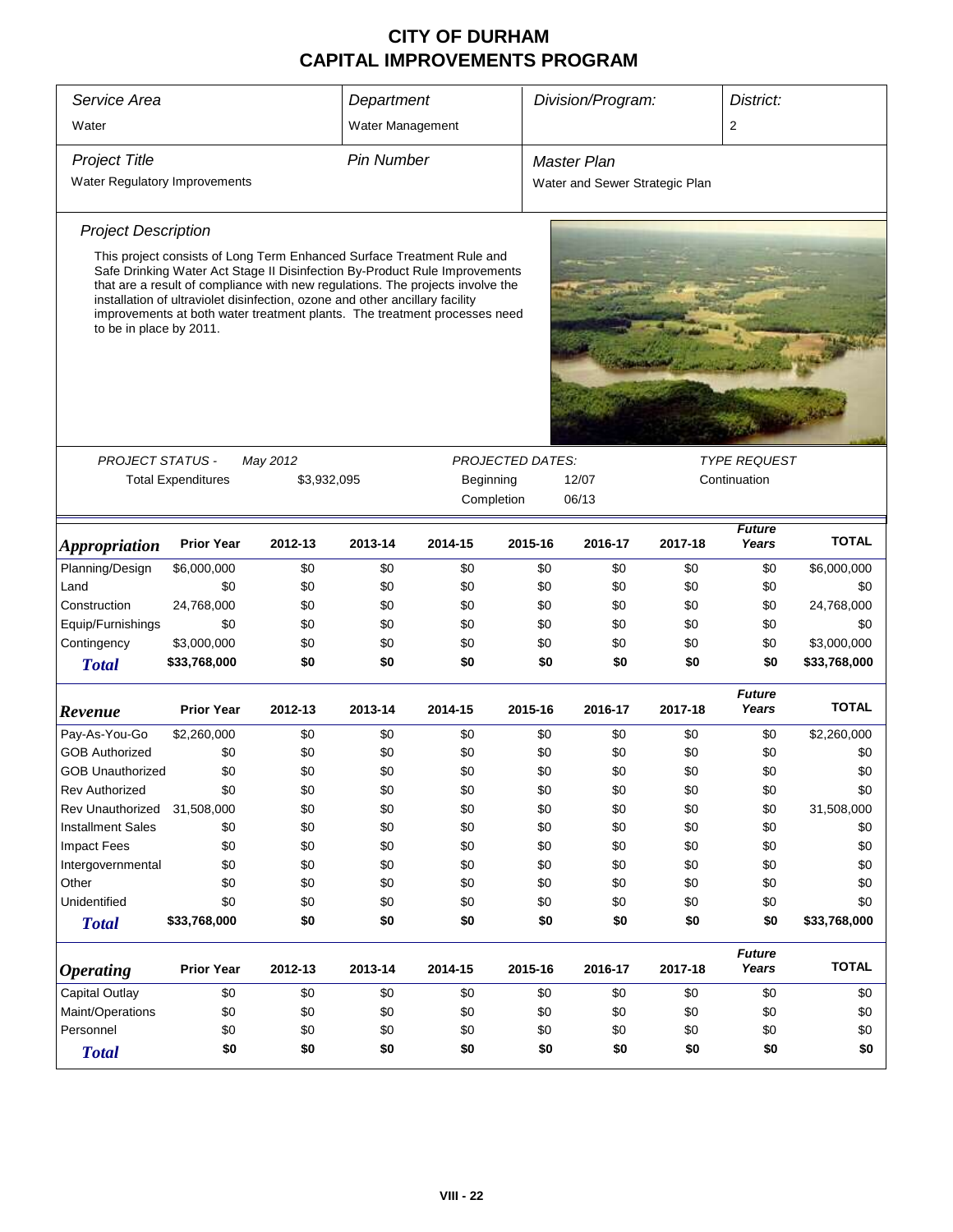| Service Area<br>Department<br>Water<br>Water Management |                           |                                                                                                                                                                                                                                                                                                                        |                   |                           |                           | Division/Program:  |                                        | District:<br>All       |              |
|---------------------------------------------------------|---------------------------|------------------------------------------------------------------------------------------------------------------------------------------------------------------------------------------------------------------------------------------------------------------------------------------------------------------------|-------------------|---------------------------|---------------------------|--------------------|----------------------------------------|------------------------|--------------|
| <b>Project Title</b>                                    |                           |                                                                                                                                                                                                                                                                                                                        | <b>Pin Number</b> |                           |                           | <b>Master Plan</b> |                                        |                        |              |
| Water Residuals Handling                                |                           |                                                                                                                                                                                                                                                                                                                        |                   |                           |                           |                    | Water and Sewer Utility Strategic Plan |                        |              |
| <b>Project Description</b>                              |                           |                                                                                                                                                                                                                                                                                                                        |                   |                           |                           |                    |                                        |                        |              |
|                                                         |                           | This project will add facilities at both water treatment plants for residuals<br>management. Facilities will include thickening, dewatering, and disposal of<br>solids residuals from the water treatment process. This project will enhance<br>the current operations and maintain compliance with State regulations. |                   |                           |                           |                    |                                        |                        |              |
| <b>PROJECT STATUS -</b>                                 |                           | May 2012                                                                                                                                                                                                                                                                                                               |                   |                           | <b>PROJECTED DATES:</b>   |                    |                                        | <b>TYPE REQUEST</b>    |              |
|                                                         | <b>Total Expenditures</b> |                                                                                                                                                                                                                                                                                                                        | \$0               |                           | Beginning<br>Completion   | 07/11<br>07/19     |                                        | Continuation           |              |
| <b>Appropriation</b>                                    | <b>Prior Year</b>         | 2012-13                                                                                                                                                                                                                                                                                                                | 2013-14           | 2014-15                   | 2015-16                   | 2016-17            | 2017-18                                | <b>Future</b><br>Years | <b>TOTAL</b> |
| Planning/Design                                         | \$5,250,000               | \$1,300,000                                                                                                                                                                                                                                                                                                            | \$0               | \$1,700,000               | \$800,000                 | \$0                | \$0                                    | \$0                    | \$9,050,000  |
| Land                                                    | \$0                       | \$0                                                                                                                                                                                                                                                                                                                    | \$0               | \$0                       | \$0                       | \$0                | \$0                                    | \$0                    | \$0          |
| Construction                                            | \$0                       | \$0                                                                                                                                                                                                                                                                                                                    | \$0               | 28,000,000                | 11,210,000                | \$4,460,000        | \$0                                    | \$0                    | 43,670,000   |
| Equip/Furnishings                                       | \$0                       | \$0                                                                                                                                                                                                                                                                                                                    | \$0               | \$0                       | \$0                       | \$0                | \$0                                    | \$0                    | \$0          |
| Contingency                                             | \$0                       | \$0                                                                                                                                                                                                                                                                                                                    | \$0               | \$3,000,000               | \$2,000,000               | \$450,000          | \$0                                    | \$0                    | \$5,450,000  |
| <b>Total</b>                                            | \$5,250,000               | \$1,300,000                                                                                                                                                                                                                                                                                                            | \$0               |                           | \$32,700,000 \$14,010,000 | \$4,910,000        | \$0                                    | \$0                    | \$58,170,000 |
| Revenue                                                 | <b>Prior Year</b>         | 2012-13                                                                                                                                                                                                                                                                                                                | 2013-14           | 2014-15                   | 2015-16                   | 2016-17            | 2017-18                                | <b>Future</b><br>Years | <b>TOTAL</b> |
| Pay-As-You-Go                                           | \$0                       | \$1,300,000                                                                                                                                                                                                                                                                                                            | \$0               | \$2,700,000               | \$10,000                  | \$910,000          | \$0                                    | \$0                    | \$4,920,000  |
| <b>GOB Authorized</b>                                   | \$0                       | \$0                                                                                                                                                                                                                                                                                                                    | \$0               | \$0                       | \$0                       | \$0                | \$0                                    | \$0                    | \$0          |
| <b>GOB Unauthorized</b>                                 | \$0                       | \$0                                                                                                                                                                                                                                                                                                                    | \$0               | \$0                       | \$0                       | \$0                | \$0                                    | \$0                    | \$0          |
| <b>Rev Authorized</b>                                   | \$0                       | \$0                                                                                                                                                                                                                                                                                                                    | \$0               | \$0                       | \$0                       | \$0                | \$0                                    | \$0                    | \$0          |
| <b>Rev Unauthorized</b>                                 | \$5,250,000               | \$0                                                                                                                                                                                                                                                                                                                    | \$0               | 30,000,000                | 14,000,000                | \$4,000,000        | \$0                                    | \$0                    | 53,250,000   |
| <b>Installment Sales</b>                                | \$0                       | \$0                                                                                                                                                                                                                                                                                                                    | \$0               | \$0                       | \$0                       | \$0                | \$0                                    | \$0                    | \$0          |
| Impact Fees                                             | \$0                       | \$0                                                                                                                                                                                                                                                                                                                    | \$0               | \$0                       | \$0                       | \$0                | \$0                                    | \$0                    | \$0          |
| Intergovernmental                                       | \$0                       | \$0                                                                                                                                                                                                                                                                                                                    | \$0               | \$0                       | \$0                       | \$0                | \$0                                    | \$0                    | \$0          |
| Other                                                   | \$0                       | \$0                                                                                                                                                                                                                                                                                                                    | \$0               | \$0                       | \$0                       | \$0                | \$0                                    | \$0                    | \$0          |
| Unidentified                                            | \$0                       | \$0                                                                                                                                                                                                                                                                                                                    | \$0               | \$0                       | \$0                       | \$0                | \$0                                    | \$0                    | \$0          |
| <b>Total</b>                                            | \$5,250,000               | \$1,300,000                                                                                                                                                                                                                                                                                                            | \$0               | \$32,700,000 \$14,010,000 |                           | \$4,910,000        | \$0                                    | \$0                    | \$58,170,000 |
| <b>Operating</b>                                        | <b>Prior Year</b>         | 2012-13                                                                                                                                                                                                                                                                                                                | 2013-14           | 2014-15                   | 2015-16                   | 2016-17            | 2017-18                                | <b>Future</b><br>Years | <b>TOTAL</b> |
| <b>Capital Outlay</b>                                   | \$0                       | \$0                                                                                                                                                                                                                                                                                                                    | \$0               | \$0                       | \$0                       | \$0                | \$0                                    | \$0                    | \$0          |
| Maint/Operations                                        | \$0                       | \$0                                                                                                                                                                                                                                                                                                                    | \$0               | \$0                       | \$0                       | \$0                | \$0                                    | \$0                    | \$0          |
| Personnel                                               | \$0                       | \$0                                                                                                                                                                                                                                                                                                                    | \$0               | \$0                       | \$0                       | \$0                | \$0                                    | \$0                    | \$0          |
| <b>Total</b>                                            | \$0                       | \$0                                                                                                                                                                                                                                                                                                                    | \$0               | \$0                       | \$0                       | \$0                | \$0                                    | \$0                    | \$0          |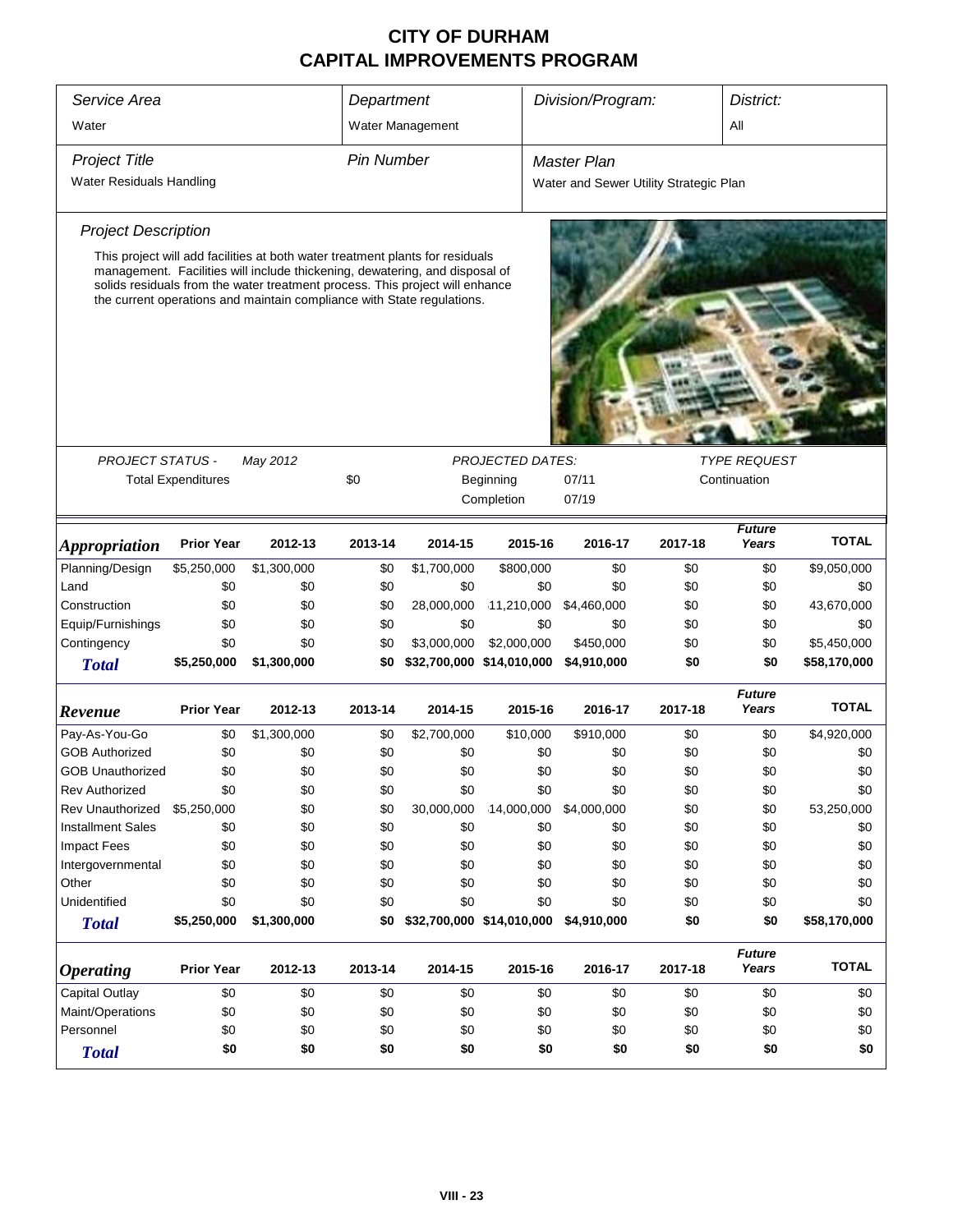| Service Area                                                                                           |                   |           | Department              |                    |            | Division/Program:   |              | District:              |              |  |  |  |
|--------------------------------------------------------------------------------------------------------|-------------------|-----------|-------------------------|--------------------|------------|---------------------|--------------|------------------------|--------------|--|--|--|
| Water                                                                                                  |                   |           | Water Management        |                    |            | Administration      |              | All                    |              |  |  |  |
|                                                                                                        |                   |           |                         |                    |            |                     |              |                        |              |  |  |  |
| <b>Project Title</b>                                                                                   | <b>Pin Number</b> |           |                         | <b>Master Plan</b> |            |                     |              |                        |              |  |  |  |
| Water-Future Supply/Source Protection<br>Water and Sewer Utility Strategic Plan                        |                   |           |                         |                    |            |                     |              |                        |              |  |  |  |
| <b>Project Description</b>                                                                             |                   |           |                         |                    |            |                     |              |                        |              |  |  |  |
| This project provides funding for the acquisition of lands needed for expansion                        |                   |           |                         |                    |            |                     |              |                        |              |  |  |  |
| of the City's water supplies and protection of existing lakes by acquiring<br>additional buffer areas. |                   |           |                         |                    |            |                     |              |                        |              |  |  |  |
|                                                                                                        |                   |           |                         |                    |            |                     |              |                        |              |  |  |  |
|                                                                                                        |                   |           |                         |                    |            |                     |              |                        |              |  |  |  |
|                                                                                                        |                   |           |                         |                    |            |                     |              |                        |              |  |  |  |
|                                                                                                        |                   |           |                         |                    |            |                     |              |                        |              |  |  |  |
|                                                                                                        |                   |           |                         |                    |            |                     |              |                        |              |  |  |  |
| <b>PROJECT STATUS -</b>                                                                                |                   |           | <b>PROJECTED DATES:</b> |                    |            | <b>TYPE REQUEST</b> |              |                        |              |  |  |  |
| <b>Total Expenditures</b><br>\$1,688,861                                                               |                   |           |                         | Beginning          | 07/04      |                     | Continuation |                        |              |  |  |  |
|                                                                                                        |                   |           |                         |                    | Completion | 07/18               |              |                        |              |  |  |  |
| <i><b>Appropriation</b></i>                                                                            | <b>Prior Year</b> | 2012-13   | 2013-14                 | 2014-15            | 2015-16    | 2016-17             | 2017-18      | <b>Future</b><br>Years | <b>TOTAL</b> |  |  |  |
| Planning/Design                                                                                        | \$121,426         | \$0       | \$0                     | \$0                | \$0        | \$0                 | \$0          | \$0                    | \$121,426    |  |  |  |
| Land                                                                                                   | \$2,206,404       | \$500,000 | \$500,000               | \$500,000          | \$500,000  | \$500,000           | \$500,000    | \$500,000              | \$5,706,404  |  |  |  |
| Construction                                                                                           | \$797,091         | \$0       | \$0                     | \$0                | \$0        | \$0                 | \$0          | \$0                    | \$797,091    |  |  |  |
| Equip/Furnishings                                                                                      | \$0               | \$0       | \$0                     | \$0                | \$0        | \$0                 | \$0          | \$0                    | \$0          |  |  |  |
| Contingency                                                                                            | \$0               | \$0       | \$0                     | \$0                | \$0        | \$0                 | \$0          | \$0                    | \$0          |  |  |  |
| <b>Total</b>                                                                                           | \$3,124,921       | \$500,000 | \$500,000               | \$500,000          | \$500,000  | \$500,000           | \$500,000    | \$500,000              | \$6,624,921  |  |  |  |
| Revenue                                                                                                | <b>Prior Year</b> | 2012-13   | 2013-14                 | 2014-15            | 2015-16    | 2016-17             | 2017-18      | <b>Future</b><br>Years | <b>TOTAL</b> |  |  |  |
| Pay-As-You-Go                                                                                          | \$66,843          | \$0       | \$0                     | \$0                | \$0        | \$0                 | \$0          | \$0                    | \$66,843     |  |  |  |
| <b>GOB Authorized</b>                                                                                  | \$0               | \$0       | \$0                     | \$0                | \$0        | \$0                 | \$0          | \$0                    | \$0          |  |  |  |
| <b>GOB Unauthorized</b>                                                                                | \$0               | \$0       | \$0                     | \$0                | \$0        | \$0                 | \$0          | \$0                    | \$0          |  |  |  |
| <b>Rev Authorized</b>                                                                                  | \$0               | \$0       | \$0                     | \$0                | \$0        | \$0                 | \$0          | \$0                    | \$0          |  |  |  |
| Rev Unauthorized                                                                                       | \$1,200,000       | \$500,000 | \$500,000               | \$500,000          | \$500,000  | \$500,000           | \$500,000    | \$500,000              | \$4,700,000  |  |  |  |
| <b>Installment Sales</b>                                                                               | \$0               | \$0       | \$0                     | \$0                | \$0        | \$0                 | \$0          | \$0                    | \$0          |  |  |  |
| Impact Fees                                                                                            | \$0               | \$0       | \$0                     | \$0                | \$0        | \$0                 | \$0          | \$0                    | \$0          |  |  |  |
| Intergovernmental                                                                                      | \$1,350,000       | \$0       | \$0                     | \$0                | \$0        | \$0                 | \$0          | \$0                    | \$1,350,000  |  |  |  |
| Other                                                                                                  | \$508,078         | \$0       | \$0                     | \$0                | \$0        | \$0                 | \$0          | \$0                    | \$508,078    |  |  |  |
| Unidentified                                                                                           | \$0               | \$0       | \$0                     | \$0                | \$0        | \$0                 | \$0          | \$0                    | \$0          |  |  |  |
| <b>Total</b>                                                                                           | \$3,124,921       | \$500,000 | \$500,000               | \$500,000          | \$500,000  | \$500,000           | \$500,000    | \$500,000              | \$6,624,921  |  |  |  |
| <b>Operating</b>                                                                                       | <b>Prior Year</b> | 2012-13   | 2013-14                 | 2014-15            | 2015-16    | 2016-17             | 2017-18      | <b>Future</b><br>Years | <b>TOTAL</b> |  |  |  |
| <b>Capital Outlay</b>                                                                                  | \$0               | \$0       | \$0                     | \$0                | \$0        | \$0                 | \$0          | \$0                    | \$0          |  |  |  |
| Maint/Operations                                                                                       | \$0               | \$0       | \$0                     | \$0                | \$0        | \$0                 | \$0          | \$0                    | \$0          |  |  |  |
| Personnel                                                                                              | \$0               | \$0       | \$0                     | \$0                | \$0        | \$0                 | \$0          | \$0                    | \$0          |  |  |  |
| <b>Total</b>                                                                                           | \$0               | \$0       | \$0                     | \$0                | \$0        | \$0                 | \$0          | \$0                    | \$0          |  |  |  |